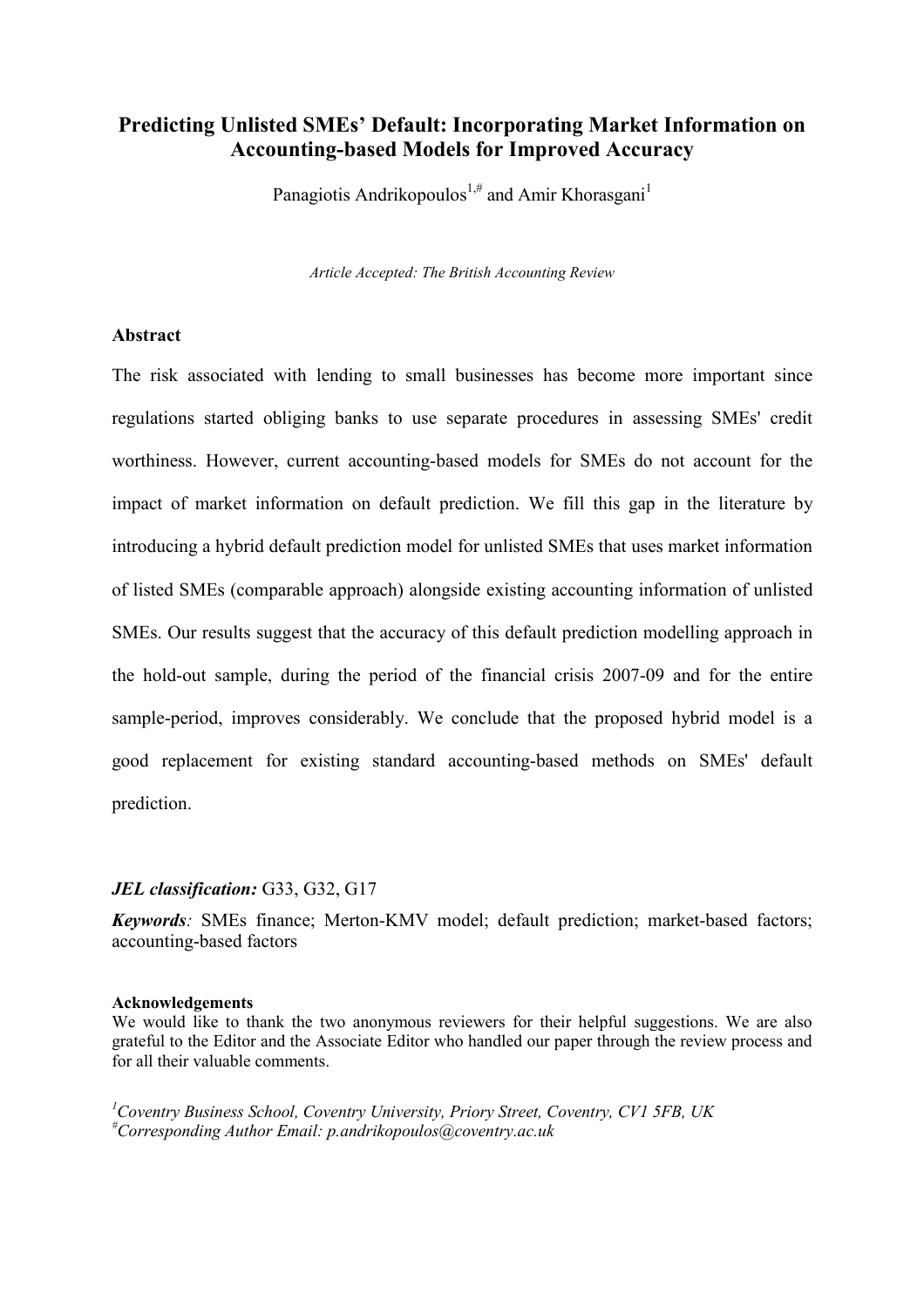### **1. Introduction**

Credit risk refers to the risk created by unexpected changes in the credit quality of a counterparty or issuer and its quantification is one of the major challenges in modern finance.<sup>1</sup> Traditionally, it is measured as the firm's likelihood of default on its contractual or required obligations and the monetary losses imposed if such default occurs. Although SMEs are the most active economic units representing the backbone of a nation's economy, due to their special characteristics, their credit and operational risks are perceived to be higher. These risks are especially prevalent during periods of prolonged financial crises as they pose a significant threat to the real economy given the potential negative impact on companies' profits, sales and investment (Claessens et al., 2012).

In a recent study, Gupta and Gregoriou (2015) show that the proportion of US SMEs under financial distress in their sample had increased from 19% in 1990 to 31.61% in 2013. At the same time, the proportion of actual bankruptcies had fallen from 1.39% to 0.5% for the corresponding period with micro-SMEs being the companies worst affected.<sup>2</sup> A similar picture is portrayed in the UK where according to the Office for National Statistics (ONS), the average death rate for new businesses in the period 2009-14 is reported as 10.35% with a five-year survival rate of only 41.7% (ONS, 2015). In an attempt to explain this trend, Guariglia et al. (2016) demonstrate a statistically significant link between debt-financing cost and corporate survival rates for young and non-exporting firms, especially during the period of the 2007-09 financial crisis when borrowing rates had increased dramatically. This reduced survival rate for SMEs was amplified by the considerable difficulty in obtaining the necessary finance for their operations. Government statistics in the immediate aftermath of

<sup>1</sup> Since it is not certain whether the firm's obligation will be fulfilled or not, the potential borrower's creditworthiness affects all aspects of the firm's cost of capital, the lending decision, the credit spread and the prices and hedge ratios of relevant credit derivatives.

<sup>2</sup> Of all the bankruptcies reported in this study, 40% were attributed to the micro-SMEs sample. A similar pattern is reported for the case of financially distressed firms where micro-SMEs comprise 41.49% of the total sample.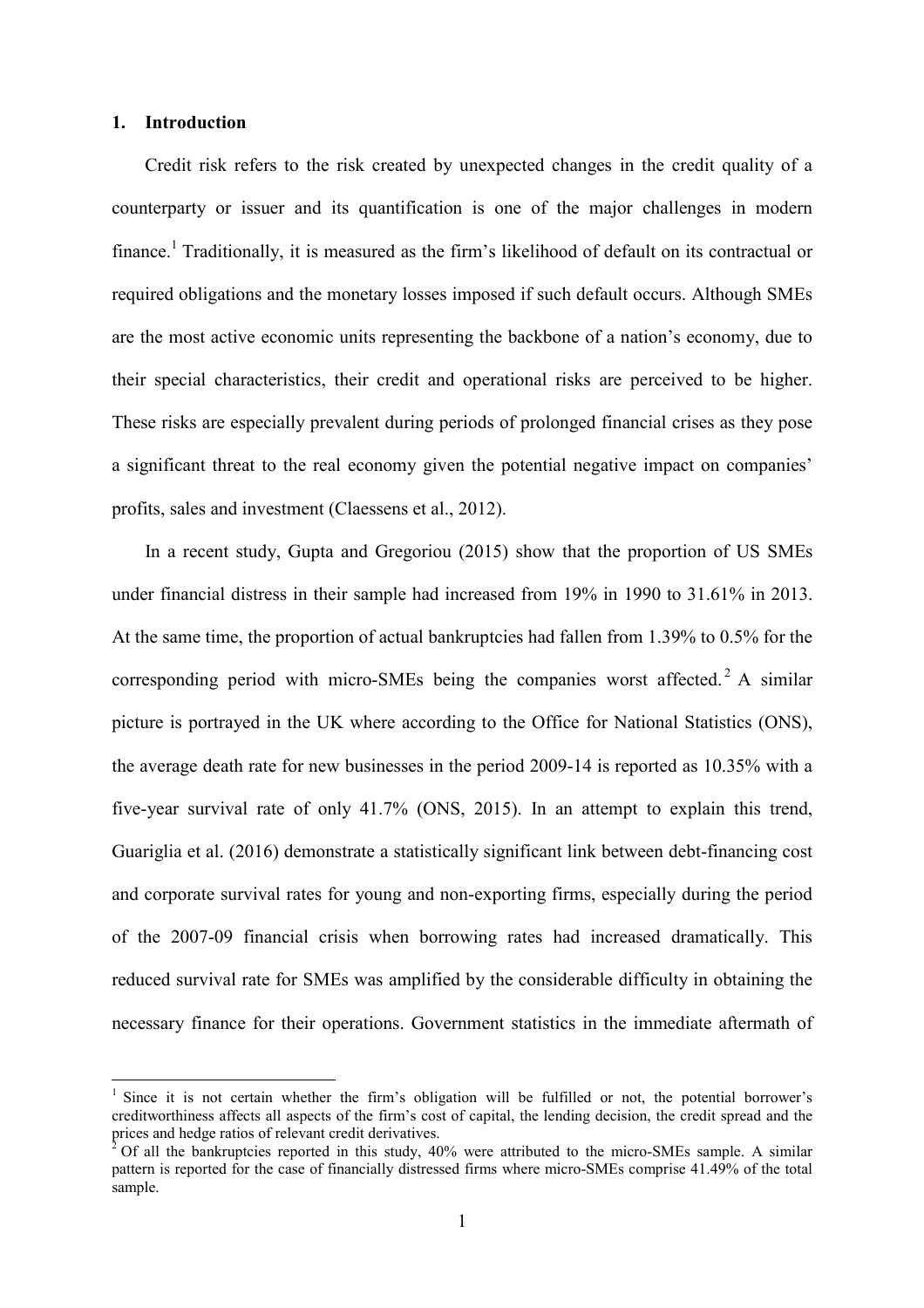the 2007-09 financial crisis show that only 74% of those SMEs seeking finance in the year 2010 indeed managed to obtain some form of it as compared to a rate of 90% in the period 2007/08 (BIS Economics Paper, 2012). This decreased ability of SMEs to access short-term capital is mainly attributed to the supply of bank lending as banking and financial institutions became more risk averse as well as being legally obliged, by new financial services regulations, to increase their liquidity by holding more capital.<sup>3</sup> Extant literature shows that unlike their large-size counterparts, SMEs' applications for financing tend to be rejected more frequently, with the evidence for this being consistent across the entire spectrum of SME activity, industrial classification and their ability to innovate (Lee et al, 2015).

The severity of this problem in the UK setting has been extensively highlighted over the years in a series of governmental reports. For example, Cruickshank (2000) suggests the existence of systemic problems affecting the quality of lending services for SMEs such as the possible overcharging for such services by banks, the lack of available information regarding alternative banking products, and the existence of significant weaknesses in the systems of redress when things go wrong for the borrowing firms. As the report concludes, these problems are exacerbated by the presence of a complex monopolistic structure in the UK banking environment (Cruickshank, 2000, pp.161-167). A more recent joint-study by the Competition and Markets Authority (CMA) and the Financial Conduct Authority (FCA) further supports such claims. It points out that high barriers to entry and expansion in the supply of business current accounts (BCAs) and general business loans to SMEs for newer and smaller credit providers are a major weakness of the UK bank lending system (CMA & FCA, 2014). This study also reports a significant widening of the difference in the interest rate charged by banks to SMEs for term loans and the Bank of England (BoE) base rate. For example, from an annual average of less than 2.5% in the period prior to the financial crisis,

<sup>&</sup>lt;sup>3</sup> This is an inevitable consequence of the credit crunch period and the global economic crisis that followed.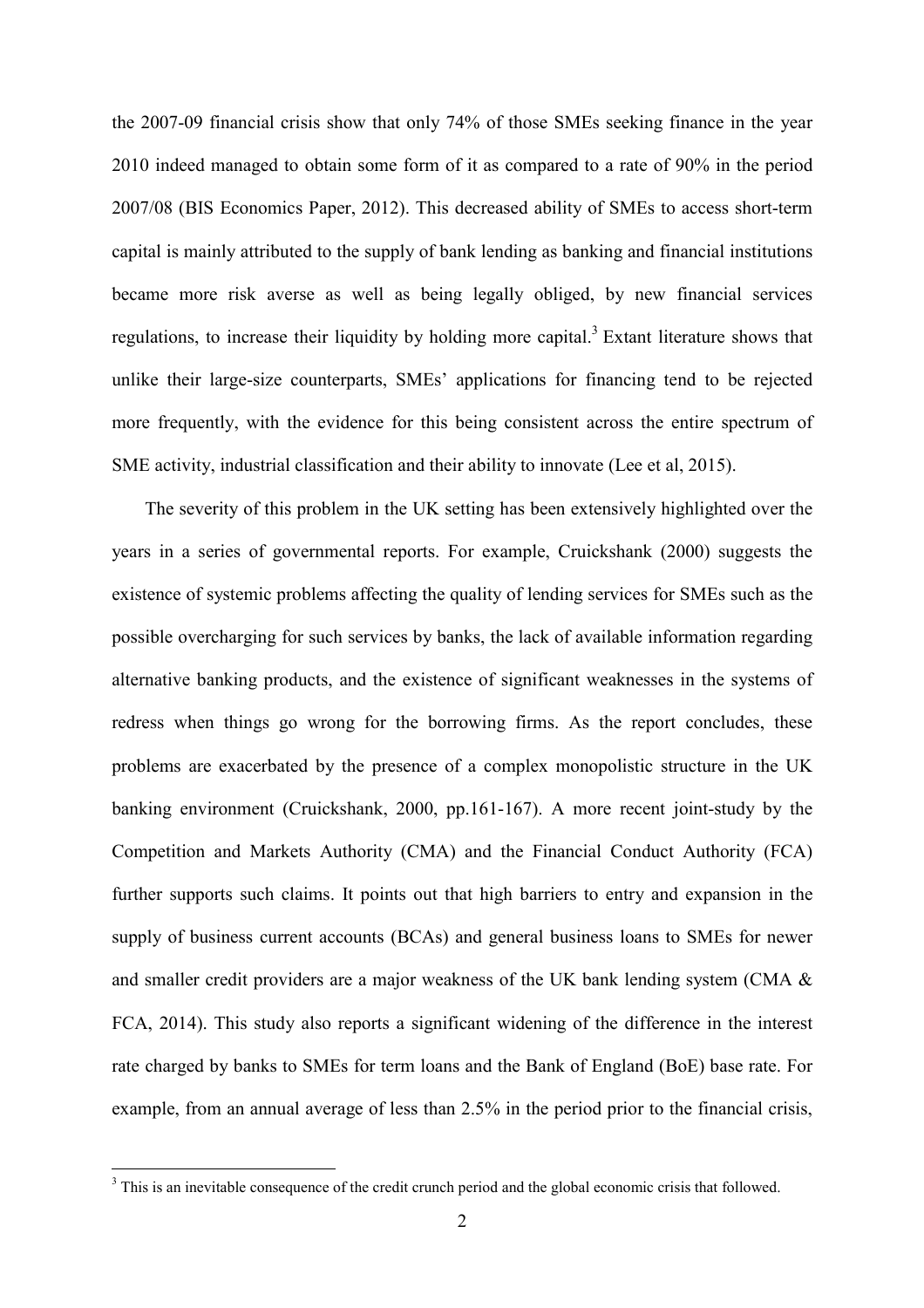interest rates have increased to 4% or more in the period 2008-2012. Hence, all prior policy literature unanimously highlights the need for improving market competition in UK banking. Allowing smaller credit providers to enter the market will most certainly improve lending services, thereby reducing both the cost of such services for SMEs and the rate of insolvencies for such firms.

This large increase in SME insolvencies during and after the 2007-09 financial crisis, alongside the introduction of the Basel II capital requirements for banks, have led to a renewed interest in the SME credit risk assessment literature with the main focus on accounting-based default prediction models designed specifically for  $SMEs<sup>4</sup>$  Nonetheless, although these models are easy to use in a practical sense, they ignore the important role of market factors in predicting potential default events. In terms of credit risk quantification using market-based information, one of the most widely-used models in academic literature and practice alike is the one introduced by Merton (1974) and further developed by the KMV Corporation.<sup>5</sup> Although this model has significant advantages over the accounting-based approaches, including better predictability during financial crises and over short-term horizons, the unavailability of market information in the case of unlisted companies deems it inapplicable for the majority of SMEs (Richardson et al., 1998; Bilderbeek and Pompe, 2005; Lin et al., 2007). To the best of our knowledge, there is no prior literature regarding the effect of market-based factors on the accuracy of the unlisted SMEs' default prediction models and especially no elaborate default prediction models that can use market information for predicting their potential default.

Hence, our study addresses this important gap in the literature by introducing a new modelling approach that can utilise market information for predicting unlisted SMEs' default

<sup>4</sup> According to Dullmann and Koziol (2013), since small firms are more likely to default due to their idiosyncratic risk, accounting information is the essential tool in SME default prediction models

 $<sup>5</sup>$  This study follows the modelling approach of Chen et al. (2010). In line with their study we also refer to this</sup> modelling approach as the Merton-KMV model.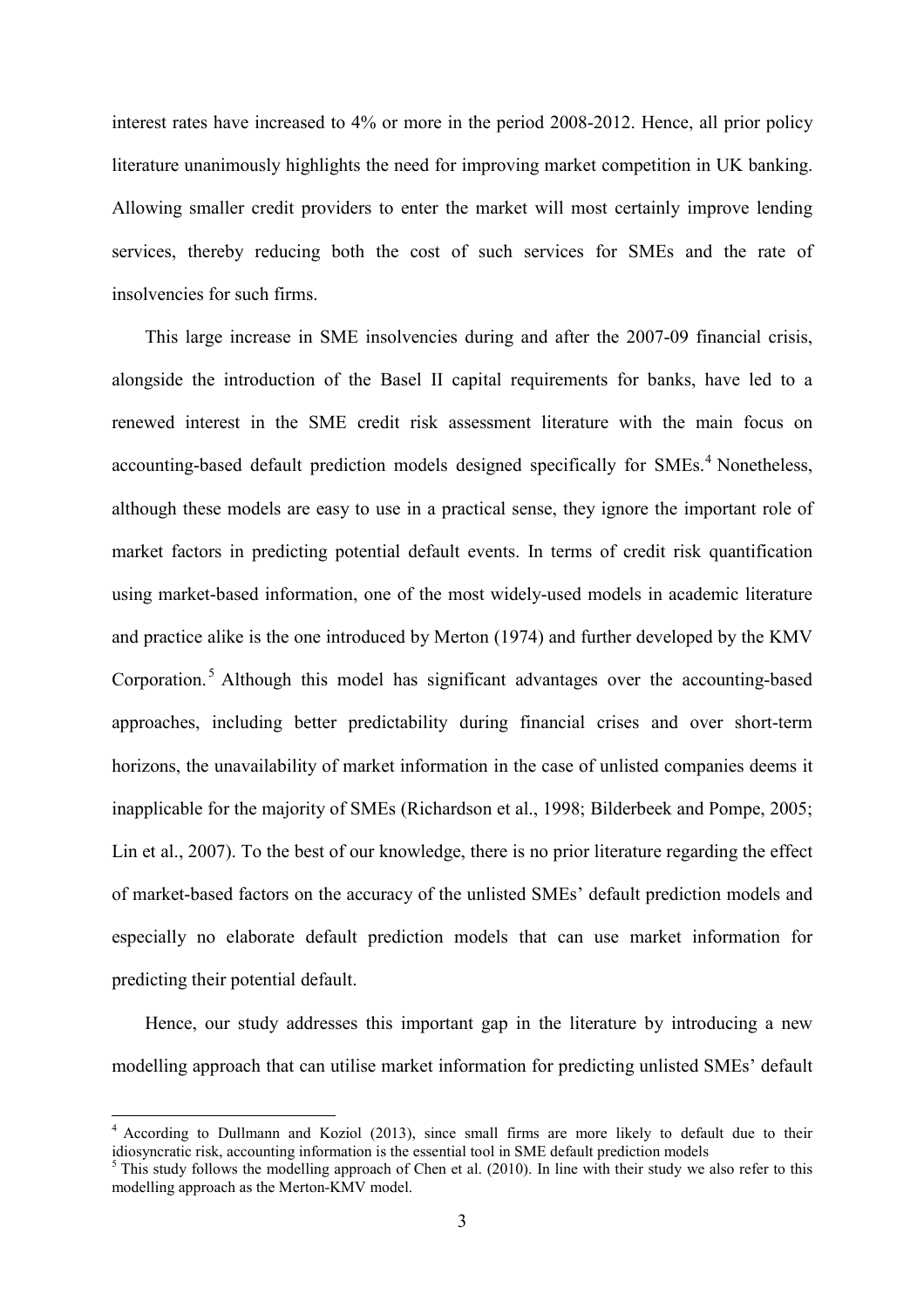using an average sample of 181 UK listed SMEs (L-SMEs thereafter) and 19,681 unlisted SMEs (U-SMEs thereafter) over the period 2004-2013. This is accomplished by combining market and accounting information in a way that takes into account the association between U-SMEs' accounting ratios and the Merton's distance-to-default (DD) for L-SMEs. Our hybrid default prediction model exhibits superior predictive power compared to its existing accounting-based counterparts when tested across our entire sample of U-SMEs.

The rationale behind this approach is simple. Prior studies in the field of corporate finance highlight the benefits of adopting a comparability method in equity valuation of unlisted/private companies using industry-level data (Alford, 1992; McCarthy, 1999; Baker and Ruback, 1999).<sup>6</sup> In a similar manner, we show that such a method has important benefits in default prediction. If the use of a market-based valuation approach is a reliable way for deriving firm value for unlisted/private companies (Alford, 1992; Baker and Ruback, 1999), then there is no theoretical reason why this approach cannot also be used for the purpose of default prediction in the case of such firms. Bhojraj and Lee (2002) further suggest that the use of market-based valuation multiples usually functions as a "satisficing" device for the professional community, trading off methodological complexity and completeness for the purpose of convenience and cost efficiency. Likewise, from the perspective of a large and highly-diverse bank engaging primarily in transaction lending technologies, lending to informationally 'opaque' SMEs poses significant risks and costs. Assuming a decision to lend to a L-SME or an U-SME is mutually exclusive, a bank will most likely be inclined to lend to the former type of company as the cost of accessing all relevant 'soft' information for the U-SMEs can be relatively high.<sup>7</sup> Our proposed approach solves this problem, by allowing U-SMEs to be treated as if they are of a 'quasi-listed' status and be judged in terms of credit ability on an equal basis to the former type of firms. Furthermore, under conditions of market

 $6$  This approach is typically used for the purposes of fundamental analysis or multiple-based valuation in IPOs.

<sup>7</sup> Such higher costs typically lead to higher interest rates on borrowing for the case of SMEs (Baas and Schrooten, 2006).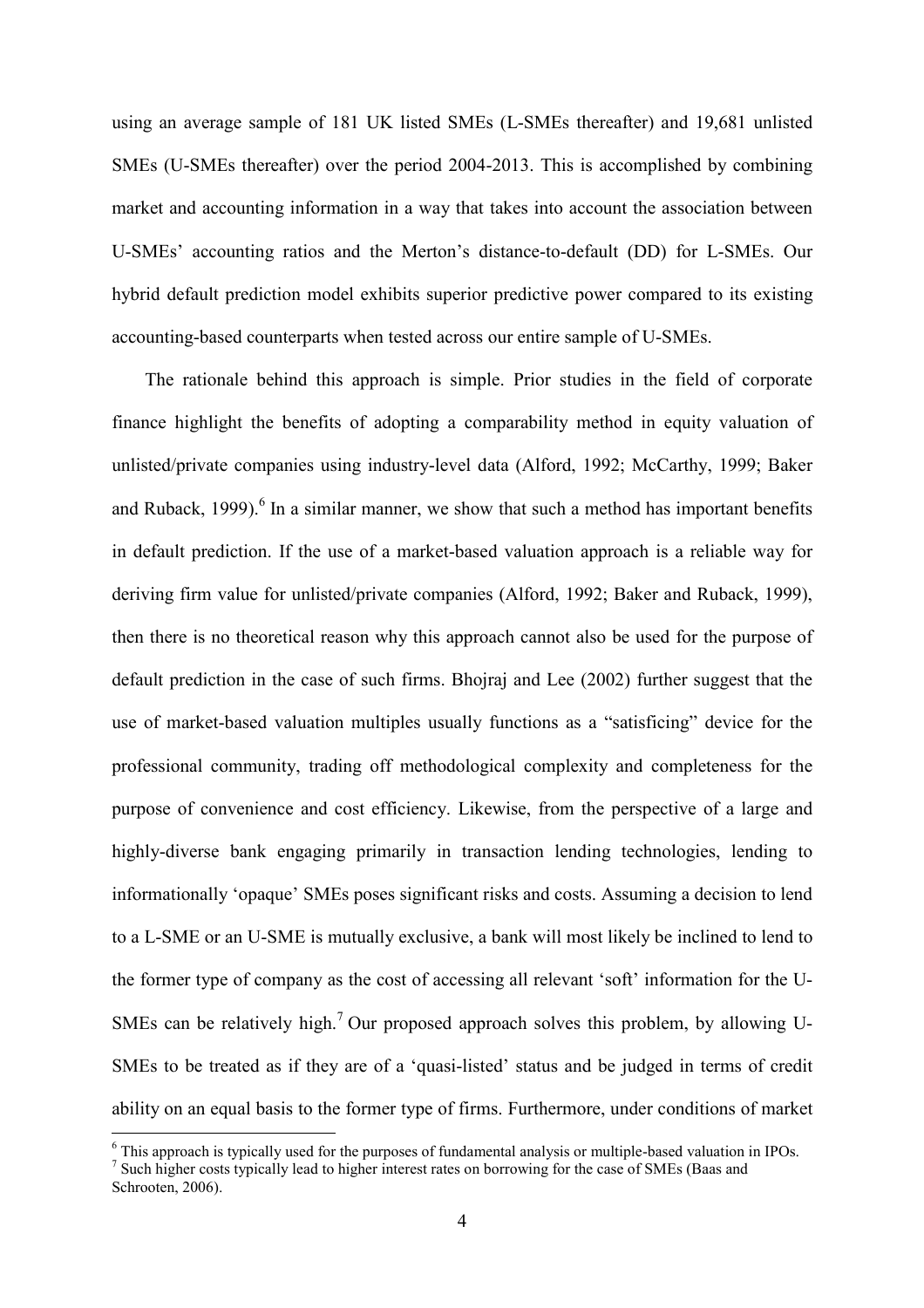efficiency<sup>8</sup> the use of market-based information can be considered as a credible source of anticipated economic conditions, as the latter will affect not only the L-SMEs but the U-SMEs as well.<sup>9</sup>

Our results indicate that the new methodological approach can forecast U-SMEs' default better than the traditional way of empirically using a set of accounting ratios, as the use of the proxied market information significantly increases the accuracy of prediction. Moreover, our new hybrid model appears to be superior in predicting U-SMEs' default events during the financial crisis and within a short-time span, a vital aspect for all banks engaging in U-SMEs' lending activities as part of their day-to-day operations.

The paper proceeds as follows: section 2 reviews the market-based default prediction models literature. Section 3 presents the data collection procedure, the estimation of the relevant modelling variables and introduces our new hybrid model. Section 4 discusses the empirical findings on its performance. Section 5 concludes.

## **2. Prior literature**

### *2.1. Lending technologies*

Traditional bank lending approaches are typically distinguished between transactionbased lending and relationship-based lending. As prior literature suggests, both technologies appear to have important benefits but their adoption is typically determined by factors such as the size of the borrowing firm, its financial history, the transparency of the borrower's financial statements, but also the size and organisational structure of the lender (Berger and Udell, 2002; Baas and Schrooten, 2006; Beck and Demirguc-Kunt, 2006; Hernández-Cánovas and Martínez-Solano, 2010; Bartoli et al., 2013). The former technology,

<sup>8</sup> Meaning that stock prices "fully reflect" all available information, i.e. company- and non-company-specific. <sup>9</sup> As market prices are a function of anticipated future cash flows, wider economic events such as potential economic recessions or financial crises will be reflected in asset values via this pricing mechanism. Using L-SMEs market data for U-SMEs' default prediction allows us to take into account the impact of such events on the organisational viability of the latter firms on an ex ante basis.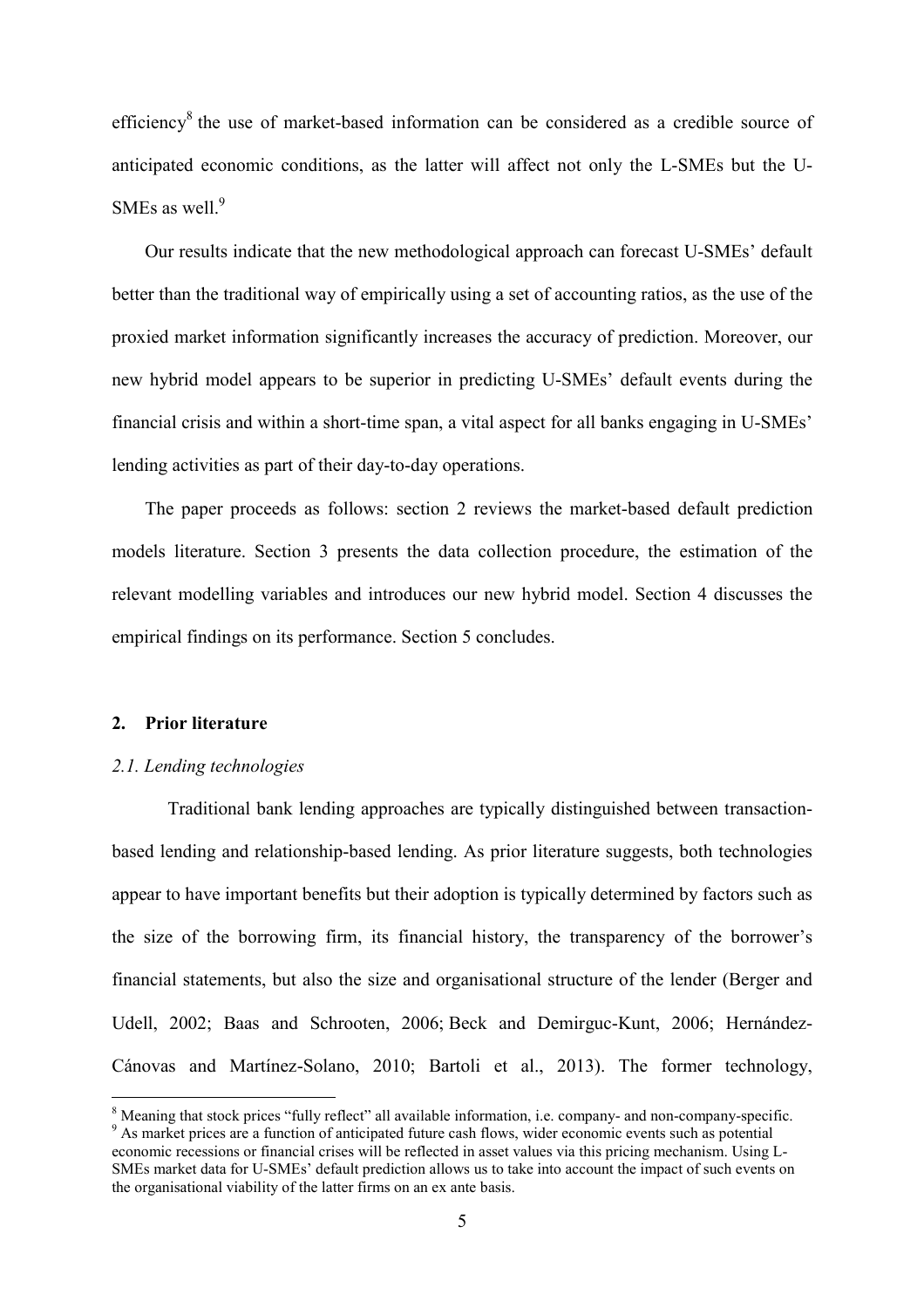transaction-based lending, encapsulates the three lending technologies of financial statement lending, asset-based lending, and credit scoring. This is typically used by larger banks utilising quantitative data obtained from the borrowers' financial statements backed with appropriate collateral guarantees (Berger and Udell,  $2006$ ).<sup>10</sup> In contrast, SME lending is predominately driven by the use of relationship lending technologies. These technologies require closer monitoring of the SME and allow access to qualitative information through frequent and personal interaction between the loan officer and the manager of the firm (Berger and Udell, 2002). Such technologies are often considered as a panacea for bank-SME relationships as they allow lenders to grant access into proprietary information of otherwise 'opaque' SMEs. Extant literature shows that relationship lending leads to the increased value of such information (Berger and Udell, 2002, 2006; Schæffer, 2003; Boot et al., 2005; D'Aurizio et al., 2015), reduction in information asymmetry (Berger et al., 1999; Boot, 2000), optimal lending decision-making for smaller banks (Berger and Black, 2011), lower borrowing costs for the SMEs (Peterson and Rajan, 1994; Schæffer, 2003) and continuation of credit lines for SMEs specially during financial crises (Bolton et al., 2016).

Nonetheless, not all studies are supportive to this view. Baas and Schrooten (2006) show that interest rates on loans to SMEs are unrelated to the duration of the lending relationship between the two parties and that borrowers are charged higher interest rates when banks rely on relationship lending technologies as opposed to those markets where both alternative lending technologies exist.<sup>11</sup> A handful of studies also show that both technologies (transaction-based and relationship-based) tend to be complementary to each other (Uchida et al., 2008; Muro, 2010; Bartoli et al. 2013). Bartoli et al. (2013) suggest that this complementarity of lending technologies is possibly driven by efficiency considerations such

<sup>&</sup>lt;sup>10</sup> These lending technologies are also used, to some extent, for SMEs with long financial history and audited financial statements.

<sup>&</sup>lt;sup>11</sup> This study corroborates the evidence produced by Petersen and Rajan (1994), Angelini et al. (1998) and Degryse and Van Cayseele (2000).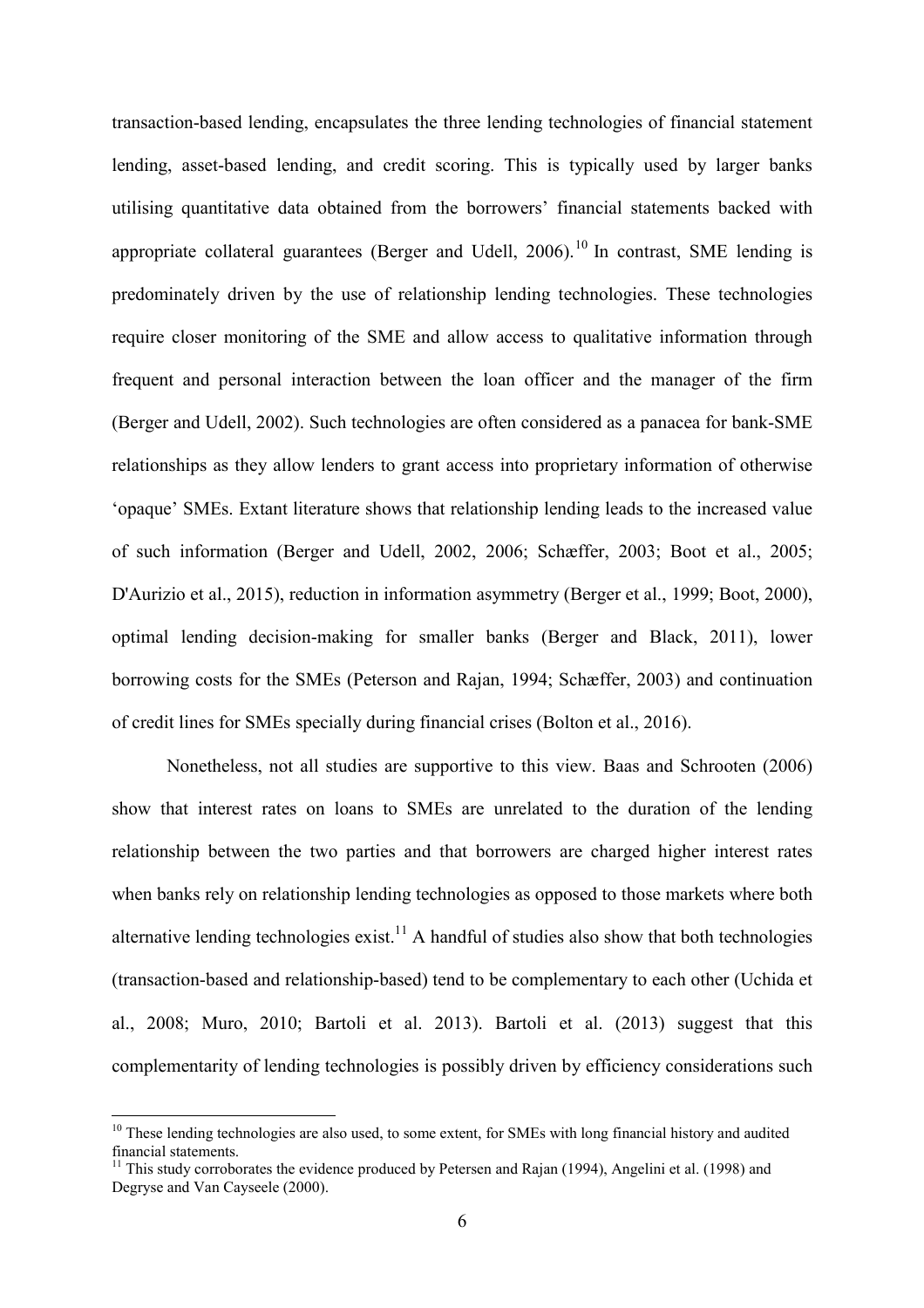as the need of lenders to increase the degree of delegation (decentralisation) and lower the turnover of branch managers. They also show that soft information tends to be used in combination with hard information when lenders are using both technologies as a primary tool for lending decisions.

## *2.2. Approaches to default prediction*

There is extensive literature spanning more than three decades on business failure prediction with the majority of such studies concentrating on the use of various models on large and publicly listed companies.<sup>12</sup> Regarding SMEs' default prediction, prior research is rather scarce with just a handful of studies simply suggesting the importance of developing more advanced models specific to small firms' characteristics (Altman and Sabato, 2007; Altman et al., 2010). Moreover, as the majority of such firms are typically unlisted, their evaluation in terms of credit risk is predominantly carried out (in practice) using accountingbased models. However, such models manifest significant theoretical and practical weaknesses. Firstly, reliance on accounting statements to assess credit worthiness tends to be unreliable given that accounting ratios are based on historical information and therefore not necessarily informative in predicting SMEs' future performance (Agarwal and Taffler, 2008).

This is more prevalent in the case of their assets where the use of historical cost accounting results in true asset values usually being very different to their recorded book values. As Hillegeist et al. (2004) argue, accounting-based models are designed under the assumption that firms are not likely to go bankrupt resulting in the asset value of the company, especially fixed and intangible assets, often being overestimated in the financial statements. This problem is further amplified by potential managerial incentives to manipulate accounting information, under conditions of financial distress, and is found to be

<sup>&</sup>lt;sup>12</sup> For a more comprehensive review of the different approaches readers can refer to Duffie and Singleton (2003), Tudela and Young (2003), Charitou et al. (2004), Vassalou and Xing (2004), Balcaen and Ooghe (2006), Bharath and Shumway (2008) amongst others.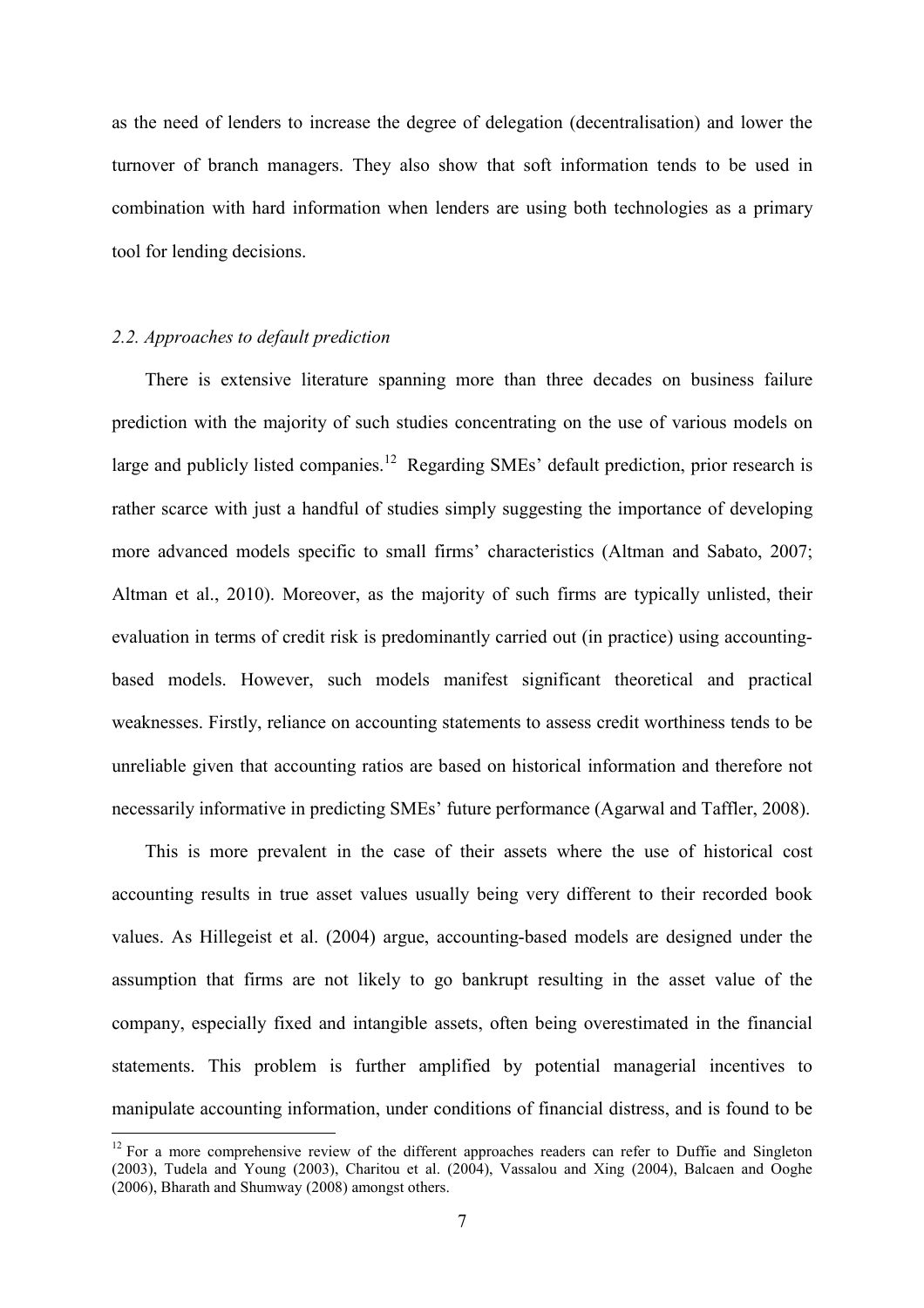more extensive in the case of SMEs where owners tend to be also the company's managers (Campa and Camacho-Miñano, 2015).

Empirically, Richardson et al. (1998) show that accounting-based models perform significantly worse compared to the use of trained experts (loan officers) as these models are unable to control for information changes caused by business cycles and are unable to control for issues such as the volatility of the firm's assets. This large deterioration in predictability is more evident during recessionary periods where there is a rapid escalation in the number of bankruptcies (Bilderbeek and Pompe, 2005). This problem is more serious for the case of U-SMEs, as the likelihood of such companies failing during times of recession is considerably higher than average. As Shumway (2001) argues, using only accounting ratios in default prediction models leads to suboptimal decision-making as market-driven variables such as past stock returns, their variability and the firm's market size are all significantly related to default. The author goes further, proposing a model that produces out-of-sample forecasts using both accounting-ratios and market-driven variables that demonstrate an increased level of prediction accuracy compared to other alternatives. Subsequent empirical tests by Chava and Jarrow (2004) confirm the superior forecasting performance of Shumway's (2001) model over previous modelling approaches such as those of Altman (1968) and Zmijewski (1984).

A significant development in solving the aforementioned problems and in improving bankruptcy prediction was the introduction of structural models that utilise option pricing theory in corporate debt valuation such as those introduced by Black and Scholes (1973) and Merton (1974). In particular, the latter approach by Merton (1974), *Merton DD model thereafter*, provided the foundation for all subsequent market-based default prediction models currently present in the literature. Its advantage is the provision of an intuitive picture as well as an endogenous explanation for credit default by connecting elements of credit risk to underlying structural variables and incorporating option pricing methods in default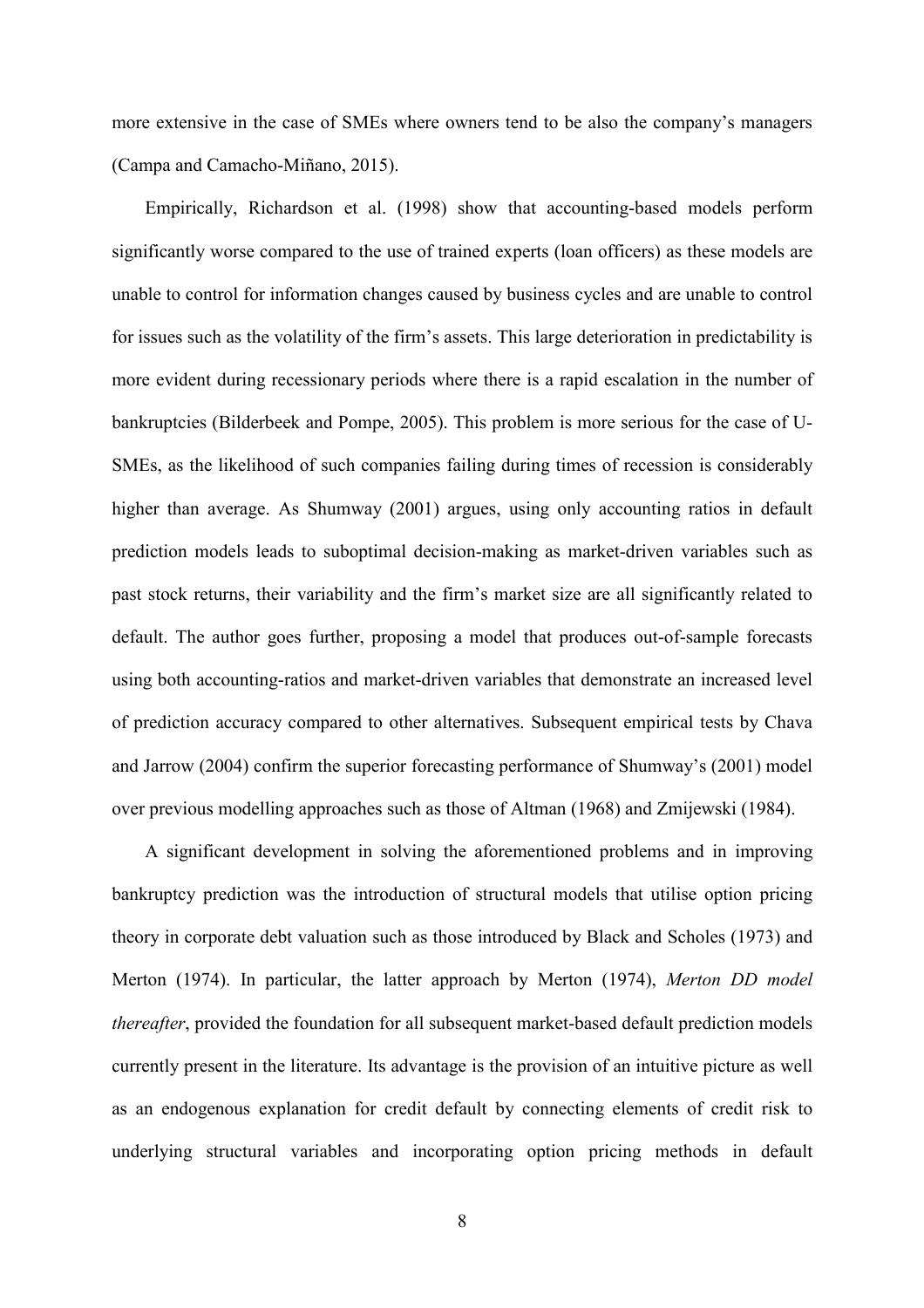prediction. As Wang (2009) argues, this model, including subsequent variants, not only facilitates security valuation but also addresses the choice of alternative capital structures.

Prior literature overwhelmingly suggests that the use of the Merton DD model can accommodate most of the aforementioned criticisms of accounting-based models as it provides a methodological approach that is unlikely to be affected by a firm's accounting policies and is not time- or sample-dependent (Hillegeist et al., 2004; Reisz and Perlich, 2004; Vassalou and Xing, 2004; Bharath and Shumway, 2008; Campbell et al., 2008). However, as Agarwal and Taffler (2008) argue, neither accounting-based models nor marketbased models are exclusively sufficient for failure prediction as both incorporate unique sets of company information.

Empirical testing of the Merton DD model in the UK confirms that its distance-to-default measure (DD) is the most significant variable for measuring credit risk. With regard to the use of accounting variables, these appear to be incrementally informative when added to the main model (Demirovic and Thomas, 2011). This finding corroborates prior US literature on the usefulness of combining market-based and accounting-based information in predicting firm's default (Beaver et al., 2005; Campbell et al., 2008). Benos and Papanastasopoulos (2006) take a step further in modelling corporate default by introducing a hybrid model derived from the combination of various credit risk approaches. Their study uses an ordered probit regression model where the neutral distance to default is estimated from a series of financial ratios while accounting-based measures are utilised as explanatory variables.<sup>13</sup> This new hybrid model demonstrates improved in-sample fitting credit ratings and out-of-sample default predictability. These findings are also corroborated by Bellalah et al. (2016) and Doumpos et al. (2014) who examine default risk predictability for French companies and European listed firms respectively.

 $13$ In order to examine the efficiency of their hybrid modelling approach, Benos and Papanastasopoulos (2006) estimate two different models in which risk neutral distance-to-default metric and financial ratios are used separately as indicators of the firm's default.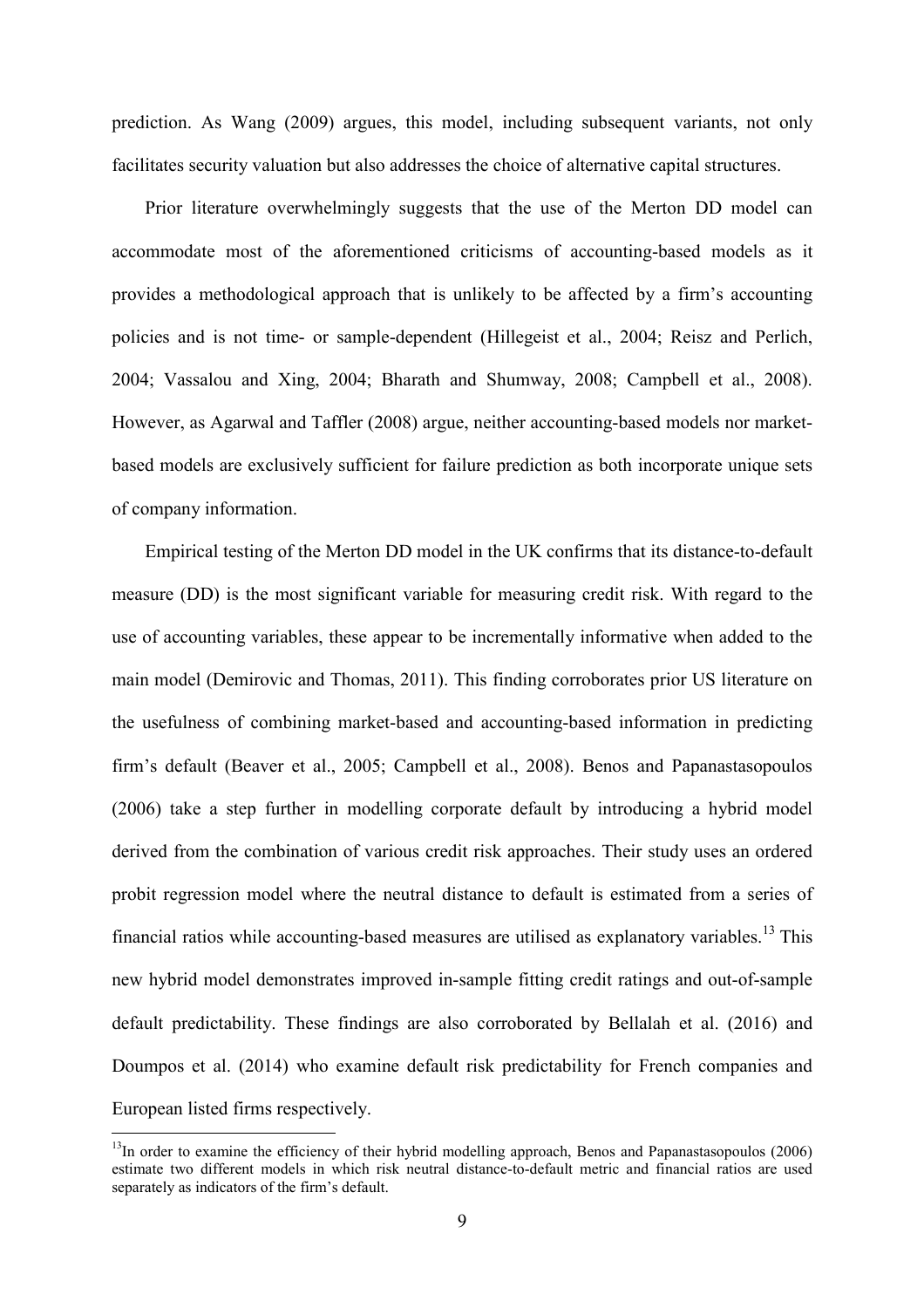Regarding the use of the Merton DD model in SMEs, there is only a handful of prior studies due to the lack of available market information for such firms. Using a sample of 246 L-SMEs in the UK for the period 2001-2004, Lin et al. (2007) report higher predictive ability of the Merton DD model for the short run (<1 year); while, accounting-based models are found to be superior, in terms of accuracy, in the long run (>1 year). Finally, Chen et al. (2010) use a similar approach in the examination of Chinese L-SMEs and suggest that the predictive accuracy of the adjusted Merton DD model is highly sensitive to the identification of the various default points.

Nonetheless, although the use of the above modelling approach demonstrates good performance in terms of predicting SME default, it has only been applied to L-SMEs. Unfortunately, these firms (L-SMEs) constitute only a very small proportion of the entire SME sector in the UK economy. This is also the case for the market-based methodological approaches used in the most recent studies of Doumpos et al. (2014) and Bellalah et al. (2016) where, unlike listed firms, U-SMEs' distance-to-default information is not available. Given the points discussed earlier regarding the reliability of accounting-based models and the importance of market-based information in predicting default events, it is of great academic and practitioner interest to develop a hybrid default prediction model that combines market and accounting information to predict the default events in the case for U-SMEs. We now proceed to the discussion of our modelling approach that attempts to solve this problem and fill this crucial gap in the literature.

#### **3. Data and methodology**

## *3.1. Data*

Our study employs a sample of listed (L-SMEs) and unlisted SMEs (U-SMEs). All L-SMEs are selected based on the Basel definition for small firms, i.e. firms with total turnover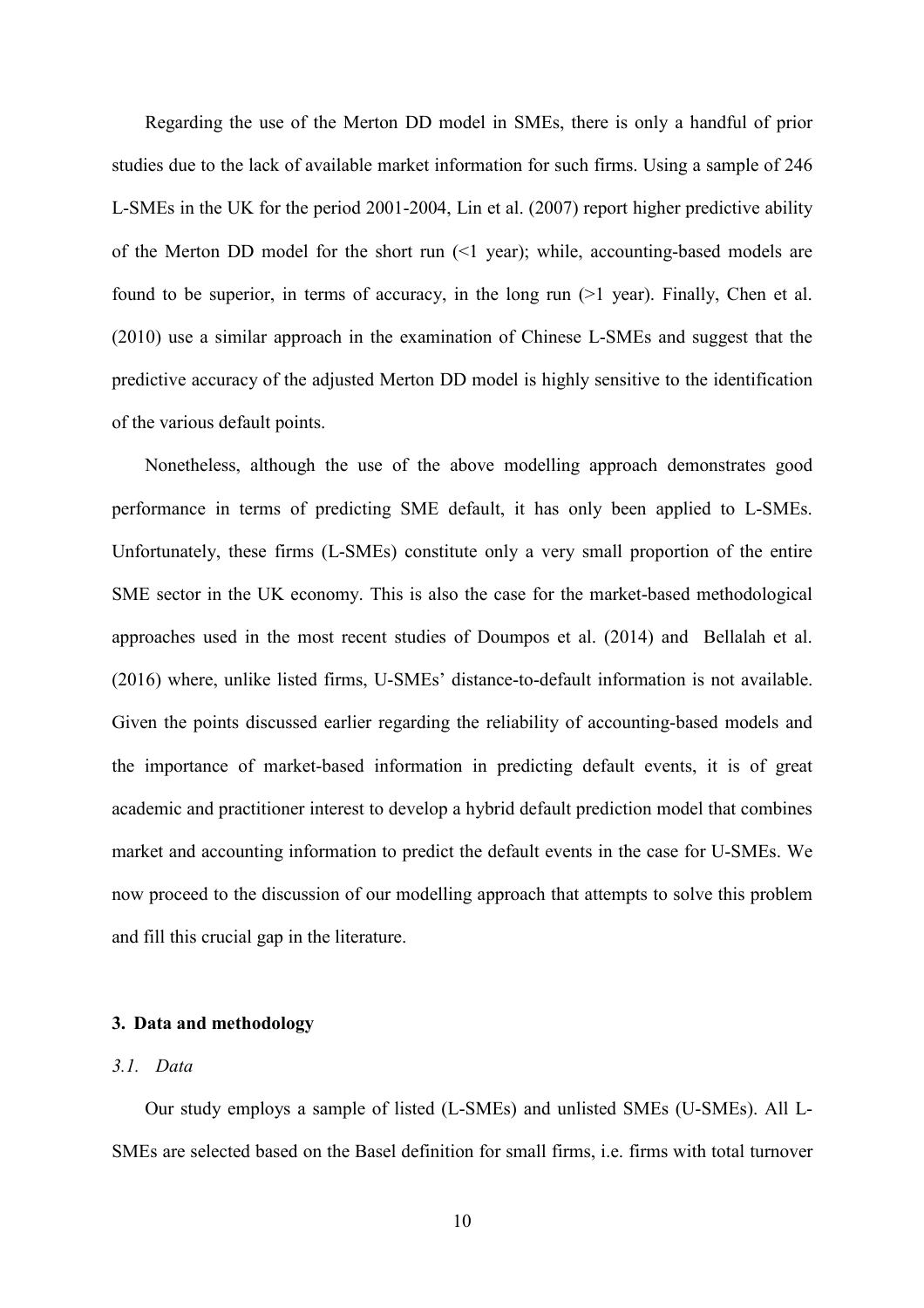value of less than £42 million. All operating and financial indicators are obtained from Thomson's Datastream. The final sample of L-SMEs is 198 companies, all of them in the manufacturing sector covering the period from 2004 to 2013. With regards to the UK U-SMEs' sample, our dataset consists of approximately 20,000 companies per annum with all relevant financial information obtained from Bureau Van Dijk's FAME database. This sample covers both active (non-defaulted) and dead (defaulted) SMEs with the latter category including all firms in liquidation, administration and receivership during the period under examination.

According to Table 1, the total number of defaults observed in our U-SMEs sample based on aforementioned criteria is 14,170 out of a total sample of 196,807 SME observations. This sample is unbalanced with the number of firms changing every year due to various corporate events such as bankruptcy and M&A activities. Similarly, the default rates in our sample also vary from year to year with a reported increase during the credit crunch period of 2007-09. For instance, the default rates of U-SMEs for 2007, 2008 and 2009 are 7.21%, 8.56% and 9.44% respectively while the default rate for the entire period under examination is 6.72%. A similar trend is observable in the case of L-SMEs with 5.79% for 2007, 6.42% for 2008 and 6.49% for 2009. However, as Table 1 shows, the total default rate for L-SMEs compared to U-SMEs is lower (5.54% vis-à-vis 6.72%). This is not an unexpected finding given that L-SMEs have better access to capital and inevitably are more able to overcome possible financial difficulties.

### *[Insert Table 1 about here]*

Table 2 reports the statistical properties of our L-SMEs and U-SMEs sample using a number of accounting indicators.<sup>14</sup> All variables are winsorized 5% in each tail to reduce the impact of outliers. Although the average retained earnings to total assets ratio (*RETA*) for U-

<sup>&</sup>lt;sup>14</sup> All accounting ratios used in our study are in line with prior literature in credit default prediction (Altman and Sabato, 2007; Altman et al., 2010).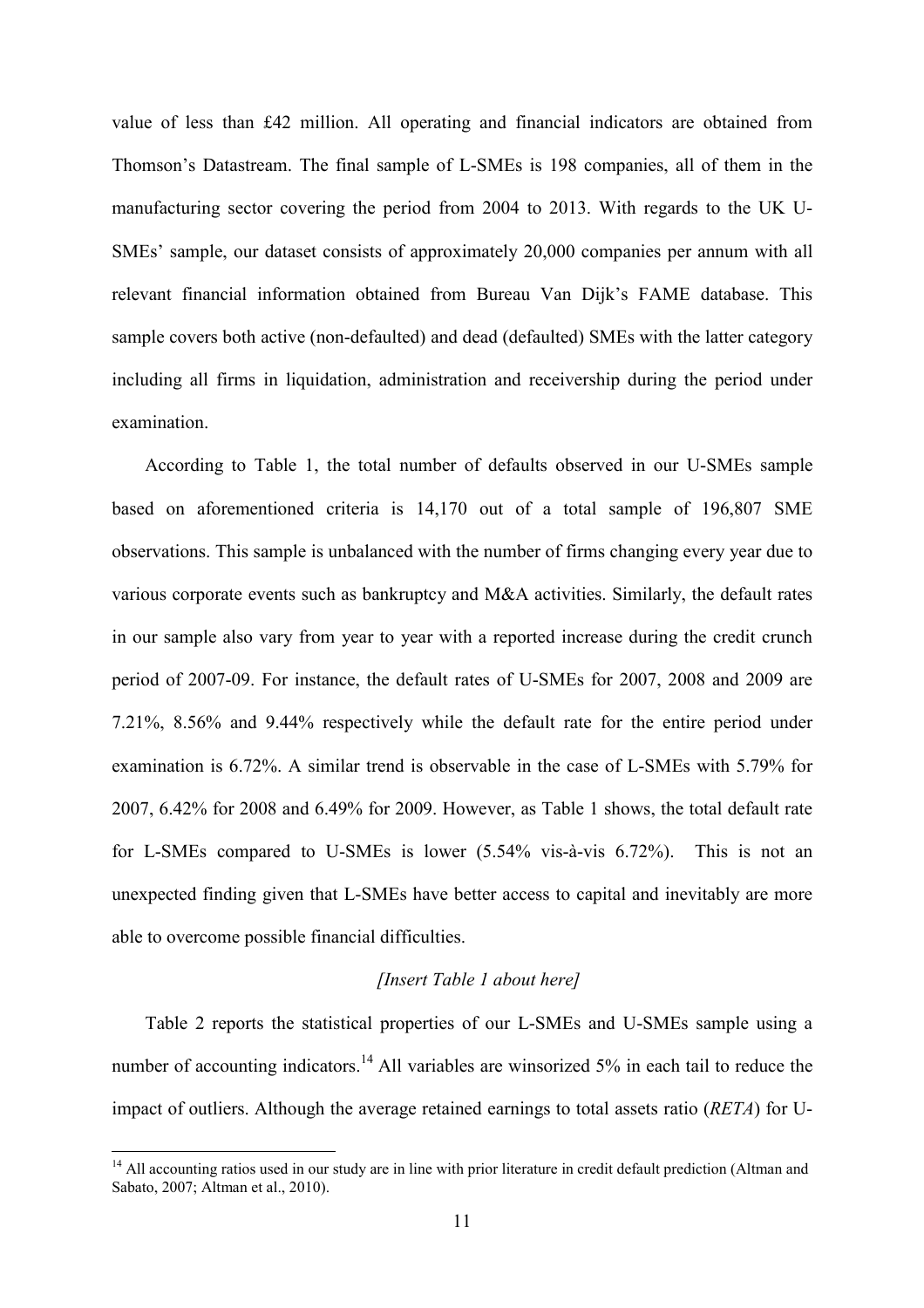SMEs and L-SMEs is -0.2534 and -0.0103 respectively, U-SMEs appear to be more profitable than their listed counterparts with an average *EBITTA* of 0.6155 (0.2479 for the case of L-SMEs) and an average net income to sales ratio (*NIS*) of 0.3245 (0.2277 for L-SMEs). Moreover, the average short-term leverage (*LEV*) for U-SMEs is 1.5666 compared to 1.5072 for L-SMEs indicating that the former type of firms are marginally more reliant on short-term borrowing despite the fact that they generally benefit from higher profitability. U-SMEs also tend to hold more cash within their asset structure with an average cash to total assets ratio (*LIQ*) of 0.1469 as compared to 0.0639 for L-SMEs. This cautionary approach in financial management is more likely to be attributed to the U-SMEs' greater reliance on short-term borrowing as opposed to long-term borrowing which is indicated by the current liabilities to non-current liabilities ratio (*CLNCL*) of 19.035 (14.621 for the L-SMEs). Overall, the picture emerging from these statistics is that U-SMEs are, on average, more profitable and operationally efficient but also more prone to face short-term liquidity problems (financial distress). For example, although the average performance in terms of cash to net sales (*CNS*) and net cash to net worth (*NCNW*) is 0.1058 and 0.3229 (0.0722 and 0.1351 for their L-SME counterparts), their performance in terms of working capital to total assets (*WCTA*) and current assets to current liabilities (*CACL*) ratios is significantly lower with 0.0929 and 1.6891 as compared to 0.1350 and 2.0423 in the case of the L-SMEs.

## *[Insert Table 2 about here]*

Table 3 also gives an insight on the absolute size of L-SMEs and U-SMEs in our sample by comparing the average profitability, sales, total assets and total liabilities. L-SMEs have, on average, higher total liabilities (£5.437m) and total assets (£7.755m), while sales and profitability are, on average, also substantially higher with £35.769m and £7.696m compared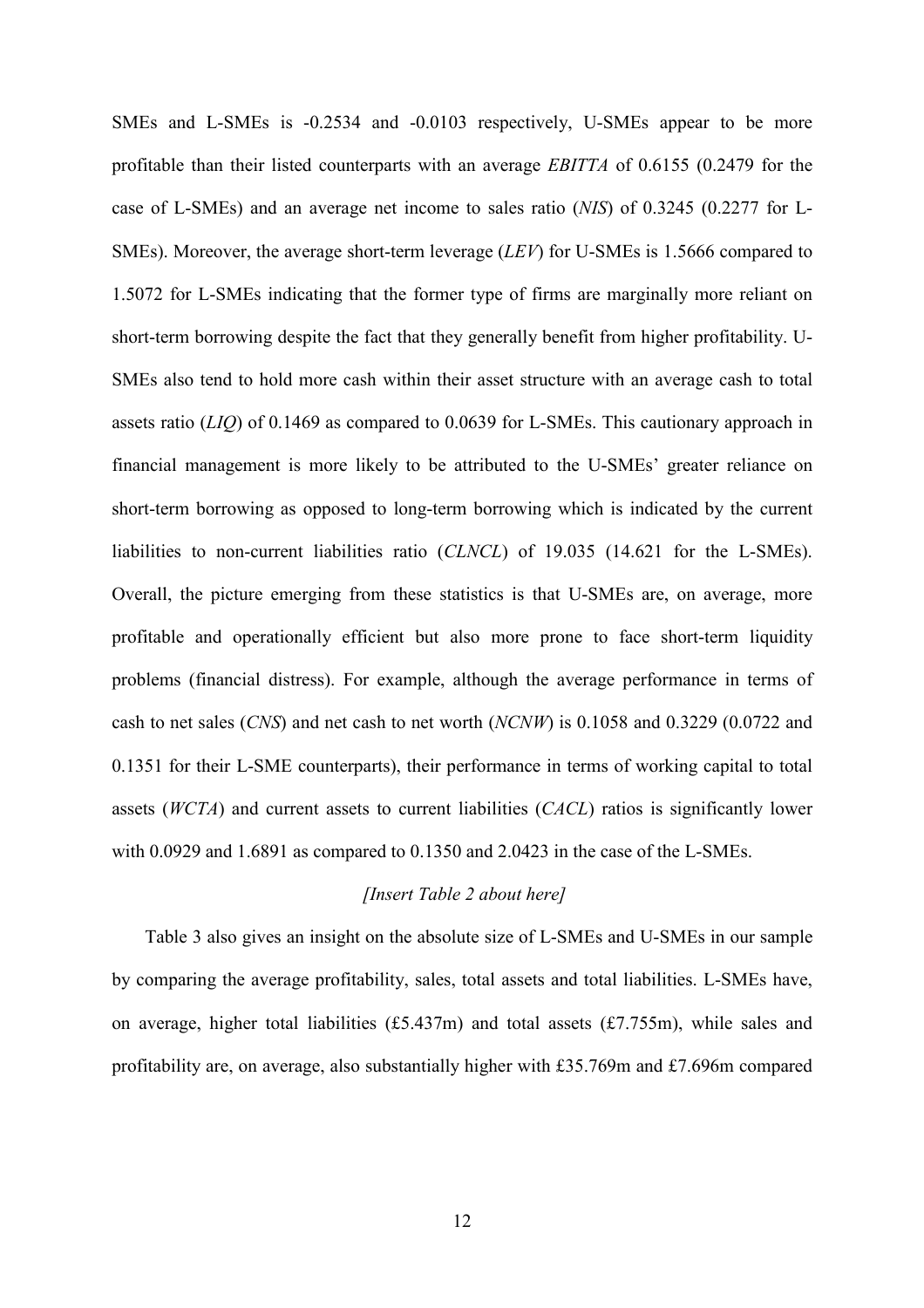to their non-listed counterparts  $(\text{\textsterling}15.353m$  and  $\text{\textsterling}1.964m$  respectively). <sup>15</sup> These results indicate that L-SMEs are on average larger firms, less geared and more efficient in generating sales and profits for their equity holders. This finding is further supported by the reported average median values.

#### *[Insert Table 3 about here]*

#### *3.2. Merton-KMV modelling approach*

Our market-based indicators of default are estimated from the sample of UK L-SMEs followed by the use of appropriate calibration techniques needed to obtain the hybrid indicators of default that combines both accounting and market information for the full sample. These calibration techniques follow the Merton-KMV approach which is an established structural credit risk model used to test the effect of market-based information on corporate default (Crosbie and Bon, 2003; Chen et al., 2010). This approach is a modified version of the Merton (1974) framework and attempts to predict firms' default based on their underlying debt structure.

Based on the original Merton DD model, all payoffs to the shareholders of the firm are similar to the payoffs from the call option on the firm's assets with debt outstanding being the exercise price. Hence, the model assumes that firms should have a single issue of zerocoupon debt outstanding *(D)* which means that at a specified maturity date  $(\tau)$  an amount of *D* is due. As a rule of thumb, at maturity date  $(\tau)$ , the face value of debt  $(D)$  would be received by debt holders if there is enough asset value *(V)* to meet this payment. Hence, at maturity date if *V>D*, debt holders would receive *D* and equity holders will get the rest (*V-D)*. However, if the value of the firm's assets is not sufficient to satisfy the debt holders claims (*V<D*)*,* debt holders will receive the total value of the firm's asset and equity holders

<sup>&</sup>lt;sup>15</sup> Although our methodological approach does not control for size, as it is based on aggregate sector-level data, we do believe that future improvements in the approach can be easily made by utilising a multi-attribute matching procedure.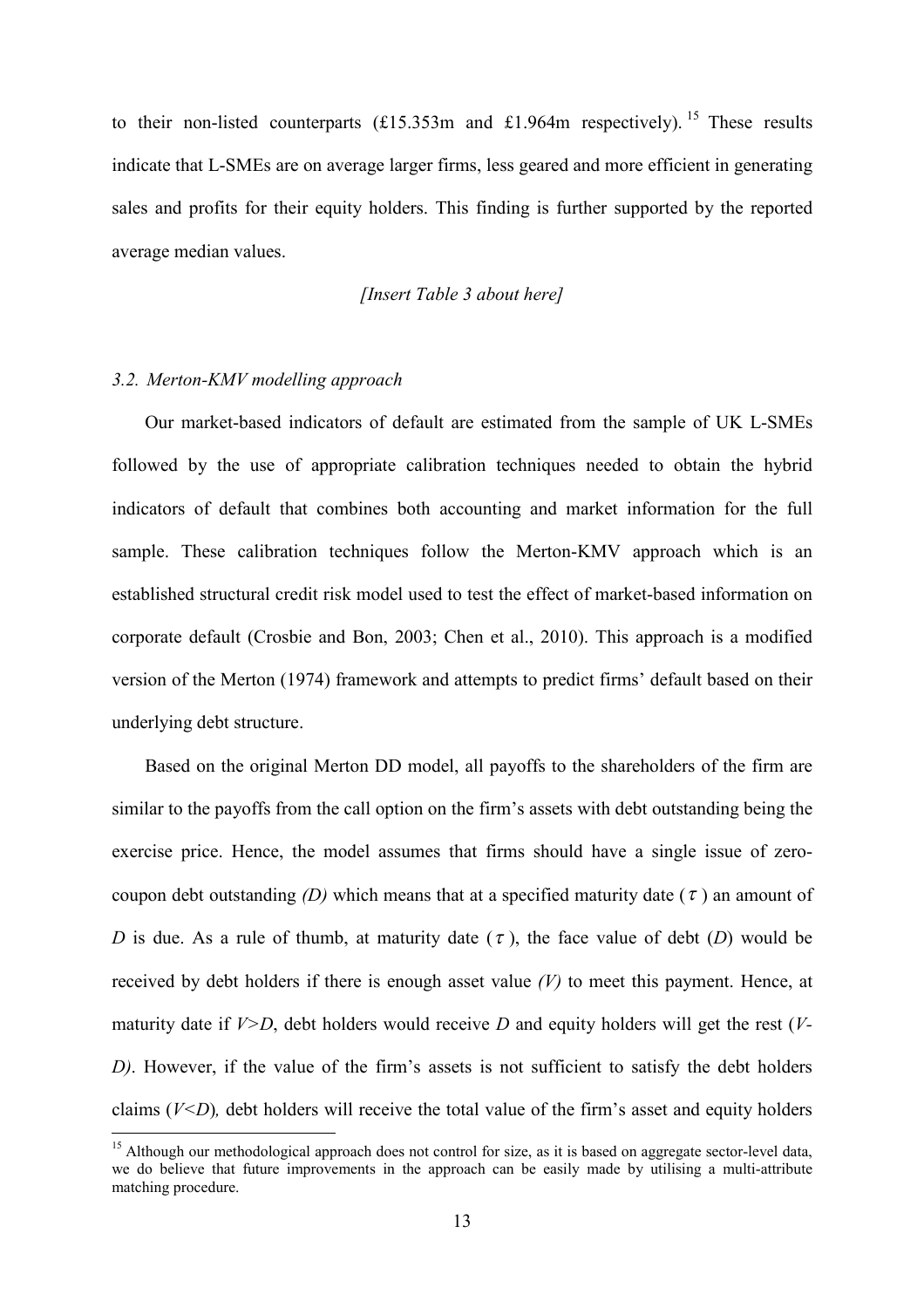will receive nothing. Our estimation procedure starts by considering the equity value as an option on the value of the firm. It is noteworthy that in this case, on date  $\tau$ , equity holders receive any amount remaining after the debt holders are paid off mathematically notated as

$$
\begin{cases}\nV - D, & if \quad V > D \\
0, & otherwise\n\end{cases} \tag{1}
$$

The payoff to equity holders expressed above is replicating the payoffs of a long call option on the firm's value with maturity  $\tau$  and strike price *D*. Hence the call value is equal to the value of equity.

The main problem in implementing the Merton DD model is that the firm's asset value V and its volatility ( $\sigma<sub>V</sub>$ ), two essential elements for estimating the distance to default *(DD)*, are both unobservable.<sup>16</sup> Unlike the value of equity *(E)* and equity volatility  $(\sigma_E)$ , both of which can be easily proxied by the use of market capitalisation (Das and Sundaram, 2004), *V* and  $\sigma<sub>V</sub>$  have to be inferred. Crosbie and Bohn (2003) mention that the relationship between equity volatility  $(\sigma_E)$  and a firm's asset volatility  $(\sigma_V)$  indicated in the Merton DD model might not lead to reasonable results as market leverage varies considerably in practice leading to a biased estimation of the probability of default.<sup>17</sup> To overcome this problem, we adopt the Merton-KMV approach and use the Newton-iterative procedure to calculate V and  $\sigma_{V}$  as our unknown parameters.<sup>18</sup> The average number of iterations needed for each L-SME in our sample to reach convergence is 3, while all cases where a convergence criterion is not

<sup>&</sup>lt;sup>16</sup> If the firm's asset value and its volatility are available, the firm's probability of default could be estimated easily. For example, other relevant studies such as that of Bharath and Shumway (2008) and Charitou et al. (2013) estimate the firm's value as the sum of the firm's equity value and debt value.

 $17$  For instance, when a firm's credit risk is improving, the model might overstate the probability of a firm's default because the asset volatility will be overestimated if the market leverage goes down quickly. On the other hand, at a time of rapid increase in market leverage, the firm's asset volatility will be underestimated. In this situation, in spite of the deterioration in the firm's credit risk, the model understates the probability of the firm's default.

<sup>&</sup>lt;sup>18</sup> Convergence typically exists when the difference between the newly estimated asset value volatility ( $\sigma'_v$ ) and the true asset value volatility ( $\sigma_V$ ) is less than 10<sup>-5</sup>. A detailed explanation of the mathematical process for the Merton DD model is provided in Bharath and Shumway (2008) and for the Newton-iterative method of the Merton-KMV approach in Chen et al. (2010).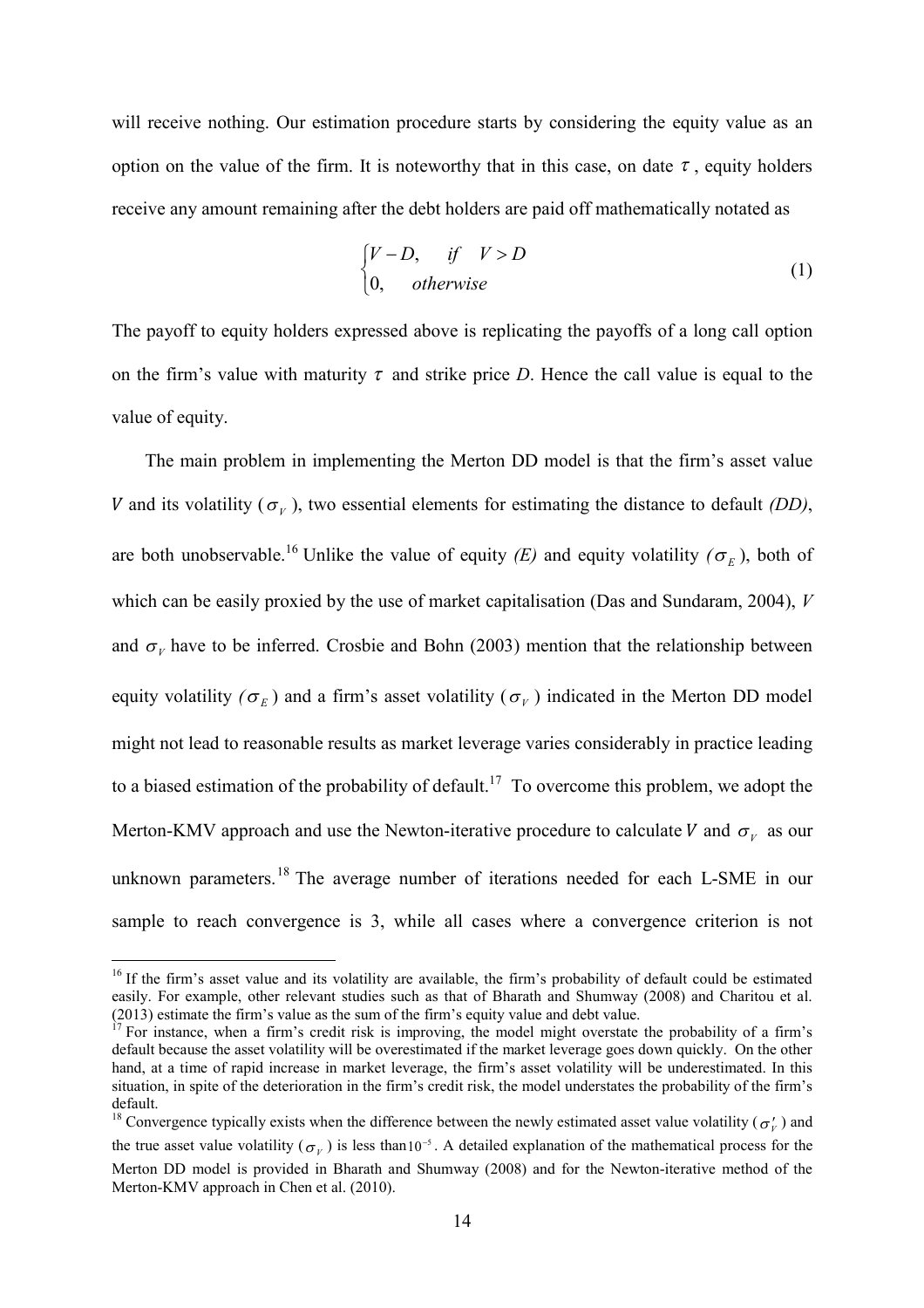reached are eliminated from our estimation sample (*n =*24). All L-SMEs' equity values *(E)* are extracted from Datastream for each calendar year-end. Likewise, equity value volatility  $(\sigma_F)$  is proxied using the standard deviation of the sample firms' daily equity value *(E)* for each year during the 2004-2012 sample period.<sup>19</sup>

A crucial parameter in the Merton-KMV model is the default point ( *DPT )*. According to Crosbie and Bohn (2003), firms generally remain solvent when their asset value is up to the book value of their total liabilities. However, at the time of default, the value of the firm's assets is commonly between the value of current liabilities and that of the total liabilities. This is algebraically formulated as:

$$
DPT = CL + k \times LL, \quad 1 \ge k \ge 0,
$$
\n<sup>(2)</sup>

where, *DPT* denotes the default point, *CL* stands for current liabilities and *LL* denotes the long-term liabilities of the firm. Prior literature suggests that the predictive accuracy of the model is sensitive to the default point changes (Huang and He, 2010; Lee, 2011). To ensure comparability with prior studies we estimate the default point in our model using  $k = 0.5$ . The last two integral parameters for building up the Merton-KMV credit default model are those of liability maturity  $(\tau)$  and the risk free rate  $(r)$ . This study uses the one-year liability maturity for  $\tau$ , and the Bank of England one-year base rate for  $r$ .

Having obtained *V* and  $\sigma_{V}$ , we can then calculate the distance to default *(DD)* for the remaining 174 L-SMEs from our initial sample (87.8%) defined as:

$$
DD = \frac{V - D}{V\sigma_V} \tag{3}
$$

where *V* is the firm's asset value, *D* are the debts in default points, and  $\sigma_V$  is the asset value volatility. Moreover, the corresponding implied probability to default for each of the L-

<sup>&</sup>lt;sup>19</sup> Daily equity values are estimated using daily closing stock prices  $\times$  number of outstanding shares over 252 trading days. Equity volatility is also estimated annually. This method is in line with prior studies in the field (Hull et al., 2004).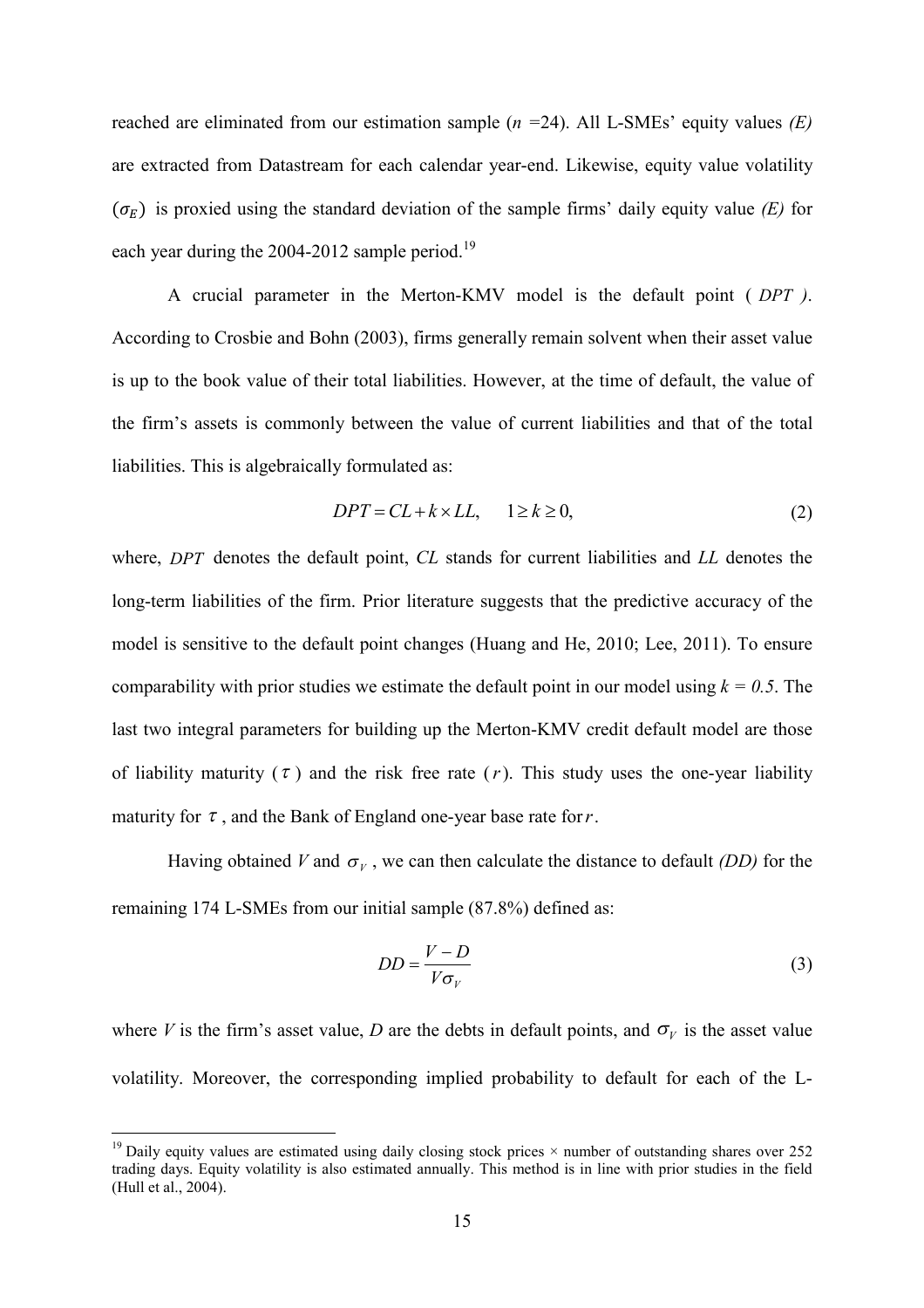SMEs, often reported as expected default frequency ( *EDF* ) in the literature, is calculated as

$$
EDF = N(-DD) \tag{4}
$$

where *N* is the cumulative standard normal distribution and *DD* is the distance to default.

#### *3.3. Estimating hybrid indicators of default for the U-SMEs' sample*

To address the problem of estimating default risk for SMEs that are not publicly listed, we introduce an innovative approach that allows us to capture the effect of both accounting and market information by combining the Merton-KMV process with the traditional use of a logistic regression model. The process is implemented in four steps which are presented in Figure 1.

## *[Insert Figure 1 about here]*

In detail, we initially estimate the Merton-KMV probability of default (EDF) for the 174 L-SMEs and for each year during our sample period 2004 to 2012 using the process described in section 3.2. The next step is to estimate individual L-SMEs' default scores (  $X_t^{LSME}$ ). This is accomplished by using the inverse of the logistic function, defined as

$$
X_{it}^{LSME} = \ln \frac{\text{KPG}_{it}^{\text{LSME}}}{(1 - \text{KPG}_{it}^{\text{LSME}})}\tag{5}
$$

where,  $X_i^{LSME}$  represents individual L-SMEs' logistic scores at time *t*, and  $KPG_i^{LSME}$  is the individual probabilities of an L-SME not defaulting at time *t*, estimated as  $(1 - EDF_{li}^{LSME})$ .<sup>20</sup> Once all individual default scores ( $X_i^{LSME}$ ) are calculated, we are then using them as dependent variables in a linear regression model with L-SMEs' accounting indicators being the explanatory variables using a forward stepwise selection procedure in line with Altman and Sabato (2007). Our aim at this stage is to generate the relevant market-based coefficients

<sup>&</sup>lt;sup>20</sup>As Altman and Sabato (2007) argue, the use of the *Known Probability of Being Good* (KPG) is superior as it allows us to have positive slopes and positive intercepts given that higher logit scores indicate a lower probability that a firm will default.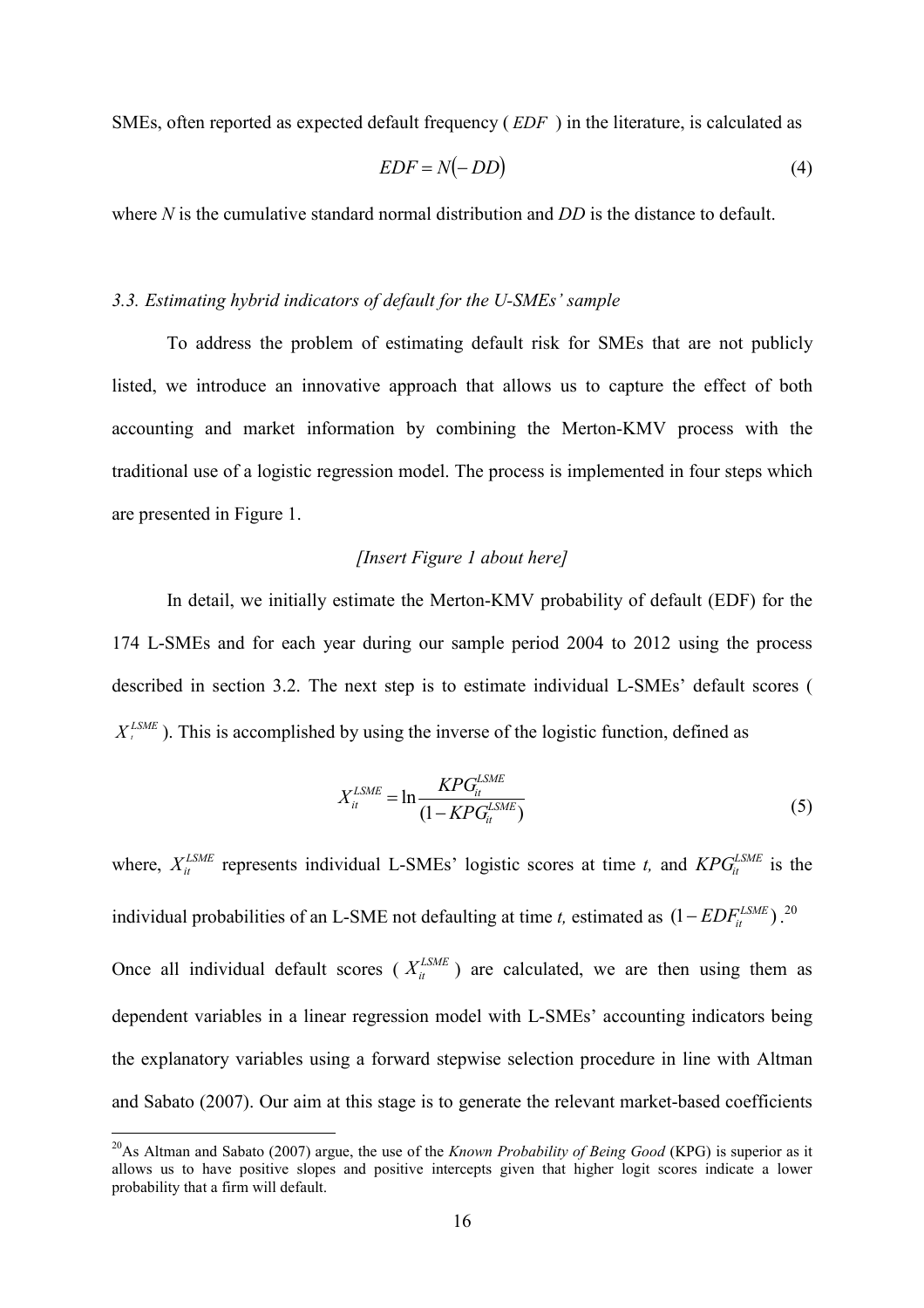that will be used to estimate the default probabilities for the U-SMEs sample. Hence, our linear regression model is formulated as follows:

$$
X_{ii}^{LSME} = \beta_0 + \beta_1 RETA_{ii}^{LSME} + \beta_2 STA_{ii}^{LSME} + \beta_3 COV_{ii}^{LSME} + \beta_4 LEV_{ii}^{LSME} + \beta_5 LIQ_{ii}^{LSME} + \beta_6 EBITTA_{ii}^{LSME} + \beta_7 NIS_{ii}^{LSME} + \beta_8 TLTA_{ii}^{LSME} + \beta_9 CACL_{ii}^{LSME} + \beta_{10} CNN_{ii}^{LSME} + \beta_{11} CETL_{ii}^{LSME} + \beta_{12} NCNW_{ii}^{LSME} + \beta_{13} STDNW_{ii}^{LSME} + \beta_{14} CLNCL_{ii}^{LSME} + \beta_{15} WCTA_{ii}^{LSME} + \varepsilon_t
$$
(6)

where,  $X_{ii}^{LSME}$  is the individual logistic scores for the L-SMEs at time *t* described in Eq.(5), *RETA* is the ratio of retained earnings to total assets used as a proxy for profitability; *STA* is the ratio of sales to total assets (activity); *COV* is the ratio of EBITDA to interest expenses (debt coverage); *LEV* is the ratio of short-term debt to equity book value (leverage); *LIQ* is the ratio of cash to total assets (liquidity); *EBITTA* is the ratio of earnings before interest and tax to total assets (profitability); *NIS* is the ratio of net income to net sales (profitability); *TLTA* is the ratio of total liabilities to total assets (leverage); *CACL* is the ratio of current assets to current liabilities (liquidity); *CNS* is the ratio of cash to net sales (efficiency); *CETL* is the ratio of total capital employed to the total liabilities (leverage); *NCNW* is the ratio of net cash to net worth (liquidity); *STDNW* is the ratio of short-term debt to net worth (financial distress); *CLNCL* is the ratio of current liabilities to the non-current liabilities (debt structure); *WCTA* is the ratio of working capital to total assets (liquidity) and,  $\varepsilon_t$  is the error term.

The last stage of our calibration method involves the estimation of our 'hybrid'/marker-based default score ( $KPG_{it}^{mb,USME}$ ) for all U-SMEs. This is done by employing a formula that combines the market-based coefficients from Eq. (6) alongside the accounting indicators for each individual unlisted firm in our 2004-2012 sample mathematically defined as

$$
KPG_{it}^{mb,USME} = \beta_0 + \beta_1 RETA_{it}^{USME} + \beta_2 STA_{it}^{USME} + \beta_3 COV_{it}^{USME} + \beta_4 LEV_{it}^{USME} + \beta_5 LIQ_{it}^{USME}
$$
  
+  $\beta_6 EBITTA_{it}^{USME} + \beta_7 NIS_{it}^{USME} + \beta_8 TLTA_{it}^{USME} + \beta_9 CACL_{it}^{USME} + \beta_{10} CNS_{it}^{USME}$   
+  $\beta_{11} CETL_{it}^{USME} + \beta_{12} NCNW_{it}^{USME} + \beta_{13} STDNW_{it}^{USME} + \beta_{14} CLNCL_{it}^{USME} + \beta_{15} WCTA_{it}^{USME}$  (7)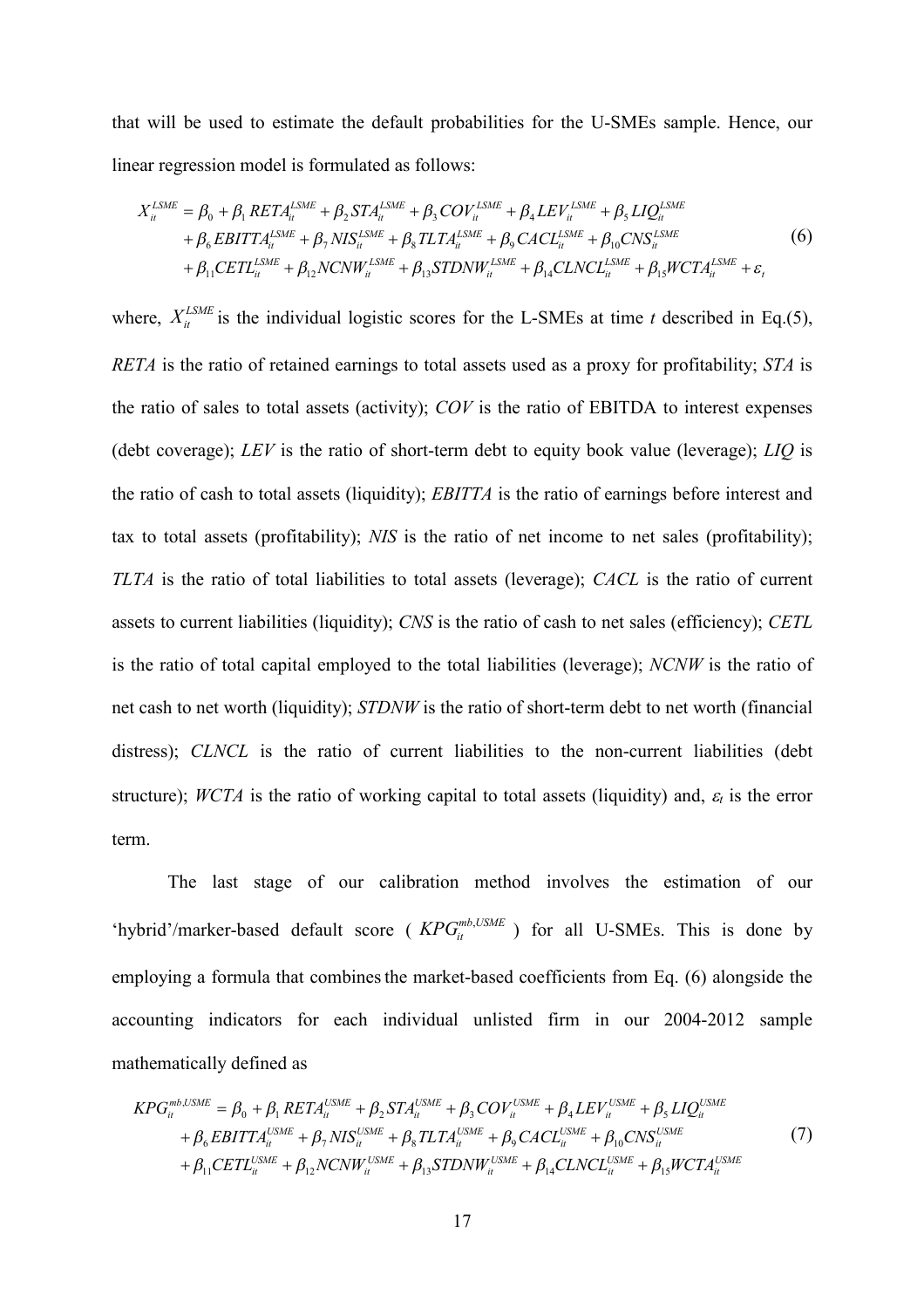where, *mb* stands for market-based, and all other variables are described above.

## *3.4. Estimation of accounting-based indicators of default for U-SMEs' sample*

To evaluate the performance of our model, we compare its accuracy with that of an existing accounting-based one. Prior literature suggests that the use of accounting-based models can be appropriate in predicting SMEs' default (Altman and Sabato, 2007; Altman et al., 2010). Comparing the performance of our hybrid market-based model to the plain accounting-based model allows us to assess the suitability and potentially superior efficiency of our modelling approach. The plain accounting-based model is a standard logistic regression that uses the same accounting ratios as above. Our accounting-based model is defined as:

$$
KPG_{it}^{ab,USME} = \beta_0 + \beta_1 RETA_{it}^{USME} + \beta_2 STA_{it}^{USME} + \beta_3 COV_{it}^{USME} + \beta_4 LEV_{it}^{USME} + \beta_5 LIQ_{it}^{USME}
$$
  
+  $\beta_6 EBITTA_{it}^{USME} + \beta_7 NIS_{it}^{USME} + \beta_8 TLTA_{it}^{USME} + \beta_9 CACI_{it}^{USME} + \beta_{10} CNS_{it}^{USME}$   
+  $\beta_{11} CETL_{it}^{USME} + \beta_{12} NCNW_{it}^{USME} + \beta_{13} STDNW_{it}^{USME} + \beta_{14} CLNCI_{it}^{USME} + \beta_{15} WCTA_{it}^{USME} + \varepsilon$  (8)

where,  $\textit{KPG}_{it}^{ab, \textit{USME}}$  stands for Known Probability of Being Good for each U-SME at time *t*, and *ab* stands for accounting-based. In line with Altman and Sabato (2007), this is a binary variable with all U-SMEs that report their status as "active" being assigned the score 1, while firms with company status "in liquidation", "in administration" and "in receivership" are given the value of 0. Finally, to account for the possible timing effects of default prediction accuracy and reliability all empirical models described above include relevant time controls.<sup>21</sup>

#### **4. Results**

## *4.1. Default prediction for the L-SMEs sample using the Merton-KMV model.*

As it is assumed in Merton-KMV model, the asset value is subject to normal distribution and the default distance reflects the standard deviation from the company's default. Thus,

 $21$  One dummy from each set was dropped to avoid multicollinearity.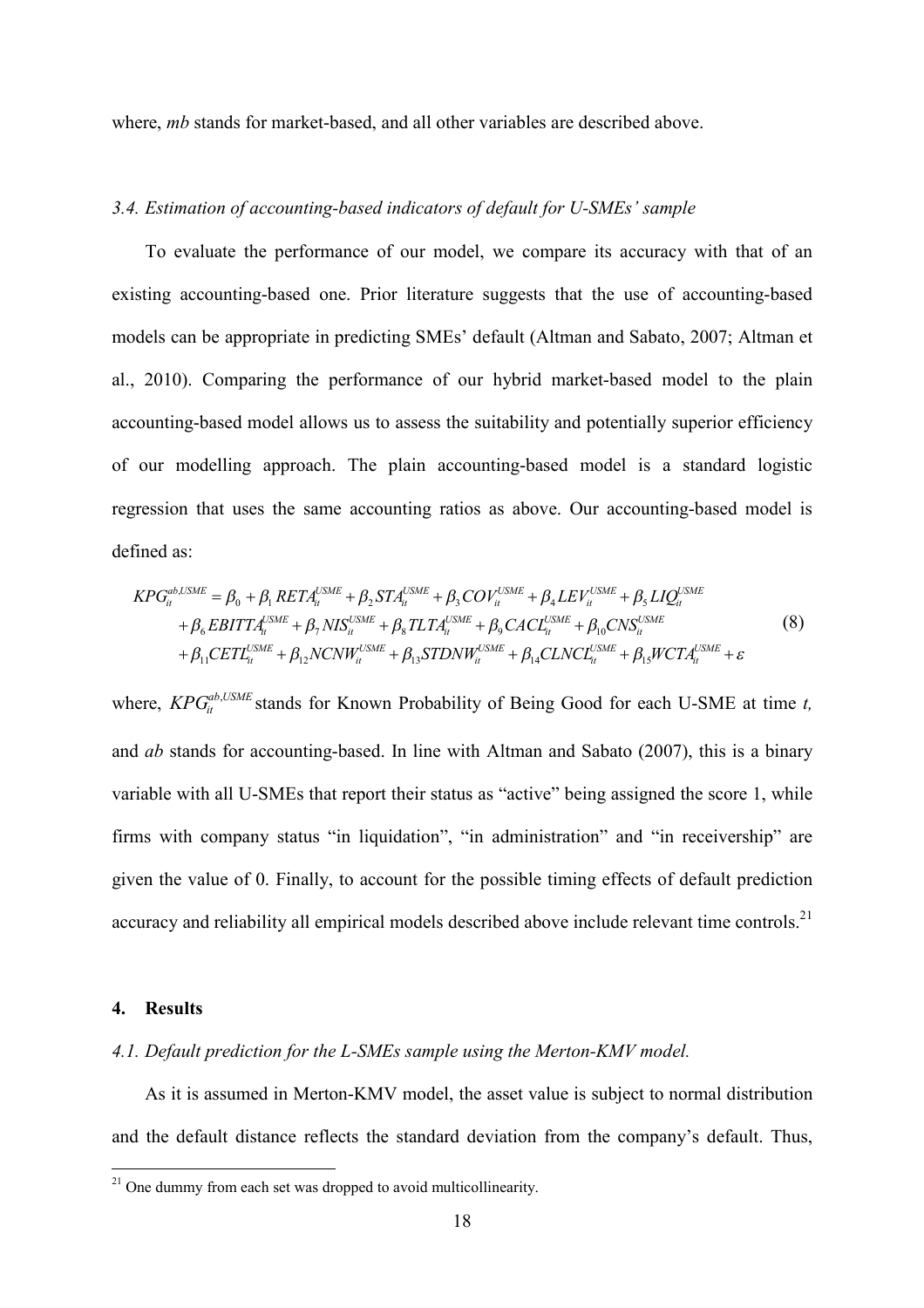firms' expected default probability ( $EDF^{LSME}$ ) can be calculated using the normality function of distance to default (*DD*). According to Table 4, the average *LSME EDF* value for the sample is approximately 1.7 percent (1.695) while the minimum value is 0.000 and the maximum is 27.847 percent. By observing individual EDFs, we notice that a large number of default probabilities within the sample (78%) range between 0.0 and 2.0 percent. However, there are very few observations (outliers) for which the  $EDF^{LSME}$  score is substantially greater than zero indicating that some L-SMEs have a high probability of default.

## *[Insert Table 4 about here]*

In order to evaluate the performance of the market-based model we test its classification accuracy by obtaining the Receiver Operating Characteristic (*ROC*) curve for the L-SMEs within our 2004-2012 sample period. According to Figure 2, the area under the ROC curve  $(AUC)^{22}$  is 0.8754 which indicates the performance of the Merton-KMV model in predicting L-SMEs' default events. This model is implemented as part of the calibration process to derive the 'hybrid' coefficients that will subsequently be used in the estimation of default scores for the entire U-SMEs sample. The accuracy of our model (AUC of 0.8754) appears to be slightly better than that of a similar model used in the case of Chinese SMEs (AUC of 0.85) and the same  $k=0.5$  default point (Chen et al., 2010).

## *[Insert Figure 2 about here]*

## *4.2. Market-based (hybrid) and accounting-based model results for the L-SMEs sample*

To avoid possible bias into our statistical estimates that might be introduced by outliers in our data, all variables are winsorized 5% in each tail for both cases, i.e. the 'hybrid' and the accounting-based regression models. Results on the use of the 'hybrid' logistic scores for

 $22$  The area under the ROC curve and the equivalent index, the Gini Coefficient, are widely used to measure the performance of classification models. The AUC is a measure of the difference between the score distributions of failed and non-failed companies and the Gini coefficient is an index which can be calculated as  $[(2 \times AUC) - 1]$ .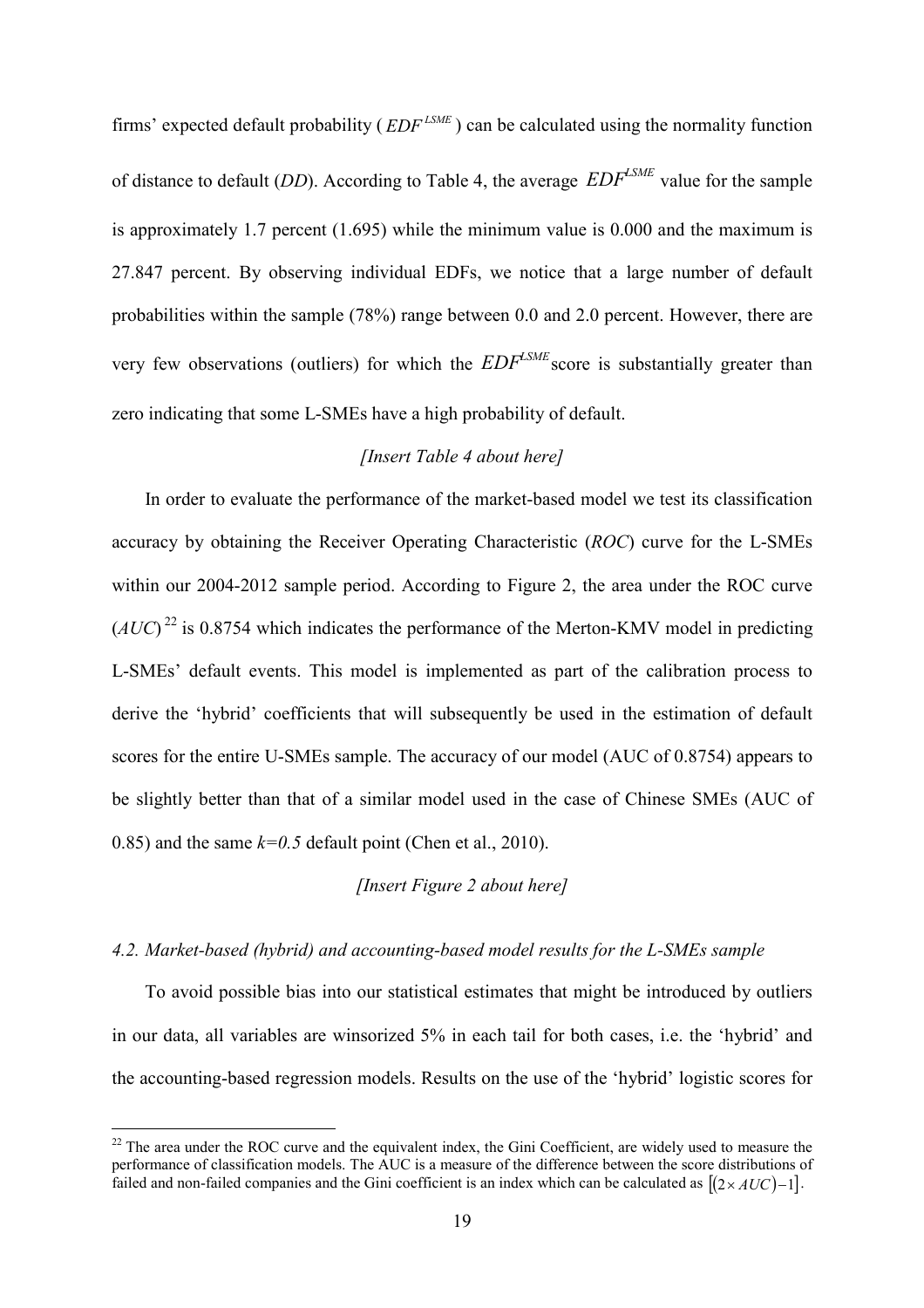L-SMEs ( $X_i^{LSME}$ ) is presented in Table 5. According to our findings, the only insignificant variable in the model is the ratio between current and non-current liabilities (*CLNCL)* for which the coefficient is approximately zero. All other explanatory variables in this model are mostly highly significant predictors in statistical terms of the 'hybrid' X-score for our L-SMEs sample. For example, all profitability indicators, *RETA, EBITTA* and *NIS* show a statistically significant positive relationship with their  $X_i^{LSME}$  logistic scores which is in line with standard finance theory, *i.e.* an increase in firms' profitability leads to an increase in the probability of not defaulting. The results on the leverage and liquidity indicators appear to be similar, also showing a positive relationship which is significant at the 1% level. Rather surprising, in terms of short-term liquidity, L-SMEs appear to be marginally influenced by an increase in short-term debt. For example, as the *LEV* variable show, although an increase in short-term liabilities has a negative impact on the probability of survival, the relevant coefficient is significant only at the 10% level. The overall picture emerging is that the L-SMEs, on average, tend to avoid large levels of debt in their capital structure, especially noncurrent ones, for which the payback and interest extends far into the future. Finally, the adjusted R-square of the linear regression is 85.45 percent and the F-test is also highly significant at the 1% level, showing that our model is well fitted.

### *[Insert Table 5 about here]*

We are now comparing the performance of our hybrid model with the standard logistic accounting-based model. The results of this model regression are presented in Table 6.

#### *[Insert Table 6 about here]*

According to these results, all coefficient signs and significance levels are consistent to prior literature (Altman et. al, 2010). The only statistically insignificant variable in the model is *LEV* (coefficient of -0.0025) indicating no relationship between short-term debt increase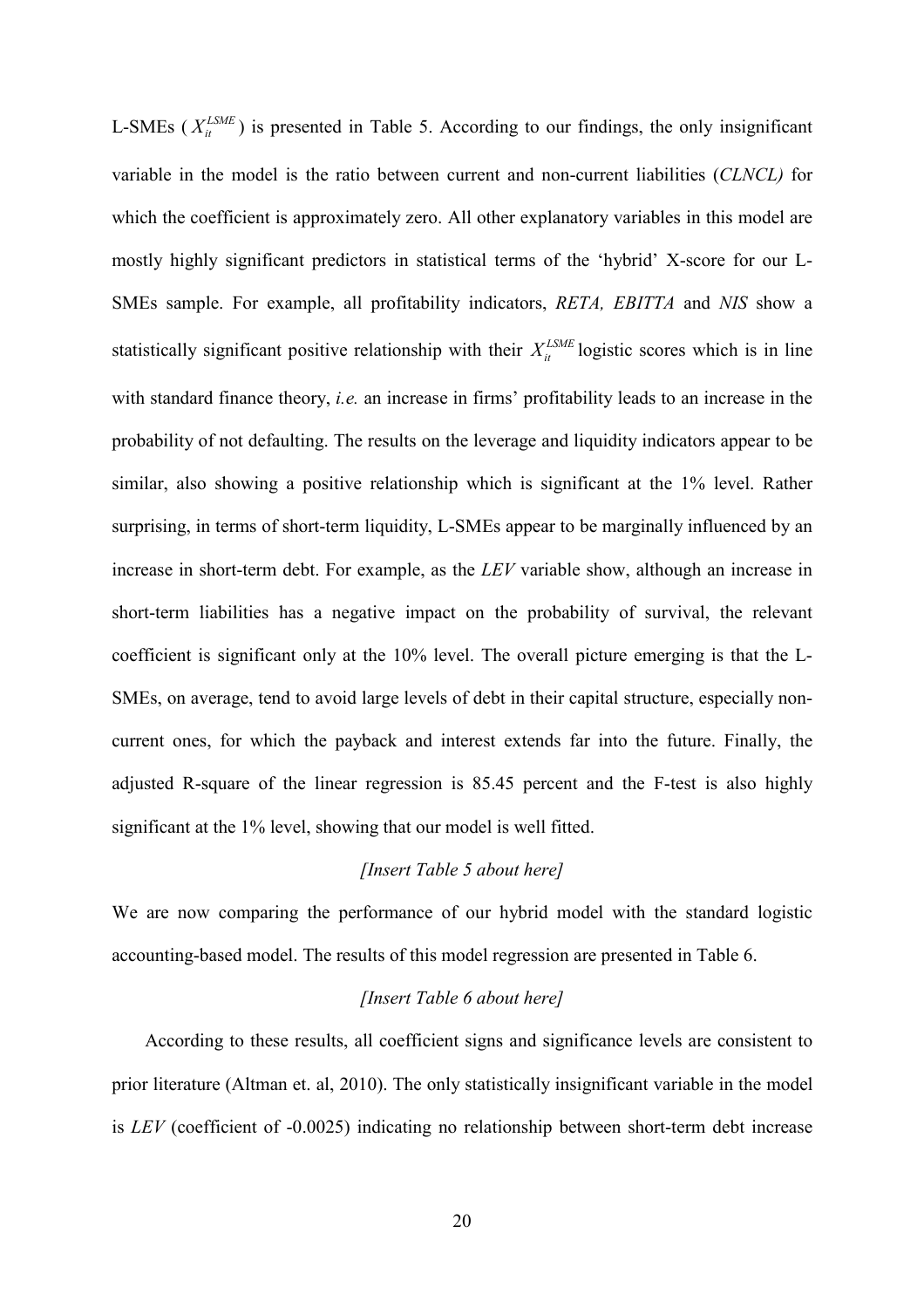and probability of survival for the case of the U-SMEs.<sup>23</sup>

## *4.3. Performance test of the models on the U-SME sample*

The performance of the model with market indicators is tested by comparing its ROC (AUC) with that of the standard accounting-based model in the 2013 hold-out sample and also within the entire sample period 2004 to  $2012<sup>24</sup>$  In order to create the hold-out sample, 166 defaulted firms were collected from the year 2013, while 2,265 active firms are also randomly selected to keep the default rate of the sample for UK U-SMEs equal to the default rate of the entire U-SMEs' sample for 2004-2012 (6.72%). We retained data from 2013 in order to undertake hold-out tests for model performance. The test is implemented by predicting the defaulted firms in the 2013 hold-out sample using the hybrid  $\mathit{KPG}_{it}^{\mathit{mb},\mathit{USME}}$  and the accounting-based  $KPG_{it}^{ab,USME}$  logistic scores for each firm in the sample. The descriptive statistics of both default scores in the 2013 hold-out sample are reported in Table 7. The results indicate higher mean values, on average, for the former model compared to the latter. The mean value of the  $KPG_{it}^{mb,USME}$  model score is 4.521, while for the  $KPG_{it}^{ab,USME}$  model is only 2.574. Moreover, the standard deviation for the former model is higher, 1.172 and 0.732 respectively.

## *[Insert Table 7 about here]*

These logistic scores are then used to estimate the probabilities-to-default (PDs) for both models in the 2013 hold-out sample and the full 2004-12 periods, while the predictive ability of both models is tested using the ROC reports. The results of ROC (AUC) indicate that the

<sup>&</sup>lt;sup>23</sup>A careful examination of the test statistics for the accounting model in Table 6 reveals minor specification issues, i.e. log-likelihood of -45720 and Wald Chi-square 3783 significant at the 1% level. As this logistic regression replicates models used previously in the literature (Altman and Sabato, 2007; Altman et al., 2010) we still report the results only for comparability purposes. We leave further improvements on this modelling approach for future research.

 $^{24}$ This method has been used as a validation technique by many relevant studies such as Altman et al. (2010) and Chen et al. (2010) to test the accuracy of their models.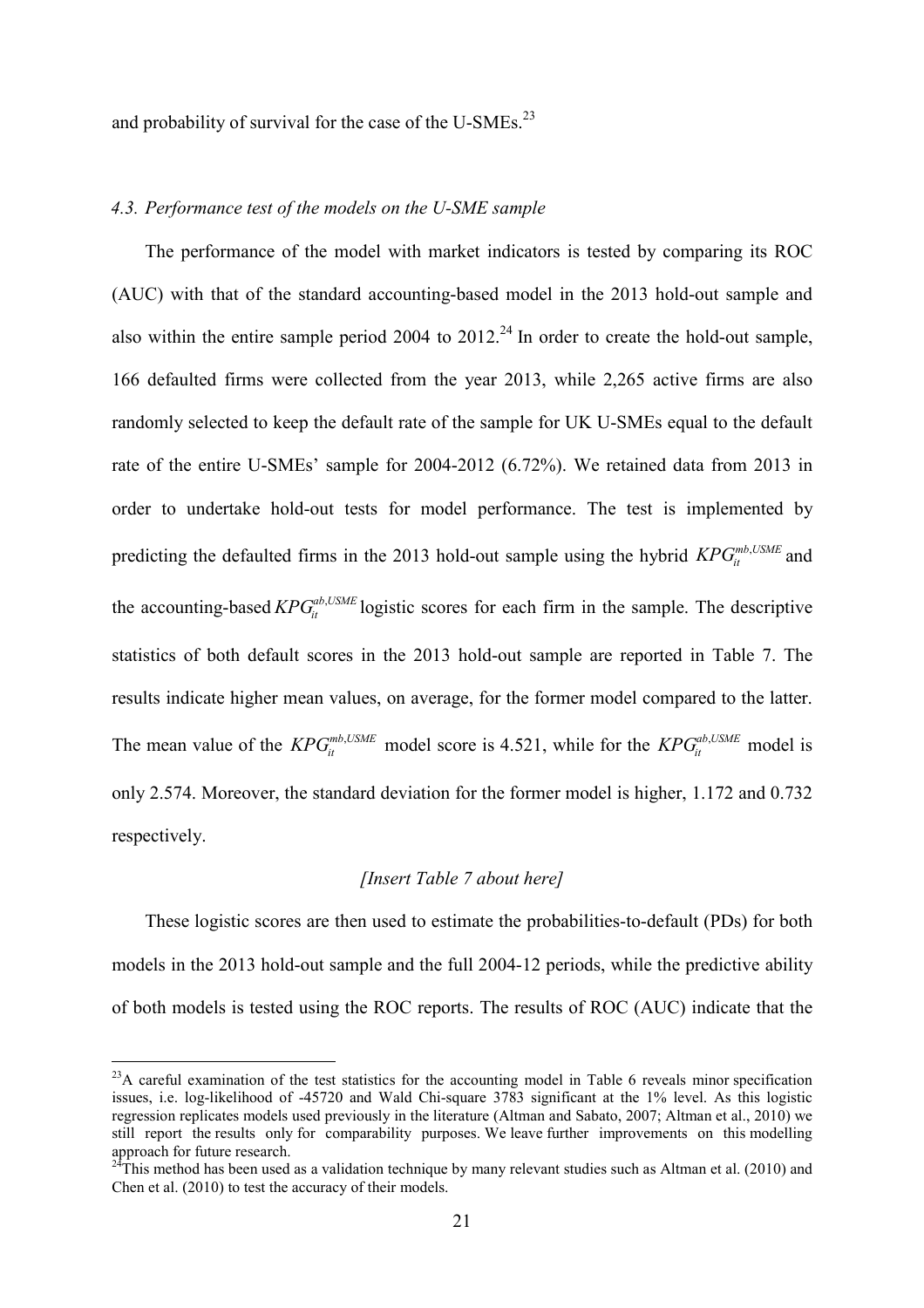model with the market information incorporated on it performs better when compared to the plain accounting-based one. According to Figure 3, the area under the ROC curve for the hybrid model in the 2013 hold-out sample is 0.8387 which indicates a good level of classification accuracy. This is evidently superior to the ROC (AUC 0.7901) for the model based solemnly on accounting information. Similarly, we report the ROC tests for both models within the entire 2004-2012 sample. The results from the within-sample test further confirm the superiority of the hybrid model in demonstrating better performance over its pure accounting-based counterpart (AUC-values of 0.8479 and 0.8114 respectively). These results are also superior to the results of Altman et al. (2010) in which the UK SME model's accuracy for the hold-out sample is lower (AUC 0.76 and AUC 0.75) than that of our modelling approach (AUC 0.8387). Moreover, our model's overall accuracy (AUC 0.8479) is also higher than that from Altman et al. (2010) who report AUC of 0.78 and 0.80 within the entire sample. This clearly indicates the importance of using market-wide information in predicting U-SMEs' default events and the merits of our innovative modelling approach.

## *[Insert Figure 3 about here]*

One of the main issues with the use of accounting-based default prediction models discussed in the literature is that they are not reliable during periods of financial crises. This issue can be more problematic for the case of U-SMEs as accounting-based models and scorecards are widely used by all credit providers for predicting SMEs' default. On the one hand, as the likelihood of SMEs' financial failure during recessions is higher, it is essential for the banks to be able to use the default prediction model with the highest predictive power to avoid potential losses. On the other hand, the SMEs' accounting-based default prediction models are found not to be accurate when used for short sample periods. This problem becomes more severe during periods of financial turmoil when it is essential for all credit providers to predict the firm's default within short-term time frames, given that financially weak firms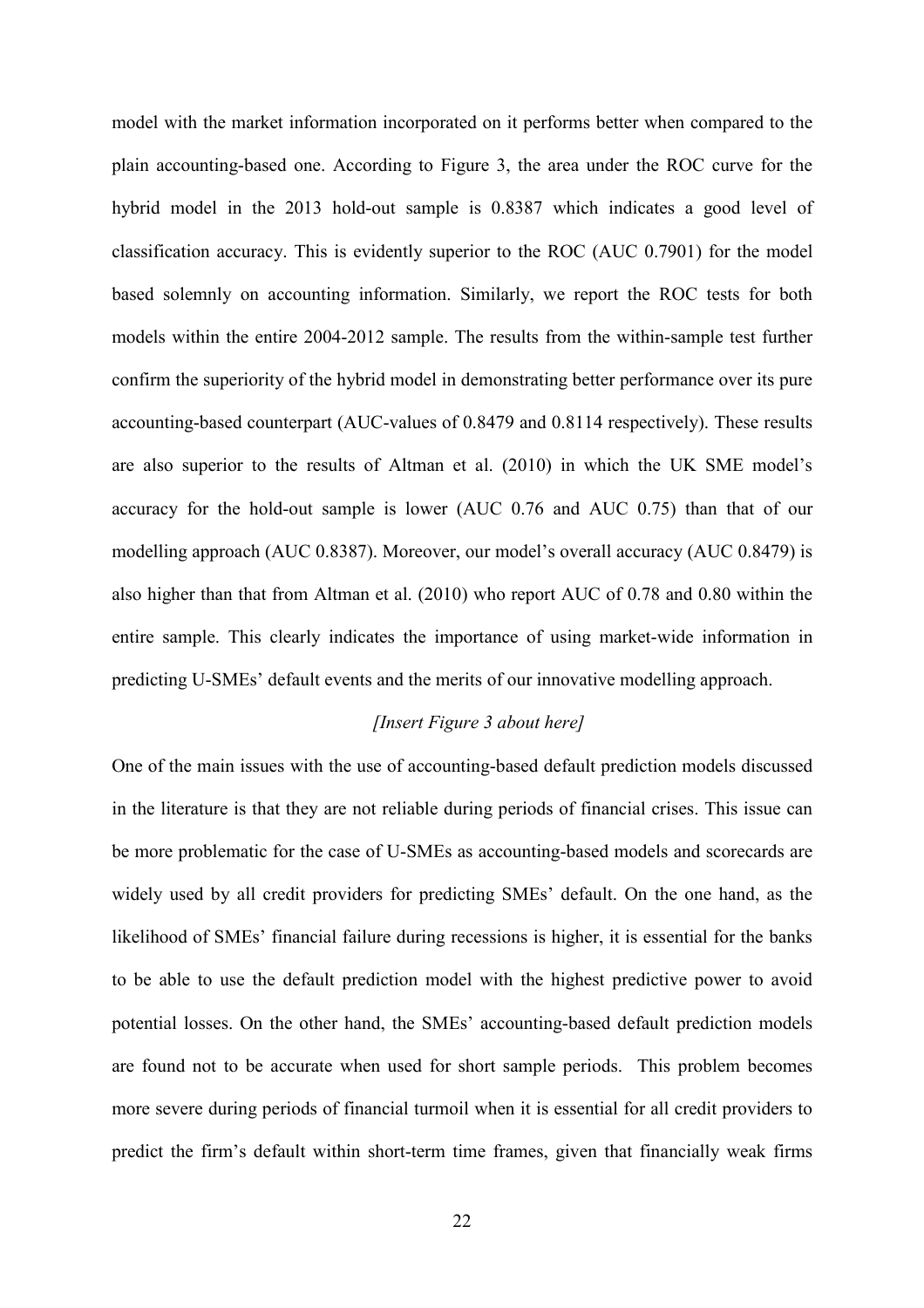might not manage to survive such troublesome periods.

We implement a test to investigate the predictive performance of our hybrid model against the accounting-based one during the financial crises and also for short-term periods. To do so, a hold-out sample is created in the end of the financial year 2008 with 150 defaulted firms and 2,056 active firms from our sample.<sup>25</sup> Using the hybrid and the accounting-based models, we estimate the relevant *KPGs* with the aim to predict the SMEs' default events in the 2008 hold-out sample. This allows us to test the accuracy of the two models by observing the company status at the end of 2009 and comparing that to the relevant predicted defaults. The results of the accuracy tests using the ROC curve are illustrated in Figure 4.

## *[Insert Figure 4 about here]*

As we can see from Figure 4, the accuracy of the hybrid model ( $KPG_i^{mb,USME}$ ) in predicting U-SMEs default during the financial crisis is far superior with an AUC-value of 0.8362 compared to the AUC-value of 0.7781 for the accounting-based model ( $KPG<sub>it</sub><sup>ab,USME</sup>$ ). Further tests on the predictive accuracy of our model for U-SMEs' default within short-time periods produce a similar picture. By comparing the estimated *KPGs* from the financial years 2004-2012, we observe again that the accuracy of the hybrid model within annual intervals is superior to that of the standard accounting-based model for 8 out of the 9 years in our sample. According to Table 8, it is only for 2011 where the prediction accuracy of the hybrid model (79.81%) is marginally lower than the one of the accounting-based model (80.31%).

## *[Insert Table 8 about here]*

The accuracy rate of the hybrid model for the rest of our sample period appears to be considerably better. Hence, based on these results we can conclude with confidence that our proposed market-based model performs better in short-time periods which is very critical for

<sup>&</sup>lt;sup>25</sup> The default rate of the 2008 hold-out sample is also equal to the default rate of the entire SME sample (6.72%).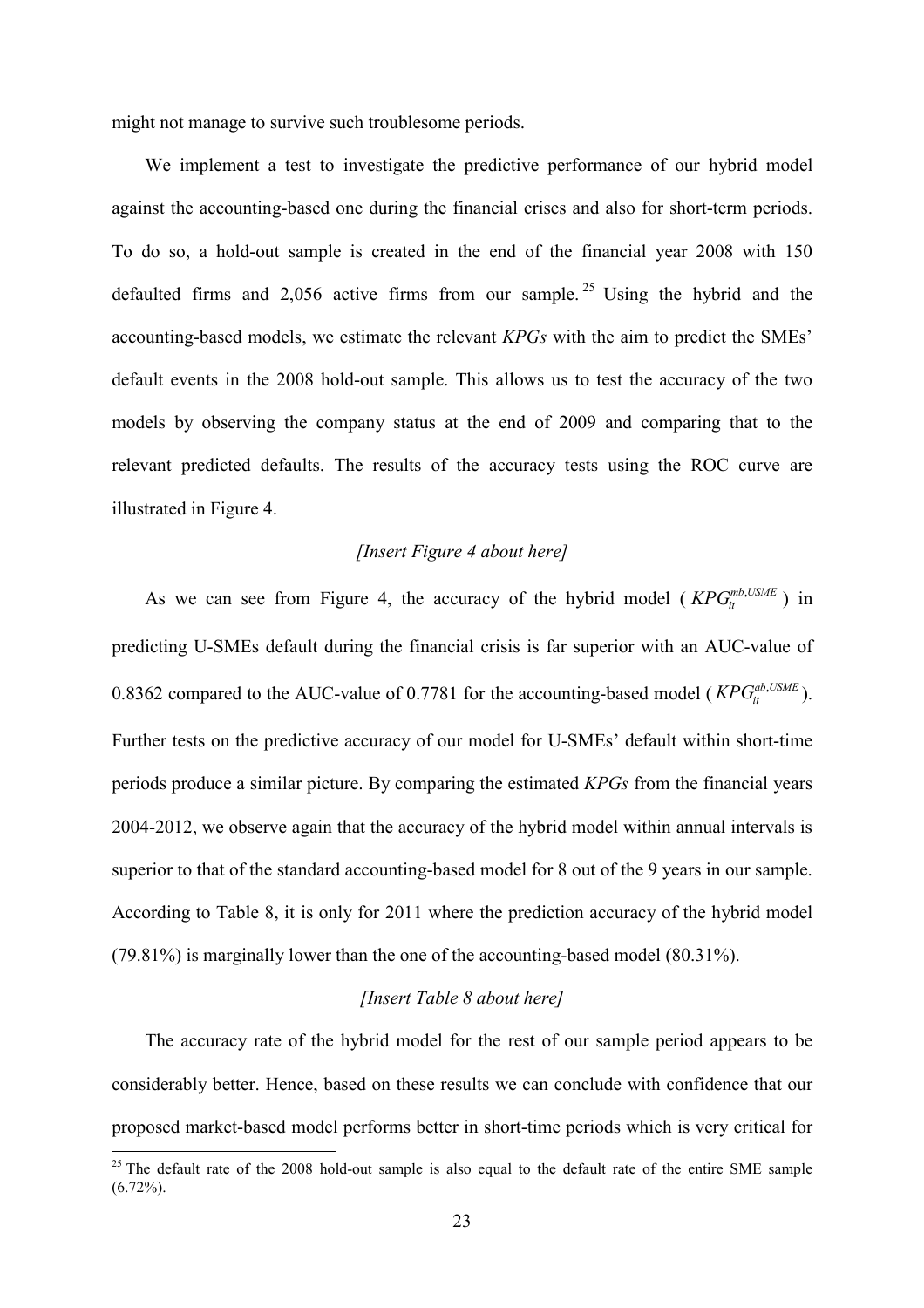all SMEs and especially for the case of unlisted ones where their financial performance is less monitored by relevant market forces and creditors alike.

## **5. Conclusion**

An accurate U-SMEs' default prediction model is crucial for all relevant stakeholders, including banks and other credit providers, the companies' owners, government agencies, accounting professionals, etc. It primarily helps banks to assess U-SMEs' financial prospects with a higher level of accuracy, reducing the lenders' potential losses due to credit misallocation. It also enables banks to estimate the capital requirement for their U-SMEs' lending portfolio more accurately by truly reflecting the riskiness of such firms. As a more accurate prediction model reduces the chance of credit misallocation, the funds will be distributed fairly among the entire SMEs' lending portfolio which can lead to corporate growth and to minimisation of lost income from the banks' perspective.

The comparative results of our study indicate that the hybrid U-SMEs' default prediction model which employs market-based information along with the accounting-based information performs considerably better when compared to its accounting-based counterpart for (i) the entire period under investigation, (ii) during and after the period of the financial crisis; as well as (iii) during short-term default prediction time frames. These results make our modelling approach an elaborate default prediction tool for such types of firms, where any monitoring mechanisms such as those typically imposed by market forces in the case of publicly-listed firms is intrinsically absent. This is because both accounting and market information appear to be incrementally informative to each other when assessing the credit quality of a firm. We argue that the methodological approach of including market information of listed-SMEs along with accounting information of U-SMEs is therefore not only crucial but also a very reliable mechanism in predicting default for such firms and should be used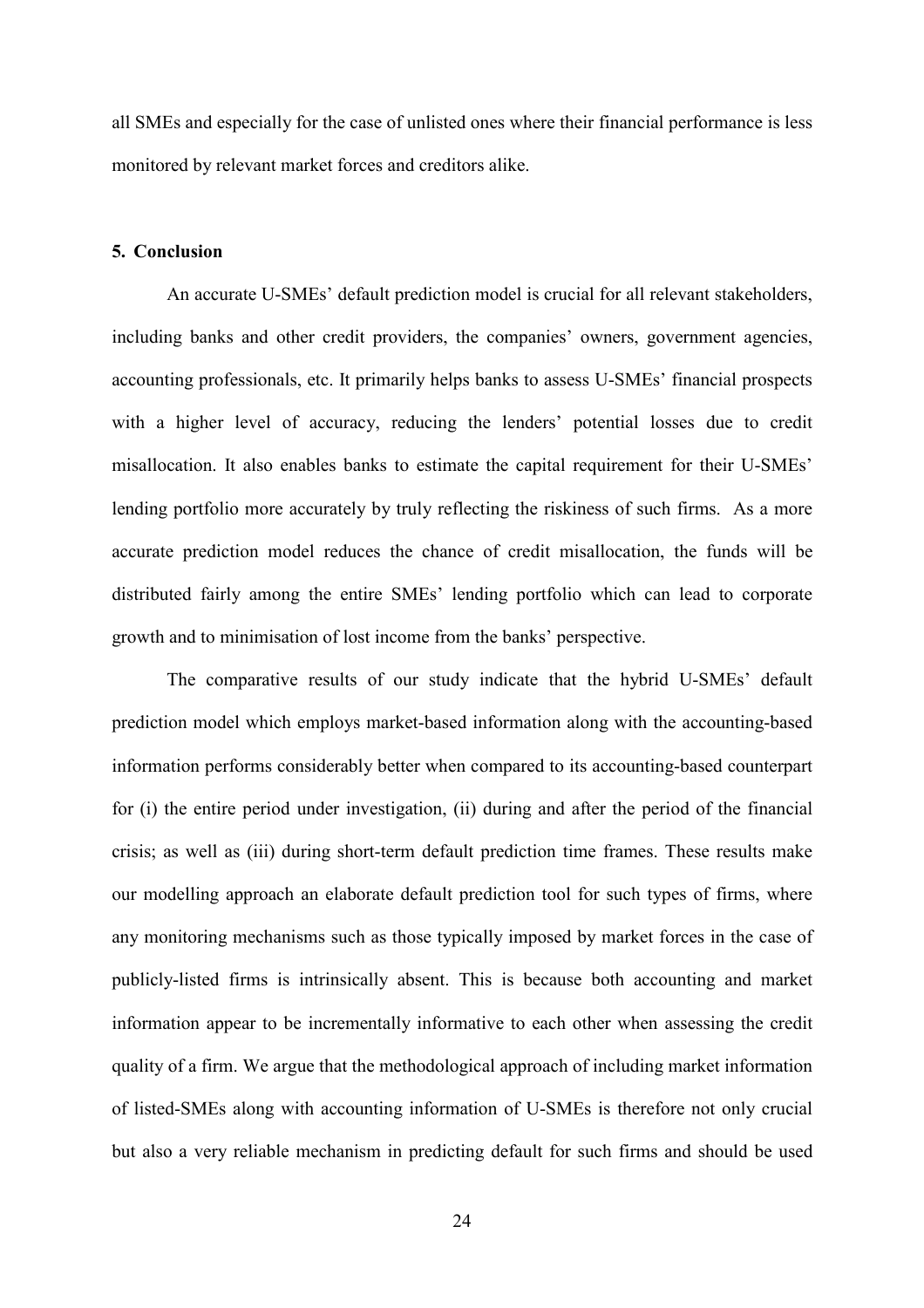confidently by all finance providers.

In this respect, we believe that the proposed modelling approach is not only beneficial to those banks advocating transactional lending technologies but also those that employ relationship-based ones. More recent literature shows that during financial crises relationship banking ensures better continuation of credit facilities mostly to profitable firms, especially in the case of U-SMEs (D'Aurizio et al., 2015; Bolton et al., 2016). As the method proposed in this paper increases the accuracy of prediction during financial crises for U-SMEs, it can provide banks advocating hard-information technologies with a useful tool to safeguard their assets during aggregate credit contractions without having to restrict lending across their entire U-SMEs' portfolio.

Furthermore, its ability to create a basis for lenders to compare between listed- and unlisted-SMEs makes it a suitable and easy-to-use initial screening tool alongside typical credit scoring techniques before the gathering of soft information with the use of loan officers takes place. This may have important implications for both the cost of the lending service to smaller credit providers but also to the larger banks that are predominately engaged in hard information lending.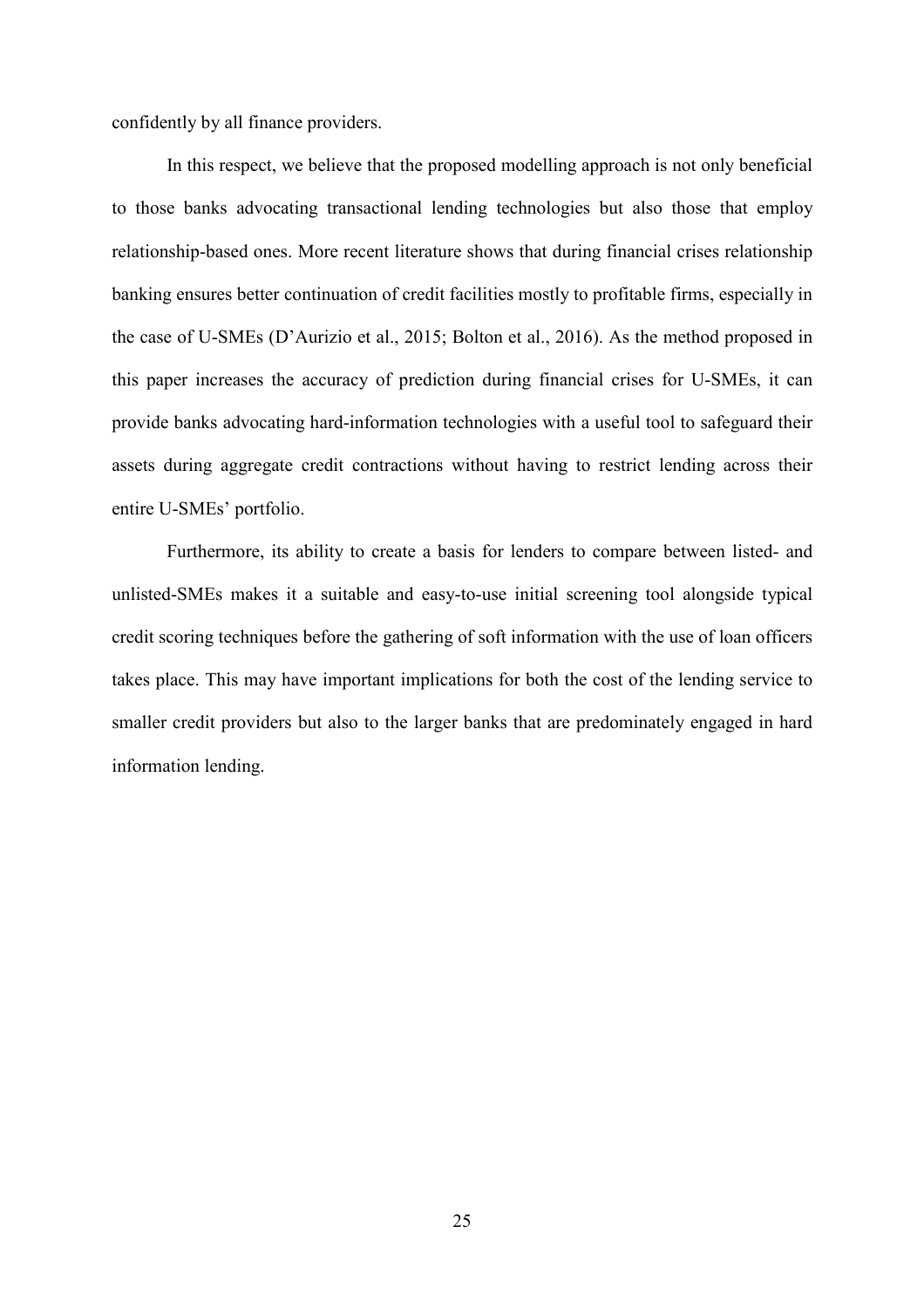# **References**

Agarwal, V., & Taffler, R. (2008). Comparing the performance of market-based and accounting-based bankruptcy prediction models. *Journal of Banking and Finance,* 8, 1541- 1551.

Alford, A.W. (1992). The effect of the set of comparable firms on the accuracy of the priceearnings valuation method. *Journal of Accounting Research*, 30(1), 94-108.

Altman, E.I. (1968).Financial Ratios, Discriminant Analysis and the Prediction of Corporate Bankruptcy. *Journal of Finance*, 23(4), 589-609.

Altman, E.I., & Sabato, G. (2007). Modelling Credit Risk for SMEs: Evidence from the U.S. Market. *Abacus*,43(3), 332-357.

Altman, E.I., Sabato, G., & Wilson, N. (2010).The value of non-financial information in small and medium-sized enterprise risk management. *Journal of Credit Risk*, 6(2), 95-127.

Angelini, P., Di Salvo, R., & Ferri, G. (1998). Availability and cost of credit for small businesses: customer relationships and credit cooperatives. *Journal of Banking and Finance,* 22, 925–954.

Baas, T., & Schrooten, M. (2006). Relationship banking and SMEs: A theoretical analysis. *Small Business Economics*, 27(2), 127-137.

Baker, M., & Ruback, R. (1999). Estimating industry multiples. *Harvard University, Working paper*

Balcaen, S. & Ooghe, H. (2006). 35 Years of Studies on business Failure: An Overview of the Classic Statistical Methodologies and Their Related Problems. *The British Accounting Review.* 38(1), 63-93.

Bartoli, F., Ferri, G., Murro, P., & Rotondi, Z. (2013). SME financing and the choice of lending technology in Italy: Complementarity or substitutability? *Journal of Banking and Finance*, 37(12), 5476-5485.

Beaver, W.H., McNichols, M.F., & Rhie, J. (2005). Have financial statements become more informative? evidence from the ability of financial ratios to predict bankruptcy. *Review of Accounting Studies*, 10, 93–122.

Beck, T., & Demirguc-Kunt, A. (2006). Small and medium-size enterprises: Access to finance as a growth constraint. *Journal of Banking and Finance*, 30(11), 2931-2943.

Bharath, S.T., & Shumway, T. (2008). Forecasting default with the Merton distance to default model. *The Review of Financial Studies*, 21(3), 1339-1369.

Bhojraj, S., & Lee, C. (2002). Who is my peer? A valuation-based approach to the selection of comparable firms. *Journal of Accounting Research*, *40*(2), 407-439.

Bellalah, M., Zouari, S., & Levyne, O. (2016), The performance of hybrid models in the assessment of default risk. *Economic Modelling*, 52, 259-265.

Benos, A., & Papanastasopoulos, G. (2007). Extending the Merton Model: A Hybrid Approach to Assessing Credit Quality. *Mathematical and Computer Modelling*, 46(1-2), 47- 68.

Berger, A.N. and Udell, G.F. (2002). Small business credit availability and relationship lending: the importance of bank organisational structure. *Economic Journal*, 112(477), 32– 53.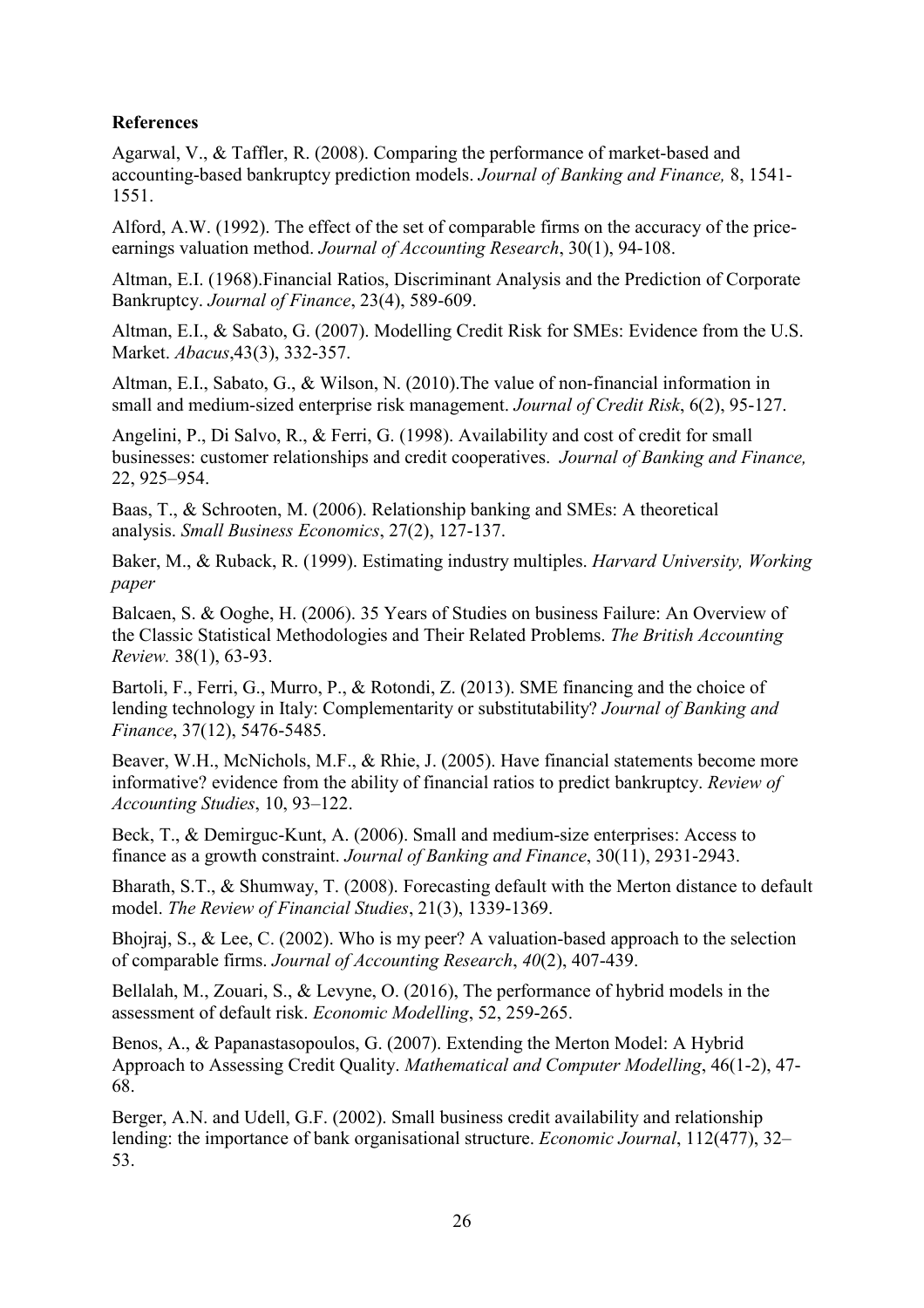Berger, A.N., Udell, G.F. (2006). A more complete conceptual framework for SME finance. *Journal of Banking and Finance*, 30, 2945–2966.

Berger, A.N., & Black, L.K. (2011). Bank size, lending technologies, and small business finance. *Journal of Banking and Finance*, 35(3), 724-735.

Bharath, S.T., & Sumway, T. (2008). Forecasting Default with the Merton Distance to Default Model, *The Review of Financial Studies*, 21(3), 1339-1369.

Bilderbeek, J., & Pompe, P.P.M. (2005).The Prediction of Bankruptcy of Small- and Medium-Sized Industrial Firms. *Journal of Business Venturing*, 20(6), 847-868.

BIS Economics Paper (2012). SMEs Access to External Finance, *Department for Business Innovation & Skills*.16.

Black, F., & Scholes, M. (1973).The pricing of options and corporate liabilities.*The Journal of Political Economy*, 81(3), 637–659.

Bolton, P., Freixas, X., Gambacorta, L., & Mistrulli, P.E. (2016). Relationship and transaction lending in a crisis. *The Review of Financial Studies*, 29(10), 2643-2676.

Boot, A.W. (2000). Relationship banking: what do we know? *Journal of Financial Intermediation*, 9(1), 7–25.

Boot, A.W., Milbourn, T.T., & Schmeits, A. (2005). Credit ratings as coordination mechanisms. *The Review of Financial Studies*, 19(1), 81-118.

Campa, D. & Camacho-Miñano, M. (2015). The Impact of SME's Pre-Bankruptcy Financial Distress on Earnings Management Tools. *International Review of Financial Analysis*, 42 (December), 222-234.

Campbell, J.Y., Hilscher, T., & Szilagyi, Y. (2008). In search of distress risk. *Journal of Finance*, 63, 2899–2939.

Charitou, A., Dionysiou, D., Lambertides, N., & Trigeorgis, L. (2013). Alternative bankruptcy prediction models using option-pricing theory. *Journal of Banking and Finance*, 37, 2329-2341.

Chava, S., & Jarrow, R. (2004). Bankruptcy Prediction with Industry Effects. *Review of Finance*, 8, 537-569.

Chen, X., Wang, X., & Wu, D. (2010). Credit Risk Measurement and Early Warning of SMEs: An Empirical Study of Listed SMEs in China. *Decision Support System*, 49, 301-310.

Claessens, S., Tong, H., & Wei, S. J. (2012). From the financial crisis to the real economy: Using firm-level data to identify transmission channels. *Journal of International Economics*, *88*(2), 375-387.

Competition and Markets Authority (CMA) & Financial Conduct Authority (FCA) (2014). *Banking services to small and medium sized enterprises. A CMA and FCA market study.* London: CMA/FCA

Crosbie, P., & Bohn, J. (2003). Modelling default risk. *Moody's KMV Company*. Available at https://business.illinois.edu/gpennacc/MoodysKMV.pdf.

D'Aurizio, L., Oliviero, T., & Romano, L. (2015). Family firms, soft information and bank lending in a financial crisis. *Journal of Corporate Finance*, 33, 279-292.

Das, S.R., & Sundaram, R.K. (2004). A Simple Model for Pricing Securities with Equity, Interest-Rate and Default Risk.*NYU Working Paper.*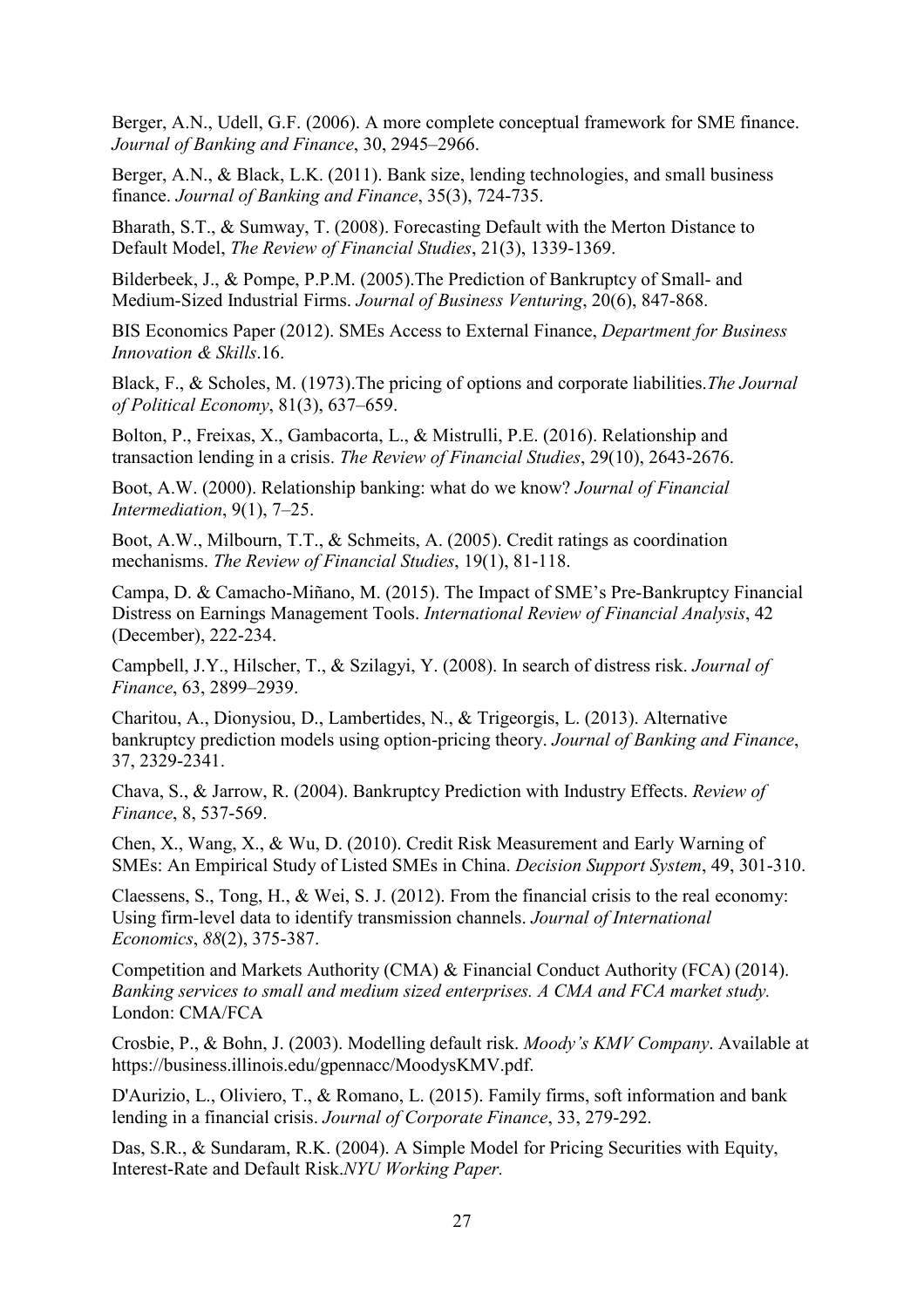Degryse, H., & Van Cayseele, P. (2000). Relationship lending within a bank-based system: evidence from European small business data. *Journal of Financial Intermediation* 9, 90–109.

Demirovic, A., & Thomas, D.C. (2011). The Relevance of Accounting Data in the Measurement of Credit Risk.*The European Journal of Finance*, 13(3).

Doumpos, M., Niklis, D., Zopounidis, C., & Andriosopoulos, K. (2014). Combining accounting data and a structural model for predicting credit ratings: Empirical evidence from European listed firms. *Journal of Banking & Finance,* 50,599-607.

Duffie, D., & Singleton, K.J. (2003).Credit Risk: Pricing, Measurement, and Management. *Princeton University Press*.

Dullmann, K., & Koziol, P. (2013). Evaluation of minimum capital requirements for bank loans to SMEs. *Deutsche Bundesbank*, 22.

Guariglia, A., Spaliara, M., & Tsoukas, S. (2016). To What Extent Does the Interest Burden Affect Firm Survival? Evidence from a Panel of UK Firms during the Recent Financial Crisis, *Oxford Bulletin of Economics and Statistics*, 78(4), 576-594.

Gupta, J., & Gregoriou, A. (2015). Bankruptcy and Financial Distress in US Small and Medium Sized Enterprises. *Available at SSRN 2638485*.

Hernández-Cánovas, G., & Martínez-Solano, P. (2010). Relationship lending and SME financing in the continental European bank-based system. *Small Business Economics*, 34(4), 465-482.

Hillegeist, S.A., Keating, E.K., Cram, D.P., & Lundstedt, K.G. (2004). Assessing the Probability of Bankruptcy. *Review of Accounting Studies*, 9, 5-34.

Huang, F., & He, Y. (2010). Enactment of Default Point in KMV Model on CMBC, SPDB, CMB, Huaxia Bank and SDB. *International Journal of Financial Research*, 1(1).

Hull, C. J., Nelken, I., & White, A. (2004). Merton's model, credit risk and volatility skews. *Journal of Credit Risk*, 1(1), 3-28.

Lee, W. C. (2011). Redefinition of the KMV model's optimal default point based on genetic algorithms - Evidence from Taiwan. *Expert Systems with Applications*, 38(8), 10107-10113.

Lee, N., Sameen, H., & Cowling, M. (2015). Access to finance for innovative SMEs since the financial crisis. *Research Policy*, 44(2), 370-380.

Lin, S.M., Ansell, J., & Andreeva, G. (2007). Merton Models or Credit Scoring: Modelling Default of a Small Business. *Credit Research Centre*, Management School & Economics, The University of Edinburgh.

McCarthy, E. (1999). Pricing IPOs: Science or science fiction?. *Journal of Accountancy*, 188(3), 51-58

Merton, R.C.(1974). On the Pricing of Corporate Debt: the Risk Structure of Interest Rates. *The Journal of Finance*, 29(2), 449-470.

Murro, P. (2010). Lending technologies in Italy: an example of hardening soft information? *Rivista Bancaria-Minerva Bancaria*, (4).

Office for National Statistics (2015). Business demography: 2014 Change in the number of UK businesses broken down by sector of the economy. *Statistical Bulletin*.

Petersen, M.A., & Rajan, R.G. (1994). The benefits of lending relationships: Evidence from small business data. *Journal of Finance*, 49(1), 3-37.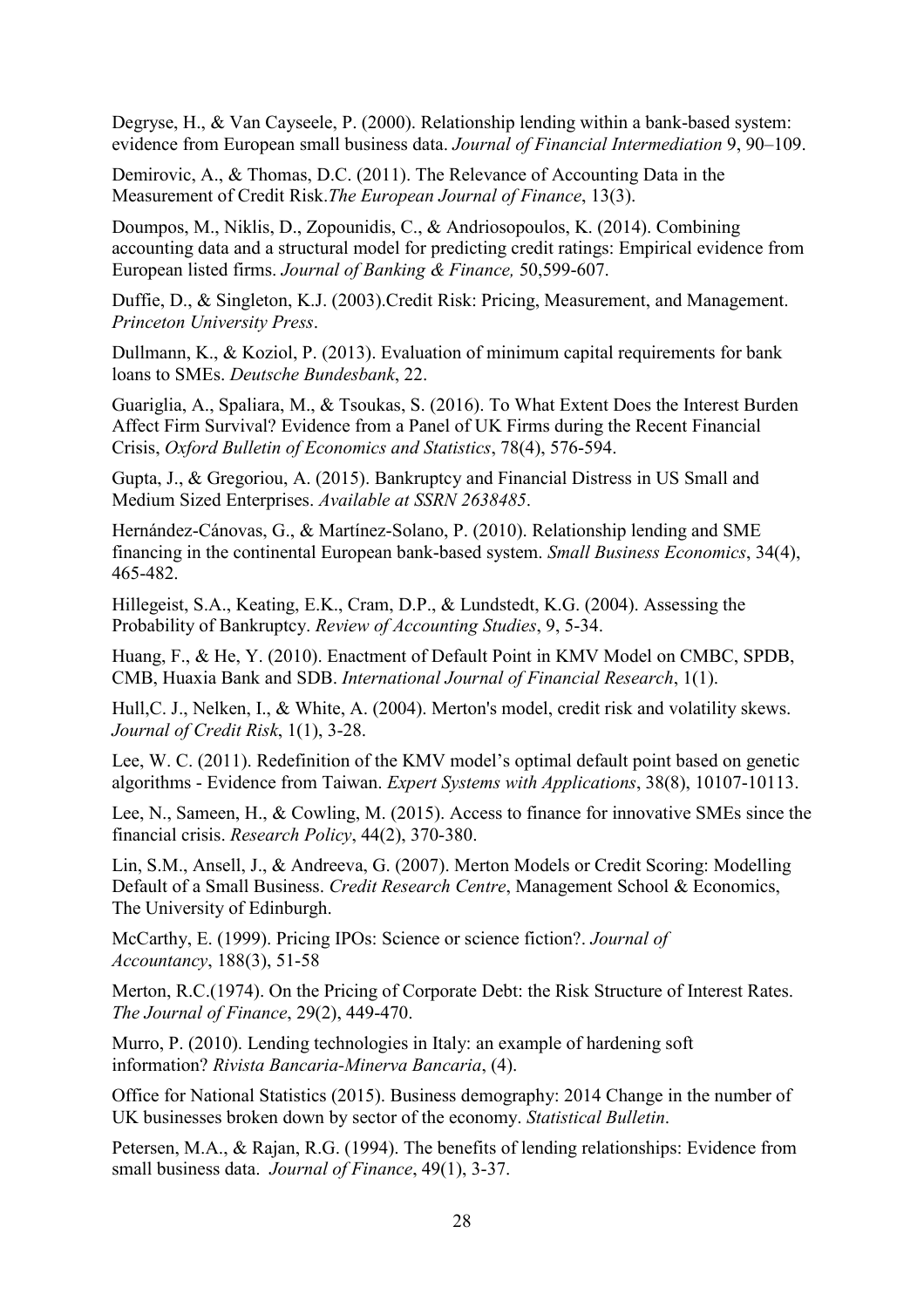Reisz, A., & Perlich, C. (2004). A market based framework for bankruptcy prediction. *Working paper*, Baruch College, City University of New York.

Richardson, F.M., Kane, G.D., & Lobingier, P. (1998). The Impact of Recession on The Prediction of Corporate Failure. *Journal of Business Finance & Accounting*, 25(1) & (2).

Schæfer, D. (2003). The new Basel Accord and its impact on small and medium-sized companies. *German Institute for Economic Research*, Economic Bulletin 40, 209– 214.

Shumway, T. (2001). Forecasting Bankruptcy More Accurately: A Simple Hazard Model. *Journal of Business*, 74, 101-124.

Tudela, M., & Young, G. (2003). A Merton Model Approach to Assessing the Default Risk of UK Public Companies. *Bank of England.*

Uchida, H., Udell, G.F., & Yamori, N. (2008). How do Japanese banks discipline small and medium-sized borrowers? An investigation of the deployment of lending technologies. In: Choi, J., Dow, S. (Eds.), Institutional Approach to Global Corporate Governance: Business Systems and Beyond. Emerald Group Publishing Limited.

Vassalou, M., & Xing, Y. ( 2004). Default Risk in Equity Returns. *The Journal of Finance*, 59, 831–868.

Wang, Y. (2009). Structural Credit Risk Modelling: Merton and Beyond. Risk Management, 16, 30-33.

Zmijewski, M. (1984). Methodological Issues Related to the Estimation of Financial Distress Prediction Models, *Journal of Accounting Research*, 22, 59-82.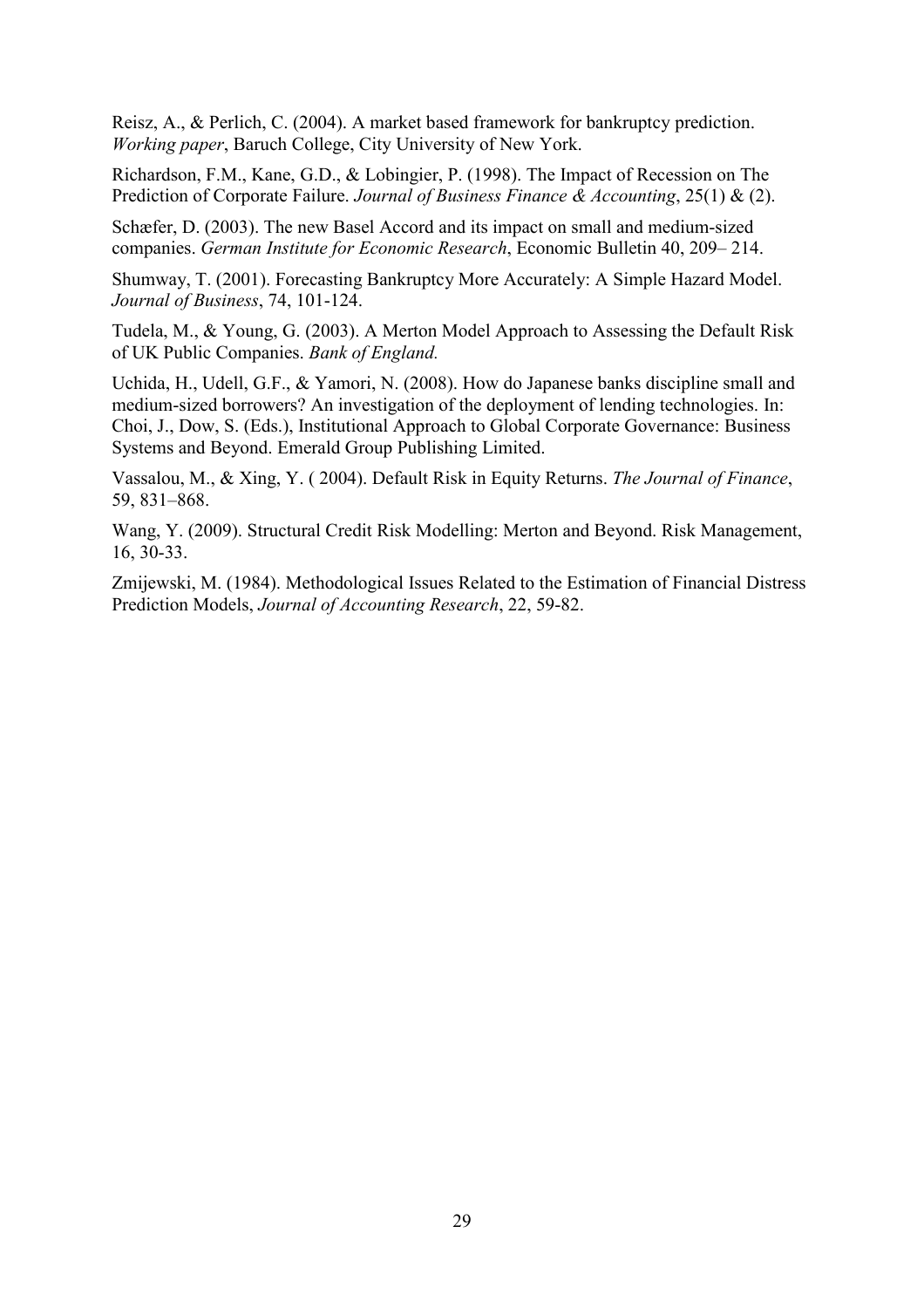| Years        |         |       | <b>U-SMEs</b>    |      |               |       | <b>L-SMEs</b>    |      |
|--------------|---------|-------|------------------|------|---------------|-------|------------------|------|
|              | Active  | %     | <b>Defaulted</b> | %    | <b>Active</b> | %     | <b>Defaulted</b> | %    |
| 2004         | 20,694  | 94.24 | 1,265            | 5.76 | 188           | 94.95 | 10               | 5.05 |
| 2005         | 20,313  | 94.35 | 1,216            | 5.65 | 183           | 95.31 | 9                | 4.69 |
| 2006         | 19,671  | 93.66 | 1,331            | 6.34 | 180           | 94.74 | 10               | 5.26 |
| 2007         | 19,602  | 92.79 | 1,524            | 7.21 | 179           | 94.21 | 11               | 5.79 |
| 2008         | 18,486  | 91.44 | 1,731            | 8.56 | 175           | 93.58 | 12               | 6.42 |
| 2009         | 17,740  | 90.56 | 1,850            | 9.44 | 173           | 93.51 | 12               | 6.49 |
| 2010         | 19,001  | 93.82 | 1,251            | 6.18 | 182           | 93.81 | 12               | 6.19 |
| 2011         | 20,024  | 94.24 | 1,224            | 5.76 | 180           | 94.74 | 10               | 5.26 |
| 2012         | 20,425  | 93.48 | 1,424            | 6.52 | 183           | 94.82 | 10               | 5.18 |
| 2013         | 20,851  | 93.90 | 1,354            | 6.10 | 184           | 94.85 | 10               | 5.15 |
| <b>Total</b> | 196,807 | 93.28 | 14,170           | 6.72 | 1,807         | 94.46 | 106              | 5.54 |

**Table 1** Annual sample default rate for unlisted and listed SMEs (2004 to 2013)

*Notes*

This table reports the number of listed and unlisted SMEs and the frequency of default events for each calendar year and for each group. L-SMEs stands for listed SMEs; U-SMEs stands for unlisted SMEs.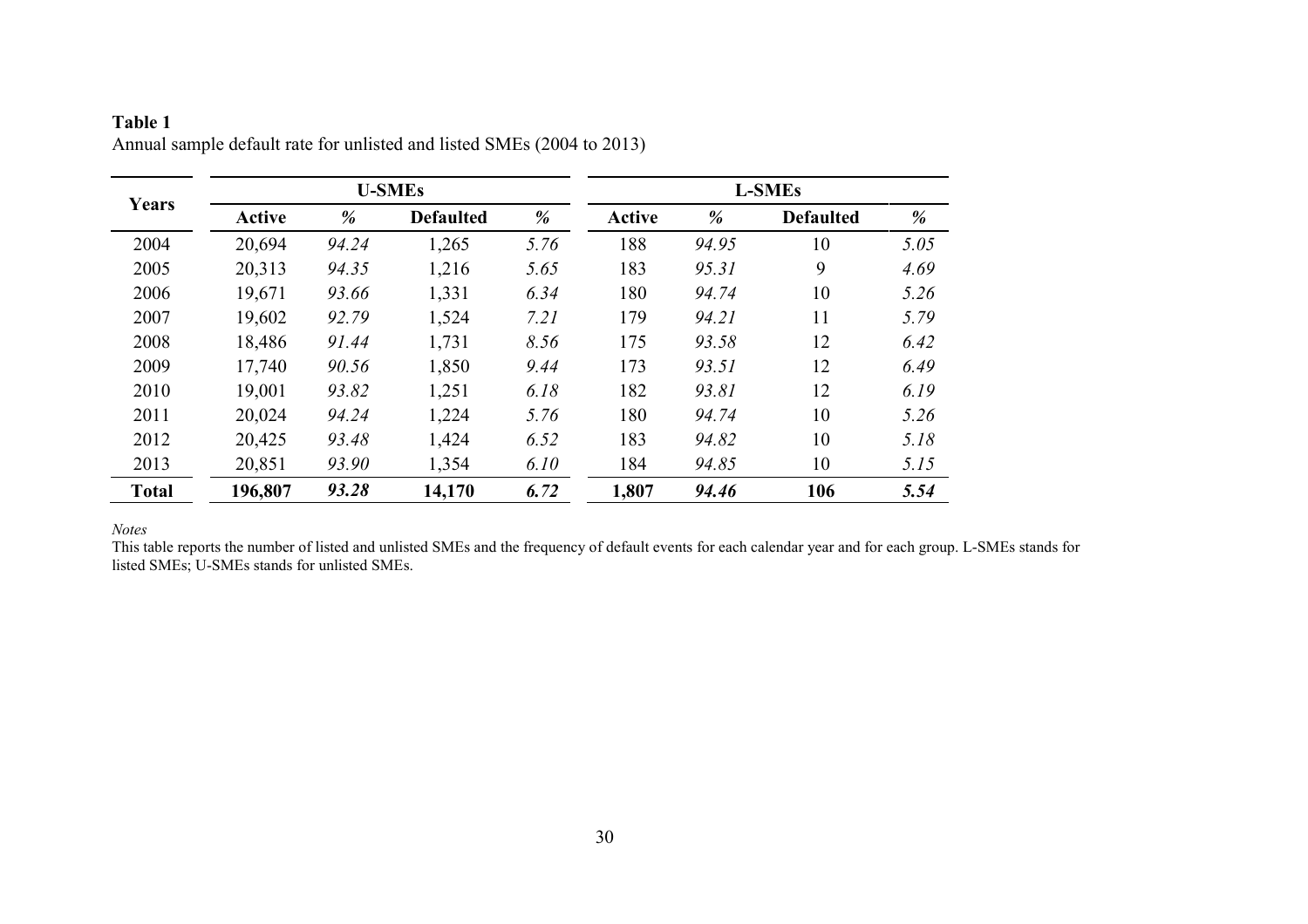## **Table 2** Descriptive analysis of accounting indicators for unlisted and listed SMEs (2004-2013)

|                 |           |               | <b>U-SMEs</b> |            |           |               | <b>L-SMEs</b> |            |
|-----------------|-----------|---------------|---------------|------------|-----------|---------------|---------------|------------|
| <b>Variable</b> | Mean      | <b>Median</b> | Min           | <b>Max</b> | Mean      | <b>Median</b> | Min           | <b>Max</b> |
| <b>RETA</b>     | $-0.2534$ | 0.0129        | $-0.6693$     | 0.3217     | $-0.0103$ | 0.0097        | $-0.2726$     | 0.1164     |
| <i>STA</i>      | 0.0090    | 0.0185        | $-0.5174$     | 0.3818     | 0.0188    | 0.0175        | $-0.2425$     | 0.2511     |
| COV             | 84.5813   | 25.7211       | 0.0000        | 586.0000   | 99.5216   | 14.3114       | 0.0000        | 955.5000   |
| <b>LEV</b>      | 1.5666    | 0.7111        | $-6.5701$     | 15.0490    | 1.5072    | 0.6796        | $-2.9865$     | 10.8652    |
| LIQ             | 0.1469    | 0.0523        | 0.0000        | 0.6925     | 0.0639    | 0.0244        | 0.0000        | 0.3277     |
| <b>EBITTA</b>   | 0.6155    | 0.4436        | 0.0000        | 2.2777     | 0.2479    | 0.2240        | 0.0000        | 0.7337     |
| <b>NIS</b>      | 0.3245    | 0.3026        | 0.0000        | 0.8260     | 0.2277    | 0.2117        | 0.0000        | 0.6383     |
| <b>TLTA</b>     | 1.9081    | 1.4201        | 0.3720        | 6.1781     | 2.5555    | 1.8502        | 0.9403        | 7.7632     |
| <b>CACL</b>     | 1.6891    | 1.2481        | 0.2368        | 5.7092     | 2.0423    | 1.4876        | 2.0423        | 6.5727     |
| <b>CNS</b>      | 0.1058    | 0.0315        | 0.0000        | 0.6509     | 0.0722    | 0.0242        | 0.0000        | 0.4184     |
| <b>CETL</b>     | 1.5646    | 0.8511        | $-0.5000$     | 7.6363     | 1.8128    | 1.2250        | 0.0757        | 6.9250     |
| <b>NCNW</b>     | 0.3229    | 0.0728        | $-0.2500$     | 2.0000     | 0.1351    | 0.0488        | 0.0000        | 0.6702     |
| <b>STDNW</b>    | 1.6844    | 0.7783        | $-4.9795$     | 13.7881    | 1.2710    | 0.6179        | $-1.3703$     | 8.2434     |
| <b>CLNCL</b>    | 19.0348   | 4.2694        | 0.2149        | 136.0000   | 14.6209   | 4.0173        | 0.3111        | 110.7822   |
| WCTA            | 0.0929    | 0.1389        | $-1.0833$     | 0.7641     | 0.1350    | 0.1418        | 0.0000        | 0.2696     |

*Notes*

This table reports the mean and median values of the accounting ratios for the listed and unlisted SME samples. All variables are winsorised 5% in each tail to eliminate the presence of outliers. *RETA* is the ratio of retained earnings to total assets; *STA* is the ratio of sales to total assets, *COV* is the ratio of *EBITDA* to interest expenses; *LEV* is the ratio of short-term debt to equity book value; *LIQ* is the ratio of cash to total assets; *EBITTA* is the ratio of earnings before interest and tax to total assets; *NIS* is the ratio of net income to sales; *TLTA* is the ratio of total liabilities to total assets; *CACL* is the ratio of current assets to current liabilities; *CNS* is the ratio of cash to net sales; *CETL* is the ratio of total capital employed to the total liabilities; *NCNW* is the ratio of net cash to net worth; *STDNW* is the ratio of short-term debt to net worth; *CLNCL* is the ratio of current liabilities to the non-current liabilities; and finally, *WCTA* is the ratio of working capital to total assets. L-SMEs stands for listed SMEs; U-SMEs stands for unlisted SMEs.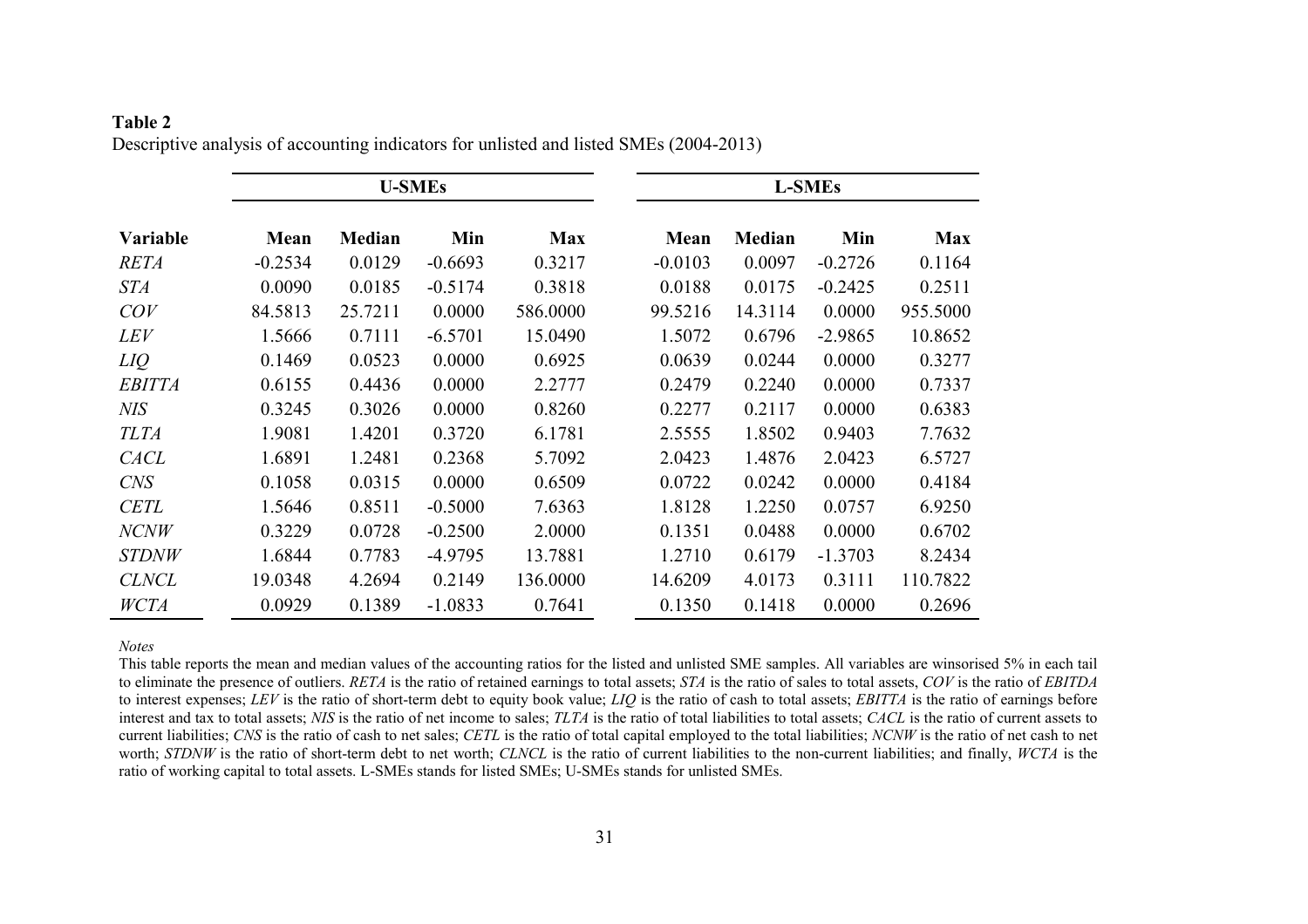# **Table 3** Financial position of sample companies in absolute terms from 2004 to 2013 (£000s)

|                          | <b>U-SMEs</b> |          |            |            | <b>L-SMEs</b> |          |            |            |
|--------------------------|---------------|----------|------------|------------|---------------|----------|------------|------------|
|                          | Mean          | Median   | Min        | <b>Max</b> | Mean          | Median   | Min        | <b>Max</b> |
| <b>Total Liabilities</b> | 4,733.8       | 2,876.5  | 0.0        | 15,000.0   | 5,437.0       | 3,014.8  | 0.0        | 28,400.0   |
| <b>Retained Earnings</b> | 1,963.8       | 1,567.9  | $-2,470.0$ | 9,600.0    | 7,696.0       | 8,452.7  | $-7,100.0$ | 13,041.2   |
| <b>Sales</b>             | 15,352.5      | 11,815.8 | 0.0        | 41,000.0   | 35,769.1      | 22,815.3 | 1.0        | 41,934.6   |
| <b>Total Assets</b>      | 5,480.4       | 2,956.2  | 0.0        | 17,200.0   | 7,755.0       | 6,020.4  | 10.0       | 32,900.0   |
| Book Value of Equity     | 2,256.4       | 990.3    | $-1,448.0$ | 4,100.0    | 3,130.1       | 1,934.6  | $-681.5$   | 5,393.0    |

*Notes*

This table reports average, median, minimum and maximum values for key financial items for our samples of unlisted (U-SMEs) and listed SMEs (L-SMEs). All data are extracted from Thomson's DataStream (L-SMEs) and Bureau Van Dijk's FAME (U-SMEs) covering the period 2004 to 2013.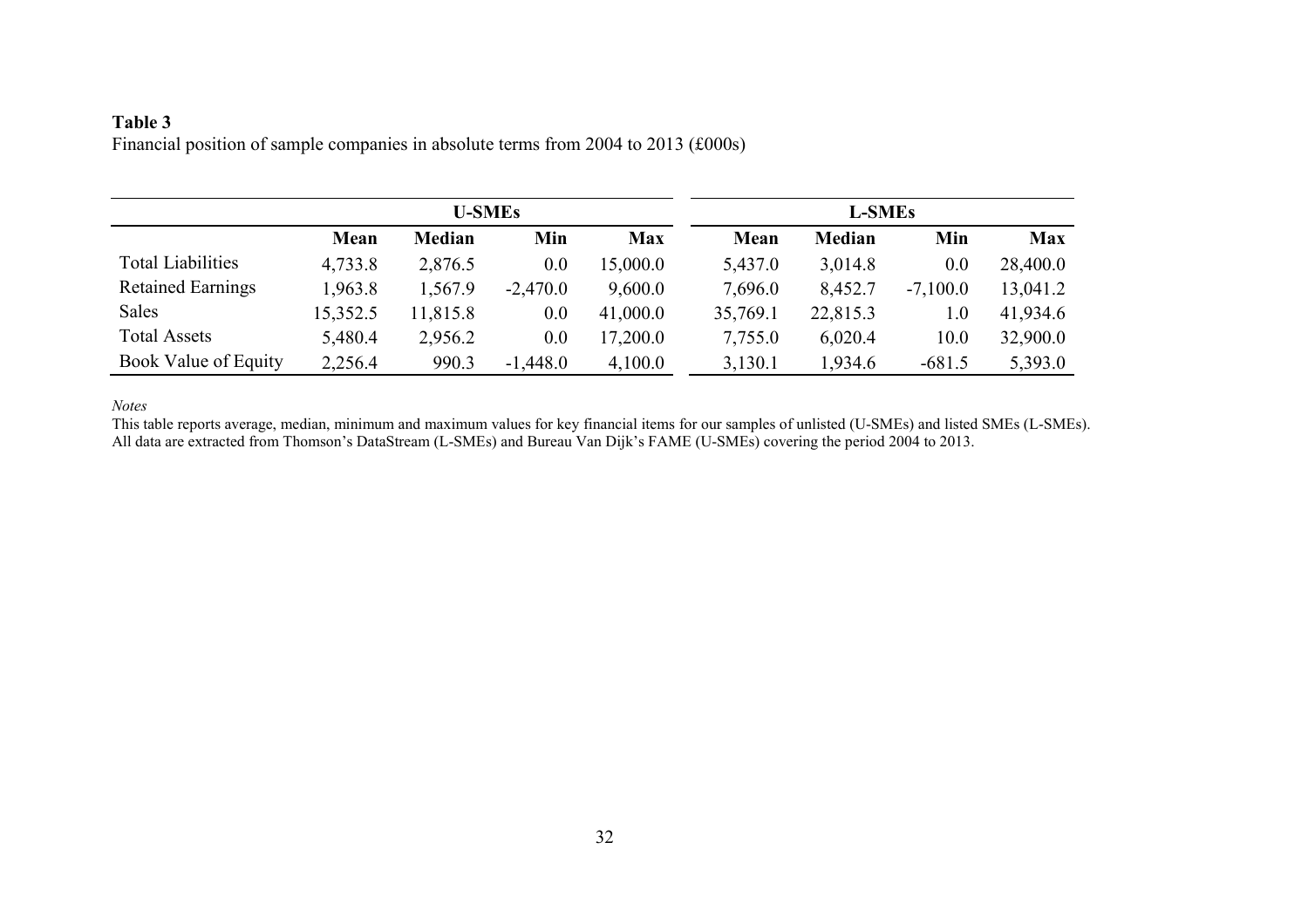### **Figure 1**

'Hybrid'/Market-based default score calibration for U-SMEs



## *Notes*

This figure reports the process of deriving the default scores for the unlisted SMEs (U-SMEs) in our sample. L-SMEs stands for listed SMEs, *EDF* stands for Expected Default Frequency, *KPG* stands for Known Probability of Being Good, *mb* stands for market-based.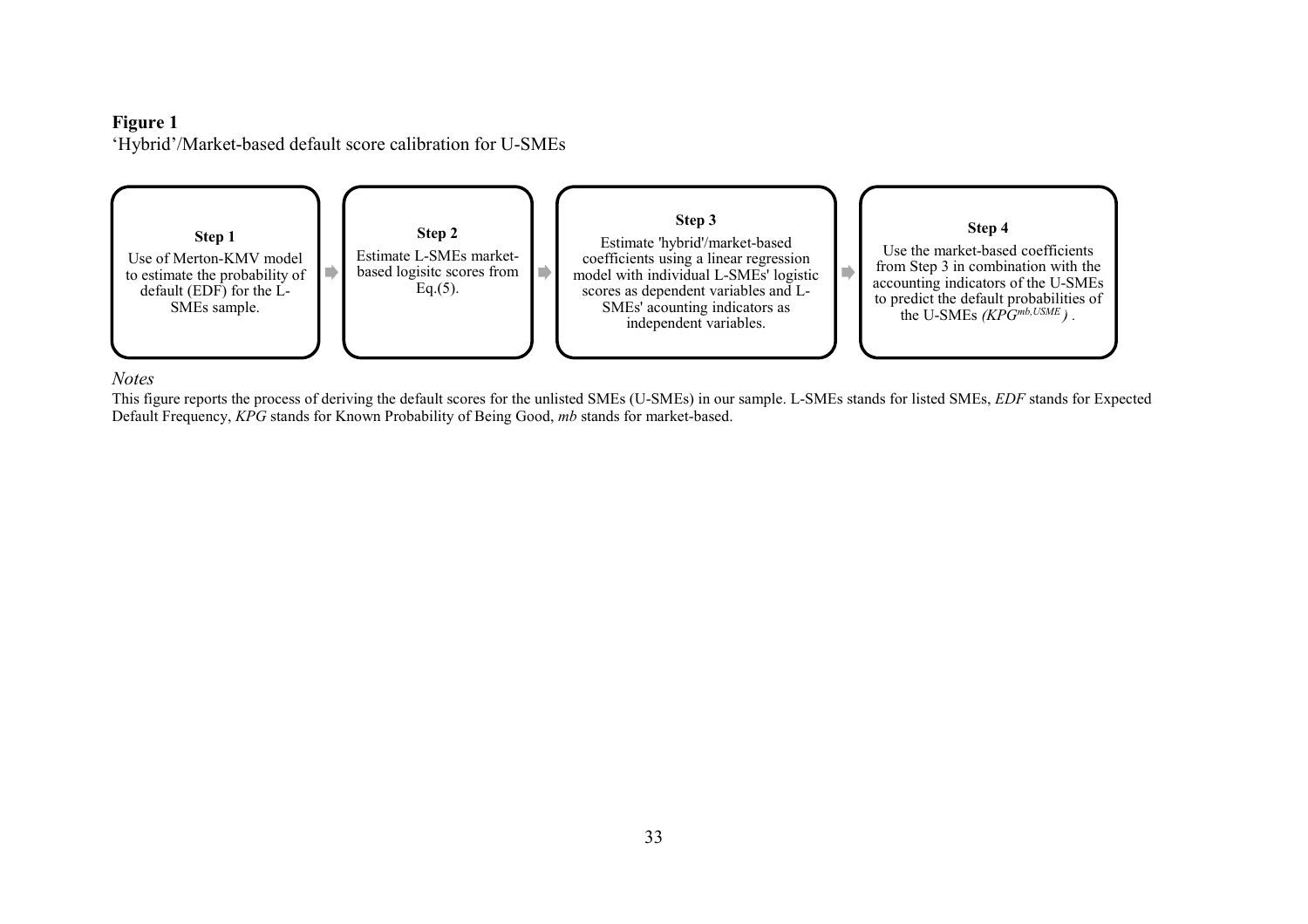# **Table 4** Descriptive statistics of market-based EDFs (2004 to 2012)

|                  |     | <b>Minimum</b> | <b>Maximum</b> | Mean  | <b>Std. Err</b> |
|------------------|-----|----------------|----------------|-------|-----------------|
| $EDF^{LSME}$ (%) | 420 | 0.000          | 27.847         | 1.695 | 4.313           |

*Notes*

This table shows the summary statistics for the Expected Default Frequency (EDF) results for our L-SMEs sample for the period 2004 to 2012. L-SMEs stands for listed SMEs.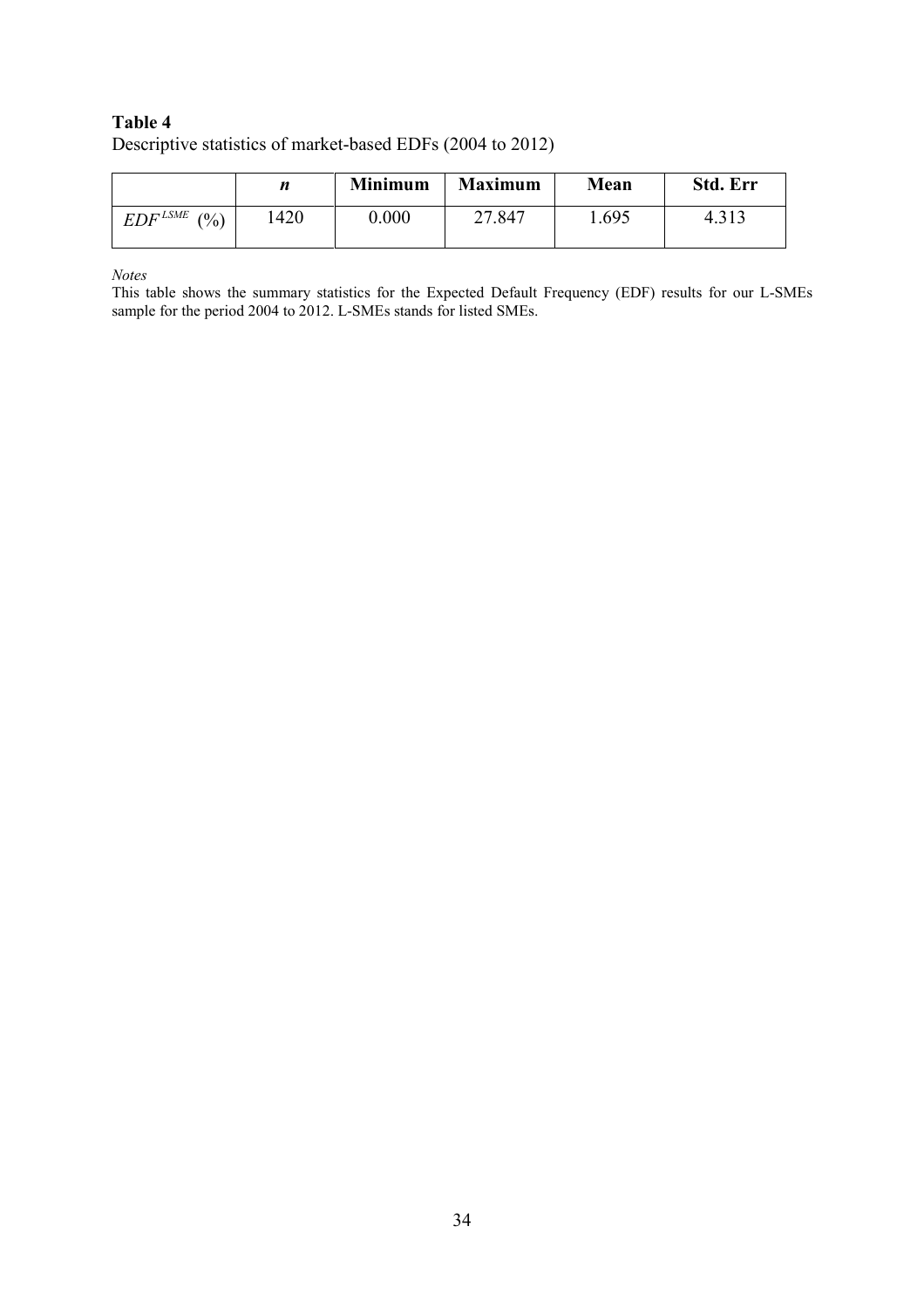



*Notes*

The area under the ROC curve (AUC) indicates the performance of the market-based Merton-KMV model in predicting L-SMEs default. L-SMEs stands for listed SMEs.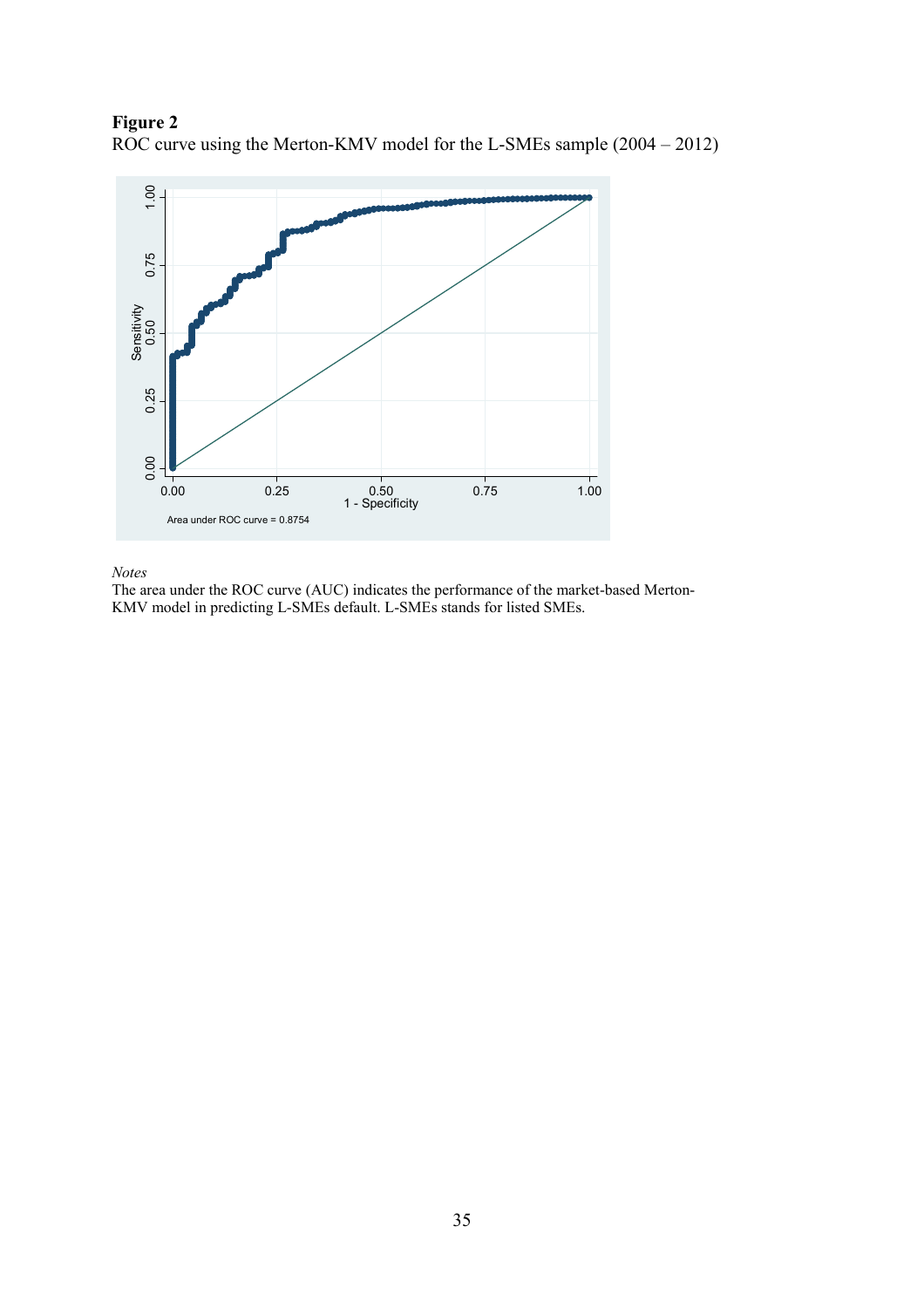| $X_{it}^{LSME}$          | Coefficient  | Robust std.err. |
|--------------------------|--------------|-----------------|
| (n=961)                  |              |                 |
| <b>Constant</b>          | 2.1035***    | 0.01835         |
| <b>RETA</b>              | $0.2387***$  | 0.07596         |
| <b>STA</b>               | $0.4471***$  | 0.07540         |
| COV                      | $0.0006***$  | 0.00004         |
| <b>LEV</b>               | $-0.0024*$   | 0.00138         |
| LIQ                      | $1.0852***$  | 0.16366         |
| <b>EBITTA</b>            | $0.1344***$  | 0.03551         |
| <b>NIS</b>               | $0.1494***$  | 0.04205         |
| <b>TLTA</b>              | $-0.1122***$ | 0.02061         |
| <b>CACL</b>              | $0.0275***$  | 0.00464         |
| CNS                      | $0.5519***$  | 0.11912         |
| <b>CETL</b>              | $0.2049***$  | 0.02220         |
| NCNW                     | $0.1243***$  | 0.04352         |
| <b>STDNW</b>             | $-0.0044***$ | 0.00220         |
| <b>CLNCL</b>             | 0.0002       | 0.00021         |
| <b>WCTA</b>              | $0.2127***$  | 0.07229         |
|                          |              |                 |
| R-Squared                | 0.8568       |                 |
| Adj. R-Squared           | 0.8545       |                 |
| <i>F-value (15, 945)</i> | 218.32***    |                 |

**Table 5** Market-based (hybrid) linear regression results for the L-SMEs sample (2004-2012)

#### *Notes*

This table shows the results of the linear regression of market-based logistic scores for the L-SMEs sample as a dependent variable against accounting ratios as independent variables for 2004 to 2012 (Step 3 of Figure 1). All variables are winsorised 5% in each tail to eliminate the presence of outliers.  $X_i^{LSME}$  is the individual

logistic scores for the L-SMEs at time *t; RETA* is the ratio of retained earnings to total assets; *STA* is the ratio of sales to total assets; *COV* is the ratio of EBITDA to interest expenses; *LEV* is the ratio of short-term debt to equity book value; *LIQ* is the ratio of cash to total assets; *EBITTA* is the ratio of earnings before interest and tax to total assets; *NIS* is the ratio of net income to net sales; *TLTA* is the ratio of total liabilities to total assets; *CACL* is the ratio of current assets to current liabilities; *CNS* is the ratio of cash to net sales; *CETL* is the ratio of total capital employed to the total liabilities; *NCNW* is the ratio of net cash to net worth; *STDNW* is the ratio of short-term debt to net worth; *CLNCL* is the ratio of current liabilities to the non-current liabilities; *WCTA* is the ratio of working capital to total assets. L-SMEs stands for listed SMEs. Time, industry and ownership dummies are included but not displayed. \* significant at 10%; \*\* significant at 5%; \*\*\* significant at 1%.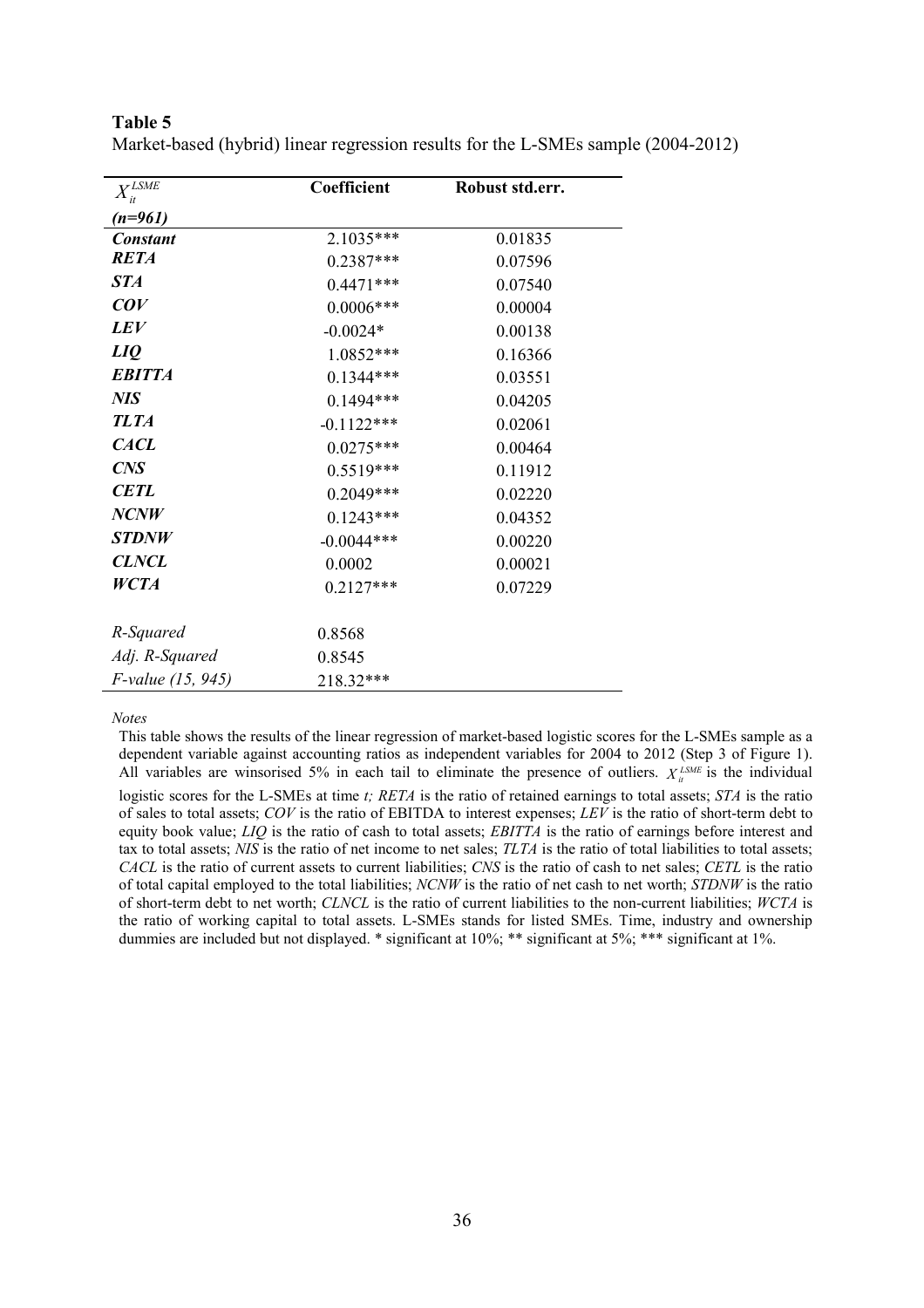| $KPG_{\scriptscriptstyle i\prime}^{ab,USME}$ | Coefficient   | Robust std.err. |
|----------------------------------------------|---------------|-----------------|
| $(n=107,061)$                                |               |                 |
| <b>Constant</b>                              | 1.5529***     | 0.03335         |
| <b>RETA</b>                                  | $0.6502***$   | 0.07466         |
| <b>STA</b>                                   | 1.1106***     | 0.09720         |
| COV                                          | $0.0013***$   | 0.00009         |
| <b>LEV</b>                                   | $-0.0025$     | 0.00226         |
| LIQ                                          | $0.8628***$   | 0.16708         |
| <b>EBITTA</b>                                | $0.4948***$   | 0.02936         |
| <b>NIS</b>                                   | $0.2922***$   | 0.06621         |
| <b>TLTA</b>                                  | $-0.0918***$  | 0.01653         |
| <b>CACL</b>                                  | $0.1055***$   | 0.02175         |
| CNS                                          | 1.0165***     | 0.16759         |
| <b>CETL</b>                                  | $0.1261***$   | 0.01071         |
| NCNW                                         | $0.2130***$   | 0.02907         |
| <b>STDNW</b>                                 | $-0.0271$ *** | 0.00305         |
| <b>CLNCL</b>                                 | $0.0011***$   | 0.00028         |
| <b>WCTA</b>                                  | $0.3627***$   | 0.04301         |
|                                              |               |                 |
| AIC                                          | 91472.13      |                 |
| Log-likelihood                               | -45720.07     |                 |
| Pseudo R-squared                             | 0.0458        |                 |
| Wald Chi-square                              | 3783.45***    |                 |

**Table 6** Accounting-based logistic regression results for the U-SMEs sample (2004-2012)

*Notes*

This table reports the results of the logistic regression that uses accounting-based variables for our sample of U-SMEs during the period 2004 to 2012. All variables are winsorised 5% in each tail to eliminate the impact of outliers. The dependent variable,  $KPG^{ab,USME}_{it}$ , stands for *Known Probability of being Good* in line with Altman and Sabato (2007). *RETA* is the ratio of retained earnings to total assets; *STA* is the ratio of sales to total assets; *COV* is the ratio of EBITDA to interest expenses; *LEV* is the ratio of short-term debt to equity book value; *LIQ* is the ratio of cash to total assets; *EBITTA* is the ratio of earnings before interest and tax to total assets; *NIS* is the ratio of net income to net sales; *TLTA* is the ratio of total liabilities to total assets; *CACL* is the ratio of current assets to current liabilities; *CNS* is the ratio of cash to net sales; *CETL* is the ratio of total capital employed to the total liabilities; *NCNW* is the ratio of net cash to net worth; *STDNW* is the ratio of short-term debt to net worth; *CLNCL* is the ratio of current liabilities to the non-current liabilities; *WCTA* is the ratio of working capital to total assets. U-SMEs stands for unlisted SMEs; *ab* stands for accounting-based. Time, industry and ownership dummies are included but not displayed; \* significant at 10%; \*\* significant at 5%; \*\*\* significant at 1%.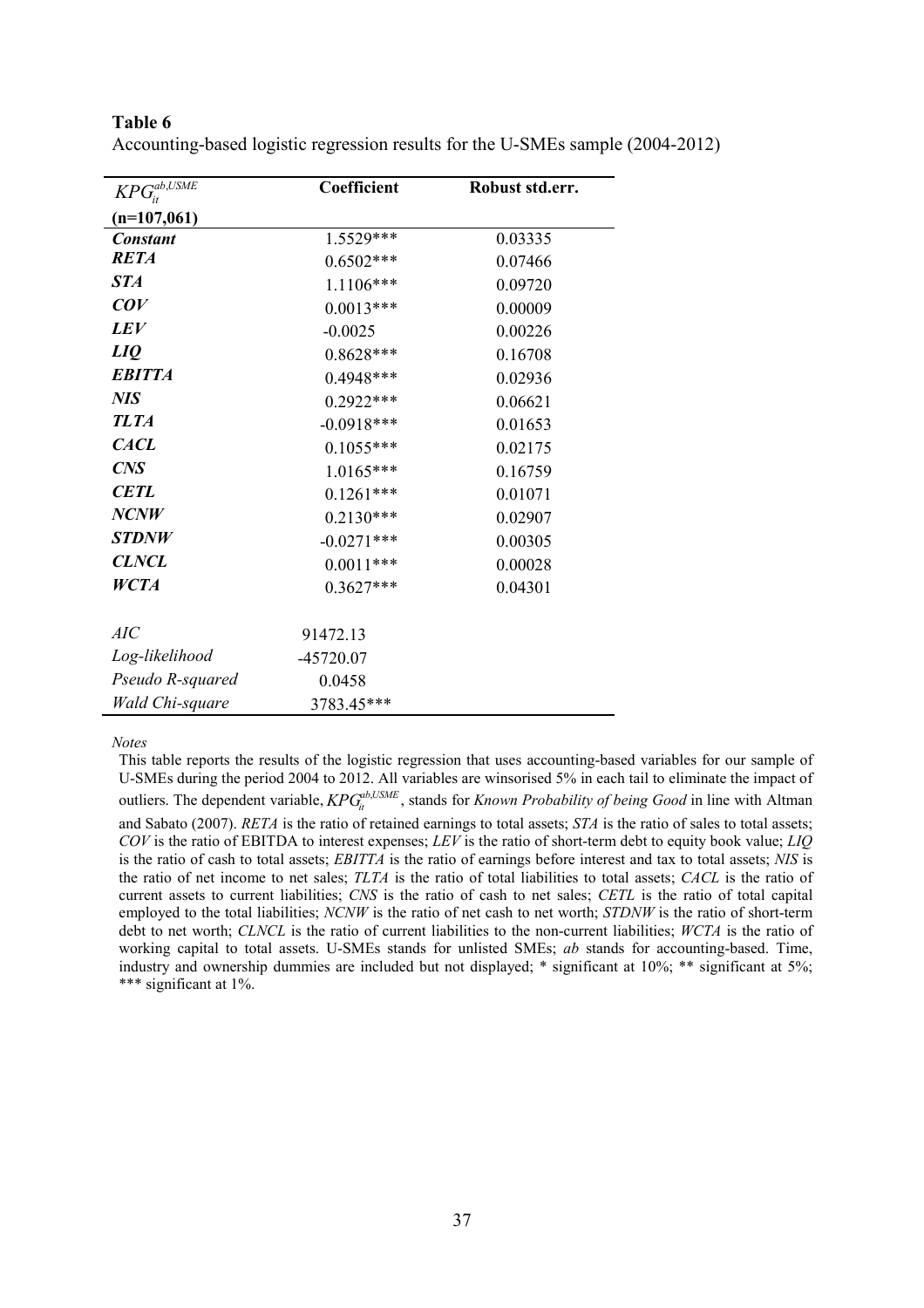## **Table 7**

Descriptive statistics of default scores for U-SMEs for the 2013 hold-out sample

| <b>Variable</b>                                               | n     | <b>Mean</b> | <b>Std. Dev</b> | Min       | Max     |
|---------------------------------------------------------------|-------|-------------|-----------------|-----------|---------|
| <sup>1</sup> Accounting-based default scores ( $KPG1, LSME$ ) | 2,431 | 2.5742      | 0.7323          | $-1.3214$ | 29.3544 |
| ' 'Hybrid'/Market-based default scores ( $KPG_n^{mb,USME}$ )  | 2,431 | 4.5213      | 1.1718          | 0.8765    | 36.6541 |

*Notes*

The table shows the aggregate difference between accounting-based and the market-based default scores. These logistic scores are used to estimate the *PDs* for the 2013 hold-out sample using both models and the accuracy rates are estimated subsequently. U-SMEs stands for unlisted SMEs.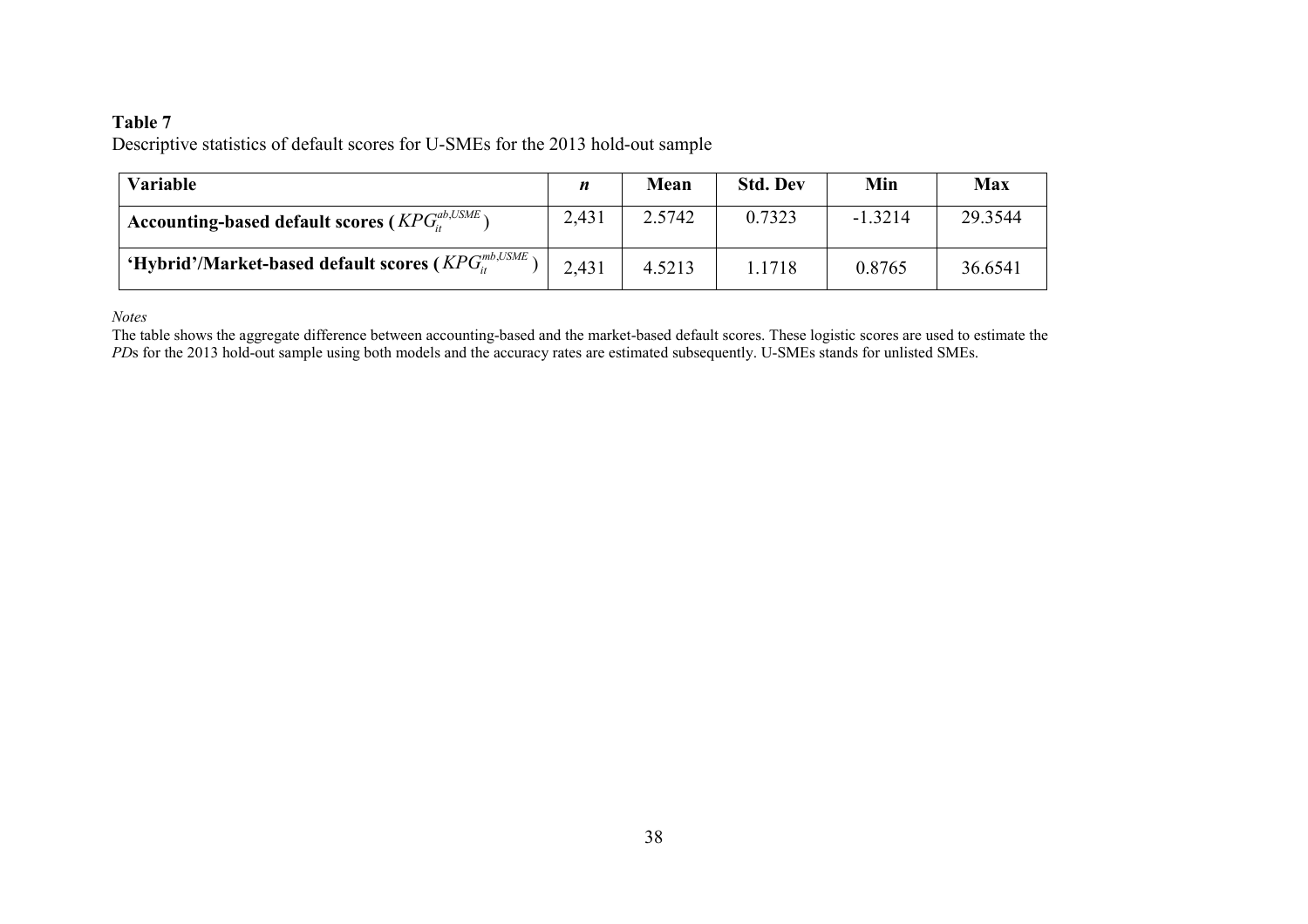## **Figure 3**

ROC curves for U-SMEs' hybrid- and accounting-based models using the 2013 hold-out sample and the full 2004-2012 sample period





*Hybrid model (2013 hold-out sample) Accounting-based model (2013 hold-out sample)*





*Hybrid model (Full-sample period: 2004-2012) Accounting-based model (Full-sample period: 2004-2012)*

#### Notes

The area under the ROC curve (AUC) indicates the performance of the model in predicting U-SMEs' default. U-SMEs stands for unlisted SMEs.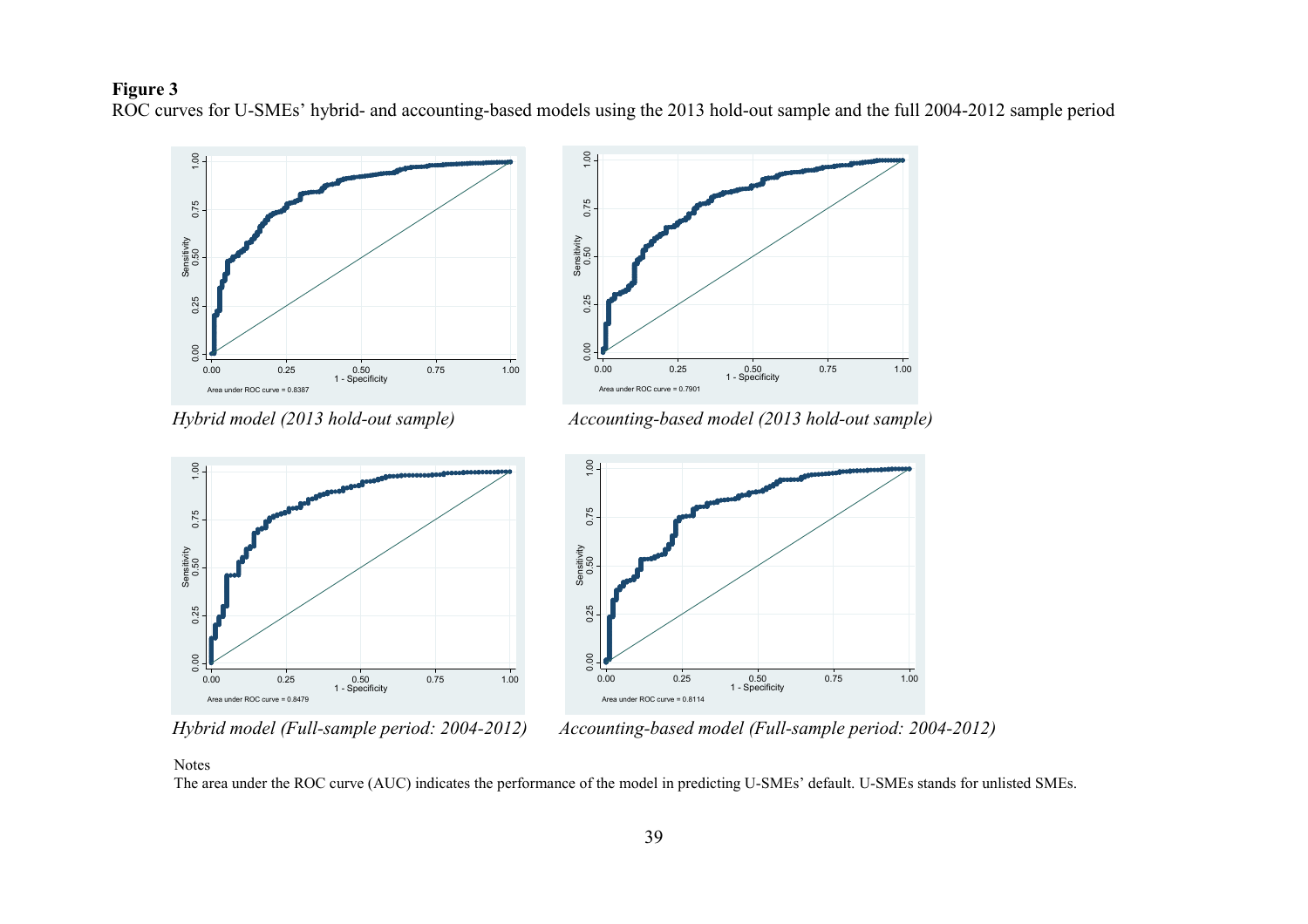# **Figure 4**

ROC curves for U-SMEs' hybrid- and accounting-based models using the 2008 hold-out sample (Financial Crisis Period)



*Hybrid model (2008 hold-out sample) Accounting-based model (2008 hold-out sample)*

#### *Notes*

The area under the ROC curve (AUC) indicates the performance of the model in predicting U-SMEs' default. U-SMEs stands for unlisted SMEs.